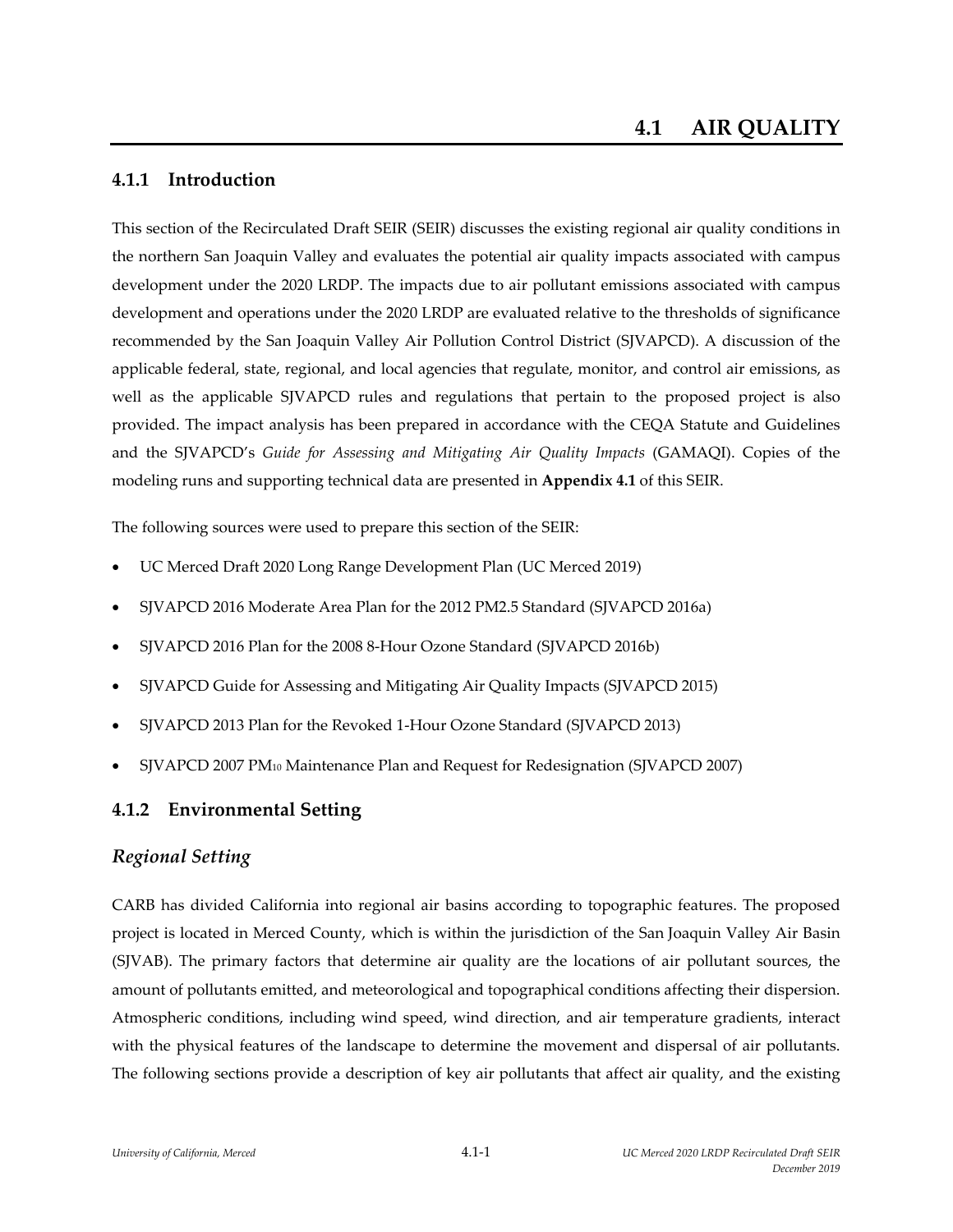environment as it relates to climate, meteorological conditions, and ambient air quality conditions of the SJVAB.

# *Criteria Air Pollutants*

Air pollutants of concern in the SJVAB are primarily generated by three categories of sources: mobile, stationary, and area sources. Mobile sources refer to operational and evaporative emissions from motor vehicles. Stationary sources include "point sources" which have one or more emission sources at a single facility. Point sources are usually associated with manufacturing and industrial uses and include sources such as refinery boilers or combustion equipment that produces electricity or process heat. Area sources include sources that produce widely distributed emissions. Examples of area sources include residential water heaters, painting operations, lawn mowers, agricultural fields, landfills, and consumer products, such as lighter fluid or hair spray.

The criteria pollutants relevant to the proposed project and of concern in the air basin are briefly described below. Note that Reactive Organic Gases (ROGs), which are also known as reactive organic compounds (ROCs) or volatile organic compounds (VOCs), are not classified as criteria pollutants. Similarly, Nitrogen oxide (NOx) is not listed as a criteria pollutant. However, both ROGs and NOx are widely emitted from land development projects and participate in photochemical reactions in the atmosphere to form ozone  $(O_3)$ ; therefore, NOx and ROGs are of concern in the SVJAB and relevant to the proposed project and are therefore listed below.

- **Ozone**  $(O_3)$ .  $O_3$  is a gas that is formed when nitrogen oxides (NOx) and ROGs, both byproducts of internal combustion engine exhaust and other sources, undergo slow photochemical reactions in the presence of sunlight. Ozone concentrations are generally highest during the summer months when the combination of direct sunlight, light wind, and warm temperature conditions create conditions favorable to the formation of this pollutant.
- **Reactive Organic Gases (ROGs).** ROGs are compounds comprised primarily of atoms of hydrogen and carbon. Internal combustion associated with motor vehicle usage is the major source of these hydrocarbons. Adverse effects on human health are not caused directly by ROGs, but rather by reactions of ROGs to form secondary air pollutants, including ozone.
- **Nitrogen Dioxide (NO2) and Nitrogen Oxides (NOx).** Fuel combustion produces nitrogen which combines with oxygen to produce nitric oxide (NO). Further oxidation of NO results in the formation of NO<sub>2</sub>, which is a criteria pollutant. NO<sub>2</sub> is a reddish-brown, highly reactive gas which acts as an acute irritant and, in equal concentrations, is more injurious than NO. NO and NO2 are referred to together as oxides of nitrogen (NOx). As noted above, NOx is involved in photochemical reactions that produce ozone.
- **Carbon Monoxide (CO).** CO is a colorless, odorless gas produced by the incomplete combustion of fuels. CO concentrations tend to be the highest during winter mornings, with little to no wind, when surface-based inversions trap the pollutant at ground levels. Because CO is emitted directly from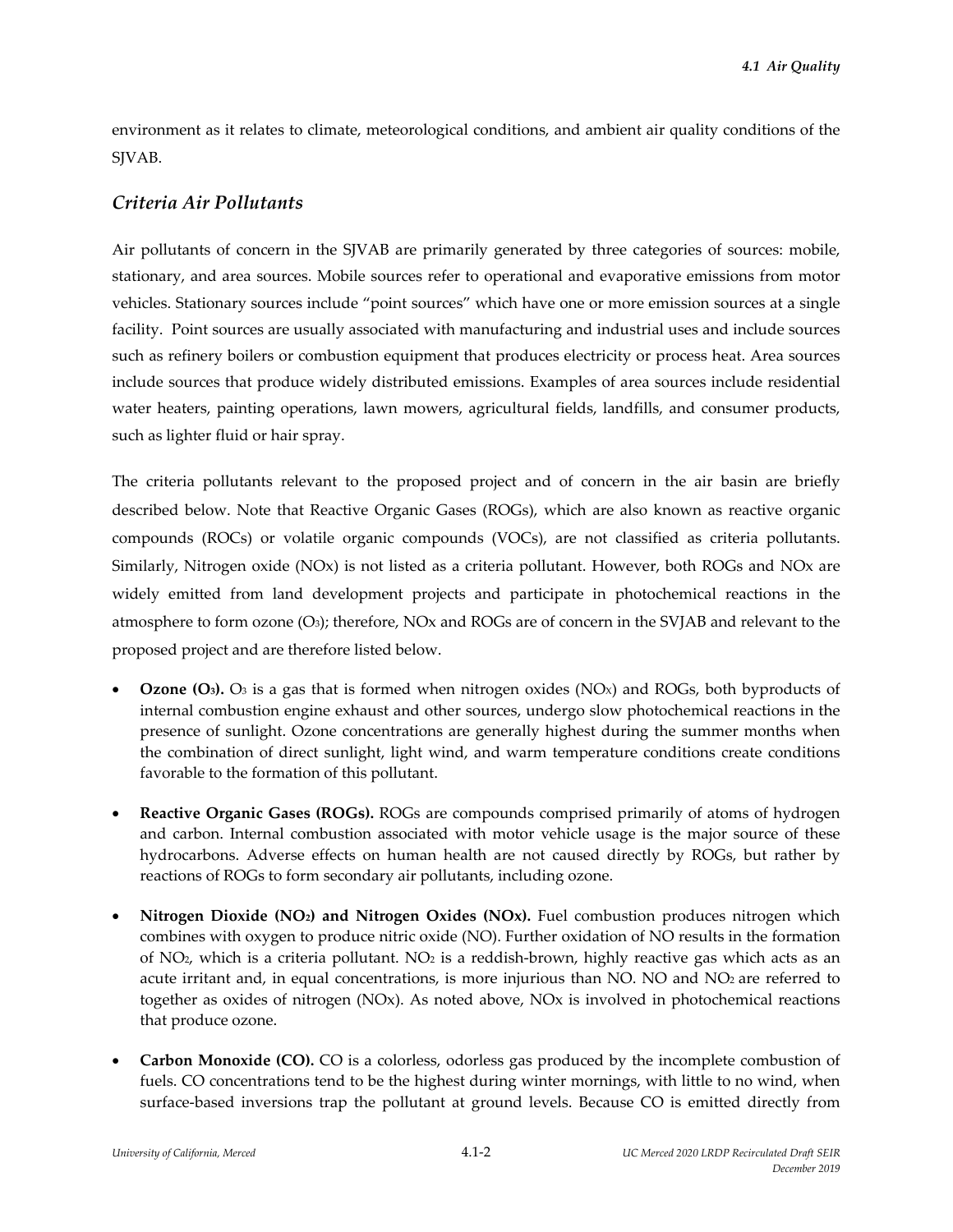internal combustion engines and motor vehicles operating at slow speeds are the primary source of CO in the air basin, the highest ambient CO concentrations are generally found near congested transportation corridors and intersections.

- **Sulfur dioxide (SO<sub>2</sub>).** SO<sub>2</sub> is a colorless, extremely irritating gas or liquid. It enters the atmosphere as a pollutant mainly as a result of burning high‐sulfur‐content fuel oils and coal and from chemical processes occurring at chemical plants and refineries. When sulfur dioxide oxidizes in the atmosphere, it forms sulfates (SO4).
- **Respirable Particulate Matter (PM10).** PM10 consists of extremely small, suspended particles or droplets 10 micrometers or smaller in diameter. Some sources of PM10, like pollen and windstorms, are naturally occurring. However, in populated areas, most PM10 is caused by road dust, diesel soot, and combustion products, abrasion of tires and brakes, and construction activities.
- **Fine Particulate Matter (PM2.5).** PM2.5 refers to particulate matter that is 2.5 micrometers or smaller in size. The sources of  $PM_{2.5}$  include fuel combustion from automobiles, power plants, wood burning, industrial processes, and diesel‐powered vehicles such as buses and trucks. These fine particles are also formed in the atmosphere when gases such as sulfur dioxide, NO<sub>x</sub>, and VOCs are transformed in the air by chemical reactions.
- **Lead (Pb).** Pb occurs in the atmosphere as particulate matter. The combustion of leaded gasoline is the primary source of airborne lead in the Basin. The use of leaded gasoline is no longer permitted for on‐road motor vehicles, so most such combustion emissions are associated with off‐road vehicles such as racecars that use leaded gasoline. Other sources of Pb include the manufacturing and recycling of batteries, paint, ink, ceramics, ammunition, and secondary lead smelters.

# *Regional Topography and Meteorology*

The SJVAB, which is approximately 250 miles long and averages 80 miles wide, is the second largest air basin in the state. Air pollution, especially the dispersion of air pollutants, is directly related to a region's topographic features. The SJVAB is defined by the Sierra Nevada to the east (8,000 to 14,000 feet in elevation), the Coast Range to the west (averaging 3,000 feet in elevation), and the Tehachapi Mountains to the south (6,000 to 8,000 feet in elevation). The valley opens to the sea at the Carquinez Strait where the San Joaquin–Sacramento Delta (Delta) empties into San Francisco Bay.

Localized air quality can be greatly affected by elevation and topography. For the majority of the San Joaquin Valley, air movement through and out of the region is restricted by surrounding hills and mountains. Although marine air generally flows into the basin from the Delta, the Coast Range hinders wind access into the SJVAB from the west, the Tehachapi Mountains prevent the southerly passage of airflow, and the Sierra Nevada is a significant barrier to the east. These topographic features result in weak airflow in the valley, which becomes vertically blocked by high barometric pressure over the SJVAB. As a result, the majority of the SJVAB is highly susceptible to pollutant accumulation over time.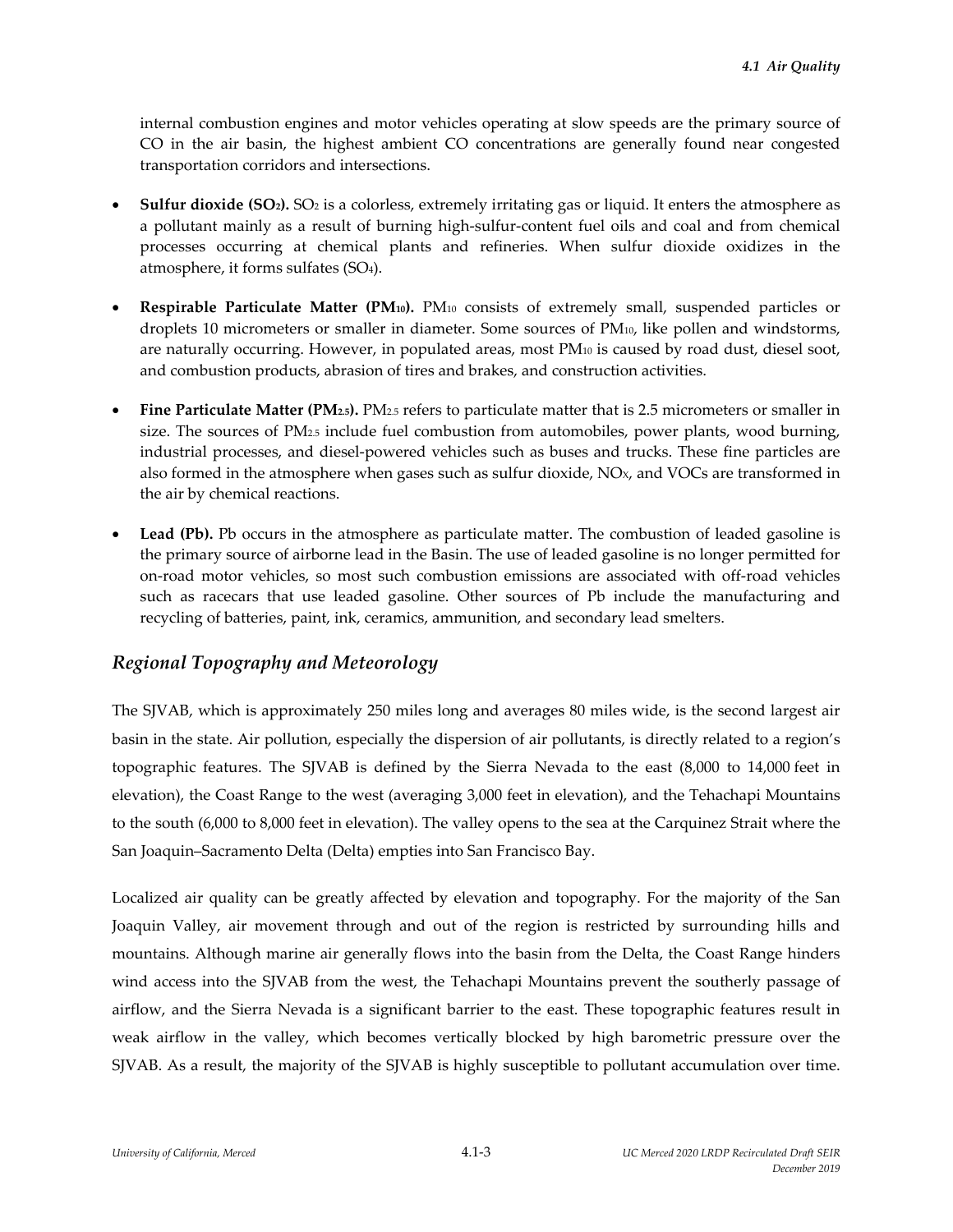Most of the surrounding mountains are above the normal height of the summer inversion layer (SJVAPCD 2015).

Wind speed and direction play an important role in the dispersion and transport of air pollutants. Ozone and inhalable particulates ( $PM<sub>10</sub>$  and  $PM<sub>2.5</sub>$ ) are classified as regional pollutants because they can be transported away from the emission source before concentrations peak. In contrast, local pollutants, such as carbon monoxide (CO), tend to have their highest concentrations near the source of emissions. These local pollutants dissipate easily and, therefore, have the highest concentrations during low wind speeds.

During the summer, winds usually originate at the north end of the SJVAB and flow in a south‐ southeasterly direction through the Tehachapi Pass into the Mojave Desert Air Basin. During the winter, winds occasionally originate from the south end of the SJVAB and flow in a north-northwesterly direction. Also, during winter, the SJVAB experiences light, variable winds, typically less than 10 miles per hour. Low wind speeds, combined with low inversion layers in the winter, create a climate conducive to high CO and inhalable particulate (PM10) concentrations.

The vertical mixing of air pollutants is limited by the presence of persistent temperature inversions. Inversions may be either at ground level or elevated. Ground‐level inversions frequently occur during early fall and winter (i.e., October through January). High concentrations of primary pollutants, which are those directly emitted into the atmosphere (e.g.,  $CO$ ), are typically found during ground-level inversions. Elevated inversions act as a lid over the basin and limit vertical mixing. Severe air stagnation occurs as a result of these inversions. Elevated inversions contribute to the occurrence of high levels of ozone during the summer months.

The SJVAB enjoys an inland Mediterranean climate, averaging more than 260 sunny days per year. The valley floor is characterized by warm, dry summers and cooler winters. Average daily temperatures in the basin range from 44.6 degrees Fahrenheit (°F) in January to 76.7°F in July. Summer highs often exceed 100°F, averaging in the low 90s in the northern valley and high 90s to the south. Maximum temperatures of 90°F or greater occur about 88 days per year. Although the SJVAB enjoys a high frequency of sunshine, a reduction in sunshine occurs during December and January because of fog and intermittent stormy weather. Temperatures of 32°F and below occur about 22 days per year. Nearly 90 percent of the annual precipitation falls in the six months between November and April.

# *Ambient Air Quality Standards*

The U.S. Environmental Protection Agency (EPA) is the federal agency responsible for setting the National Ambient Air Quality Standards (NAAQS). The air quality of a region is considered to be in attainment of the NAAQS if the measured ambient criteria pollutant levels do not exceed the NAAQS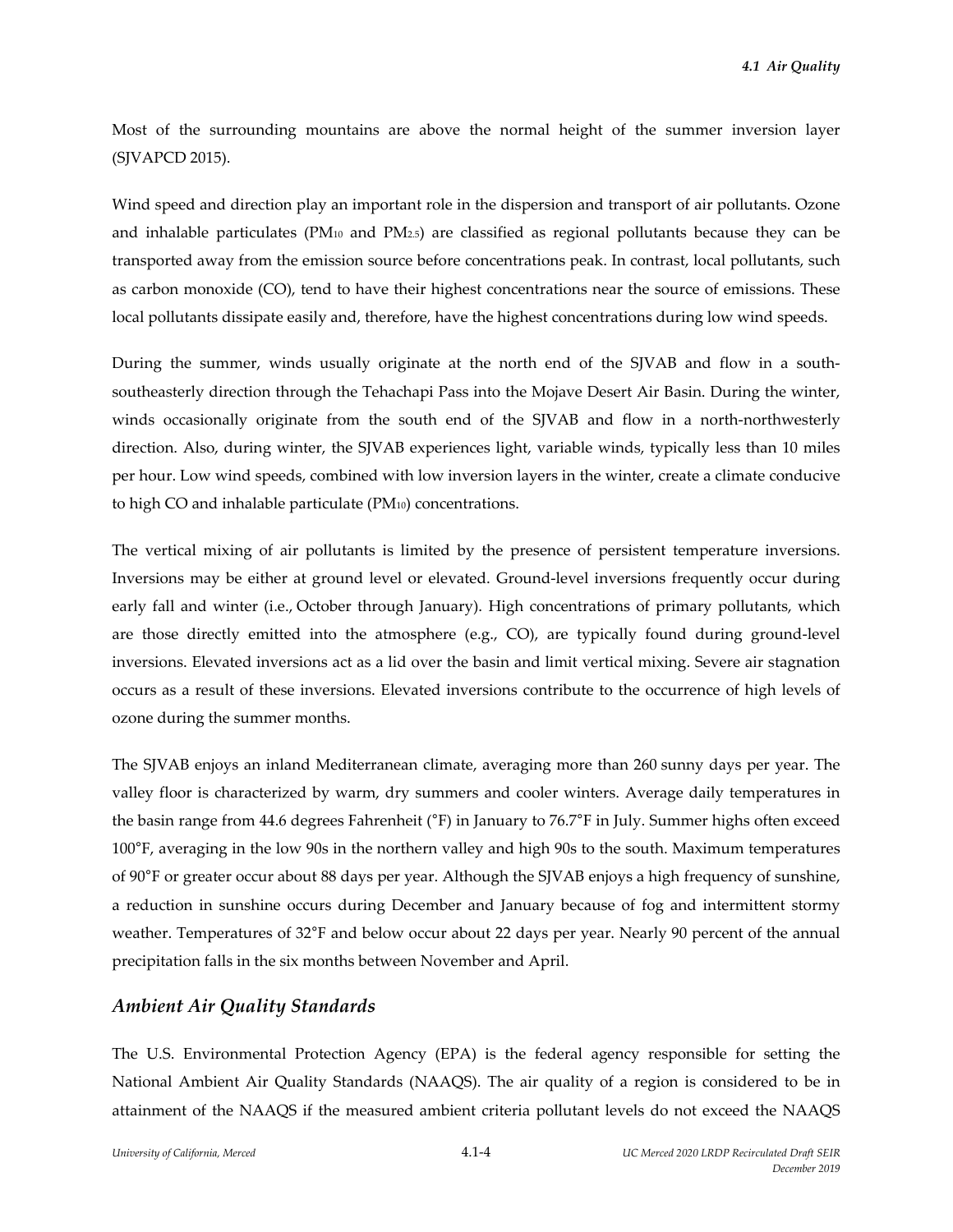more than once per year, except for O3, PM10, and PM2.5. The NAAQS for O3, PM10, and PM2.5 are based on statistical calculations over one‐ to three‐year periods, depending on the pollutant. The California Air Resources Board (CARB) is the state agency responsible for setting the California Ambient Air Quality Standards (CAAQS). The air quality of a region is considered to be in attainment of the CAAQS if the measured ambient air pollutant levels for O3, CO, NO2, SO2, PM10, PM2.5, and lead do not exceed the standards, and other standards are not equaled or exceeded at any time in any consecutive three‐year period. The NAAQS and CAAQS for each of the monitored pollutants and their effects on human health and other effects are summarized in **Table 4.1‐1, Ambient Air Quality Standards**.

| Air                     | Averaging   | California             | National Standards <sup>a</sup> |                      | <b>Health and Other Effects</b>                   |  |
|-------------------------|-------------|------------------------|---------------------------------|----------------------|---------------------------------------------------|--|
| Pollutant               | <b>Time</b> | <b>Standards</b>       | Primary b,c                     | Secondary b,d        |                                                   |  |
| Ozone (O <sub>3</sub> ) | 8-hour      | 0.070 ppm              | 0.070 ppm                       | Same as              | (a) Pulmonary function decrements and localized   |  |
|                         |             | $(137 \,\mu g/m^3)$    | $(137 \,\mu g/m^3)$             | primary              | lung edema in humans and animals; (b) Risk to     |  |
|                         | 1-hour      | $0.09$ ppm             | e                               |                      | public health implied by alterations in pulmonary |  |
|                         |             | $(180 \mu g/m^3)$      |                                 |                      | morphology and host defense in animals;           |  |
|                         |             |                        |                                 |                      | (c) Increased mortality risk; (d) Risk to public  |  |
|                         |             |                        |                                 |                      | health implied by altered connective tissue       |  |
|                         |             |                        |                                 |                      | metabolism and altered pulmonary morphology       |  |
|                         |             |                        |                                 |                      | in animals after long-term exposures and          |  |
|                         |             |                        |                                 |                      | pulmonary function decrements in chronically      |  |
|                         |             |                        |                                 |                      | exposed humans; (e) Vegetation damage; and (f)    |  |
|                         |             |                        |                                 |                      | Property damage                                   |  |
| Carbon                  | 8-hour      | 9.0 ppm                | 9 ppm                           |                      | (a) Aggravation of angina pectoris and other      |  |
| Monoxide                |             | $(10 \text{ mg/m}^3)$  | $(10 \text{ mg/m}^3)$           |                      | aspects of coronary heart disease; (b) Decreased  |  |
| (CO)                    | 1-hour      | 20 ppm                 | 35 ppm                          |                      | exercise tolerance in persons with peripheral     |  |
|                         |             | $(23 \text{ mg/m}^3)$  | $(40 \text{ mg/m}^3)$           |                      | vascular disease and lung disease; (c) Impairment |  |
|                         |             |                        |                                 |                      | of central nervous system functions; and          |  |
|                         |             |                        |                                 |                      | (d) Possible increased risk to fetuses            |  |
| Nitrogen                | Annual      | 0.030 ppm              | 0.053 ppm                       | Same as              | (a) Potential to aggravate chronic respiratory    |  |
| Dioxide                 |             | $(57 \,\mu g/m^3)$     | $(100 \mu g/m^3)$               | primary              | disease and respiratory symptoms in sensitive     |  |
| (NO <sub>2</sub> )      | 1-hour      | 0.18 ppm               | $0.100$ ppm <sup>f</sup>        |                      | groups; (b) Risk to public health implied by      |  |
|                         |             | $(339 \text{ µg/m}^3)$ | $(188 \text{ µg/m}^3)$          |                      | pulmonary and extra-pulmonary biochemical and     |  |
|                         | Annual      |                        | $\texttt{--g}$                  |                      | cellular changes and pulmonary structural         |  |
|                         | 24-hour     | $0.04$ ppm             | $-$ g                           |                      | changes; and (c) Contribution to atmospheric      |  |
|                         |             | $(105 \,\mu g/m^3)$    |                                 |                      | discoloration                                     |  |
|                         | 3-hour      |                        | $\overline{a}$                  | 0.5 ppm              |                                                   |  |
|                         |             |                        |                                 | $(1300 \ \mu g/m^3)$ |                                                   |  |
| Sulfur                  | 1-hour      | 0.25 ppm               | 0.075 ppm <sup>g</sup>          |                      | Bronchoconstriction accompanied by symptoms,      |  |
| Dioxide                 |             | $(655 \mu g/m^3)$      | $(196 \mu g/m^3)$               |                      | which may include wheezing, shortness of          |  |
| (SO <sub>2</sub> )      |             |                        |                                 |                      | breath and chest tightness, during exercise or    |  |
|                         |             |                        |                                 |                      | physical activity in persons with asthma          |  |
| Respirable              | Annual      | $20 \mu g/m^3$         |                                 |                      | a) Exacerbation of symptoms in sensitive patients |  |
| Particulate             | 24-hour     | $50 \mu g/m^3$         | $150 \mu g/m^3$                 | Same as              | with respiratory or cardiovascular disease;       |  |
| Matter                  |             |                        |                                 | primary              | (b) Declines in pulmonary function growth in      |  |
| $(PM_{10})$             |             |                        |                                 |                      | children; and (c) Increased risk of premature     |  |
|                         |             |                        |                                 |                      | death from heart or lung diseases in the elderly  |  |
| Fine                    | 24-hour     | No separate            | $35 \mu g/m^3$                  |                      | (a) Exacerbation of symptoms in sensitive         |  |
| Particulate             |             | State                  |                                 |                      | patients with respiratory or cardiovascular       |  |
| Matter                  |             | standard               |                                 |                      | disease; (b) Declines in pulmonary function       |  |

**Table 4.1‐1 Ambient Air Quality Standards**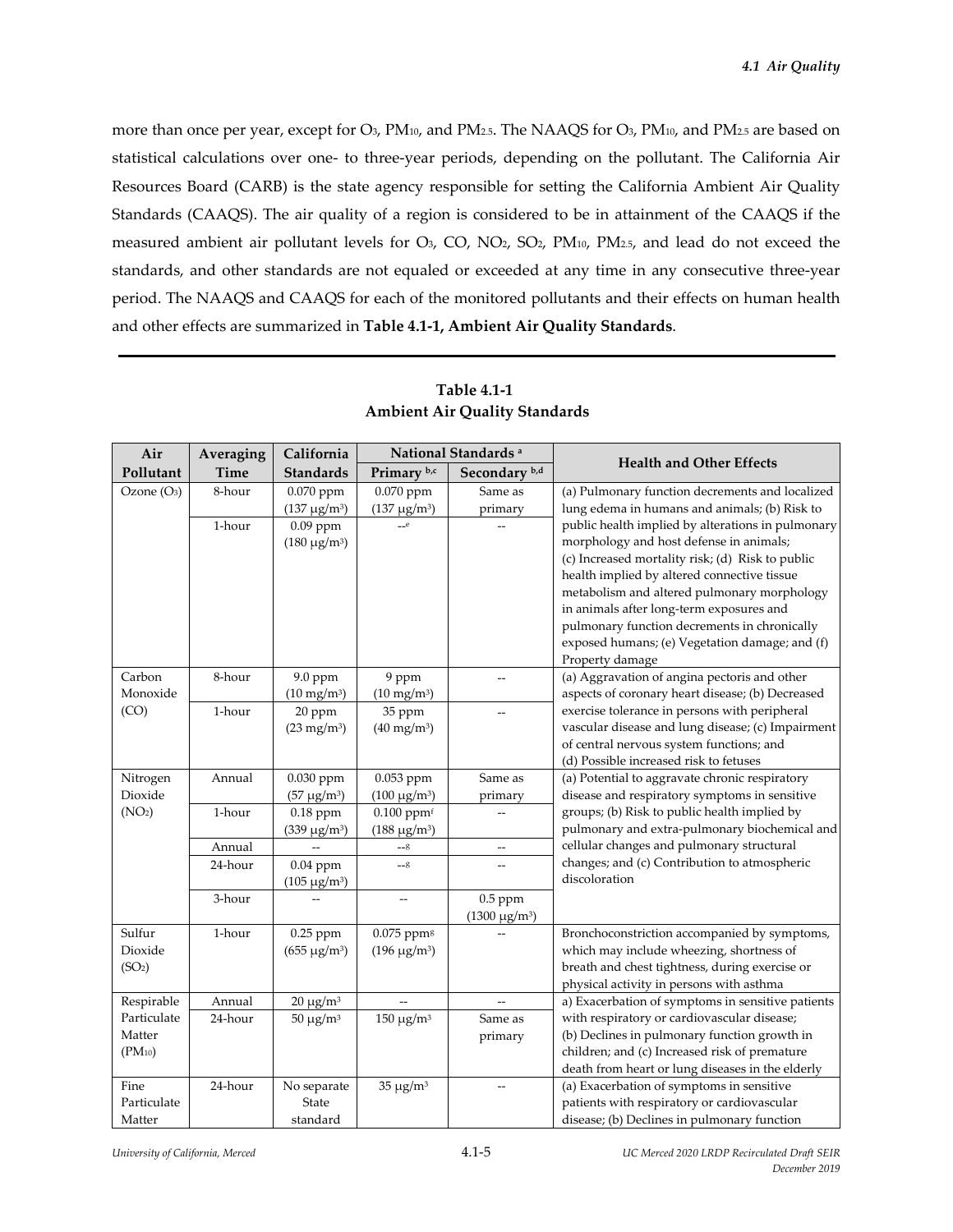## **Table 4.1‐1 Ambient Air Quality Standards**

| Air          | Averaging   | California        | National Standards <sup>a</sup> |               | <b>Health and Other Effects</b>                |
|--------------|-------------|-------------------|---------------------------------|---------------|------------------------------------------------|
| Pollutant    | <b>Time</b> | <b>Standards</b>  | Primary b,c                     | Secondary b,d |                                                |
| $(PM_{2.5})$ | Annual      | $12 \mu g/m^3$    | $12 \mu g/m^3$                  |               | growth in children; and (c) Increased risk of  |
|              |             |                   |                                 |               | premature death from heart or lung diseases in |
|              |             |                   |                                 |               | the elderly                                    |
| Lead         | Calendar    |                   | $1.5 \mu$ g/m <sup>3</sup>      | Same as       | (a) Increased body burden; and (b) Impairment  |
|              | Ouarter     |                   |                                 | primary       | of blood formation and nerve conduction        |
|              | $30$ -day   | $1.5 \mu$ g/m $3$ |                                 | $- -$         |                                                |
|              | Average     |                   |                                 |               |                                                |

*Source: CARB, Ambient Air Quality Standards, accessed January 9, 2018 (https://www.arb.ca.gov/research/aaqs/caaqs/caaqs.htm).* ppm = parts per million by volume;  $\mu g/m^3$  = microgram per cubic meter;  $m g/m^3$  = milligrams per cubic meter

a Standards, other than for ozone and those based on annual averages, are not to be exceeded more than once a year. The ozone standard is attained when the expected number of days per calendar year with maximum hourly average concentrations above the standard is equal to *or less than one.*

 $b$  Concentrations are expressed first in units in which they were promulgated. Equivalent units given in parenthesis.

Primary Standards: The levels of air quality necessary, with an adequate margin of safety to protect the public health. Each state must attain the primary standards no later than three years after that state's implementation plan is approved by the U.S. Environmental *Protection Agency (US EPA).*

<sup>d</sup> Secondary Standards: The levels of air quality necessary to protect the public welfare from any known or anticipated adverse effects of a *pollutant.*

<sup>e</sup> The national 1-hour ozone standard was revoked by US EPA on June 15, 2005. A new 8-hour standard was established in May 2008.

 $f$  The form of the 1-hour NO2 standard is the 3-year average of the 98th percentile of the daily maximum 1-hour average concentration.

8 On June 2, 2010, the US EPA established a new 1-hour SO<sub>2</sub> standard, effective August 23, 2010, which is based on the 3-year average of the annual 99<sup>th</sup> percentile of the 1-hour daily maximum. The US EPA also revoked both the existing 24-hour and annual average  $SO_2$ *standards.*

The U.S. EPA and CARB designate air basins as being in "attainment" or "nonattainment" for each of the criteria pollutants. Nonattainment air basins are ranked (marginal, moderate, serious, severe, or extreme) according to the degree of nonattainment. Areas that do not meet the standards shown in **Table 4.1‐1** are classified as nonattainment areas. Attainment areas are those with air quality that is better than the standards. The determination of whether an area meets the state and federal standards is based on air quality monitoring data. Some areas are unclassified, which means insufficient monitoring data for determining attainment or nonattainment are available. Unclassified areas are typically treated as being in attainment. Because the attainment/nonattainment designation is pollutant specific, an area may be classified as nonattainment for one pollutant and attainment for another. Similarly, because the state and federal standards differ, an area could be classified as attainment for the federal standards of a pollutant and as nonattainment for the state standards of the same pollutant.

As shown in **Table 4.1‐2**, **San Joaquin Valley Air Basin Attainment Status**, the SJVAB is in nonattainment for the federal standards for ozone (8 hour) and PM2.5. The air basin is in nonattainment for the state standards of ozone (1 hour), ozone (8 hour), PM10, and PM2.5.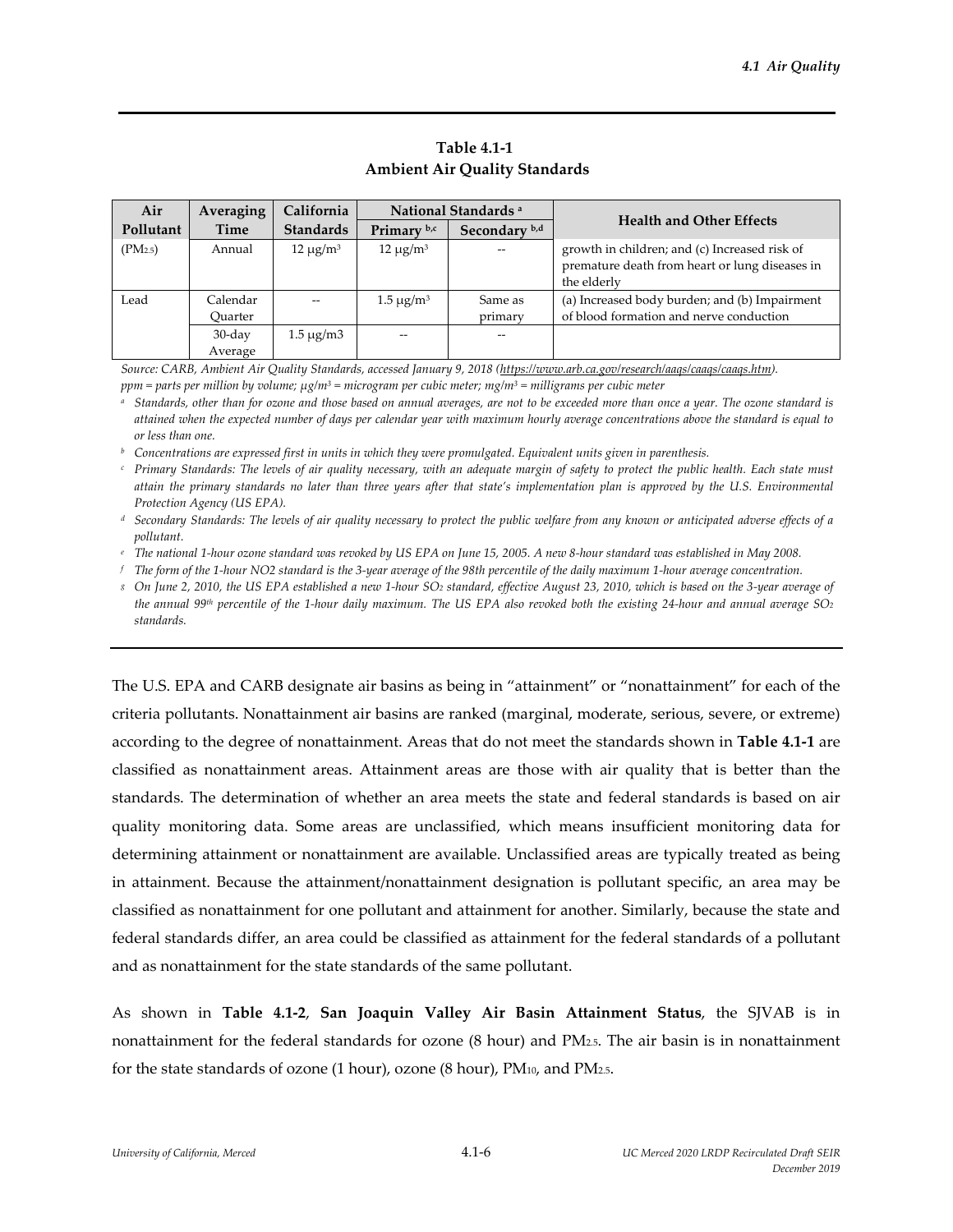| Pollutant                        | <b>Federal Standards</b>           | <b>State Standards</b>  |
|----------------------------------|------------------------------------|-------------------------|
| Ozone-1 hour                     | No federal standard <sup>1</sup>   | Nonattainment           |
| Ozone-8 hour                     | Nonattainment/Extreme <sup>2</sup> | Nonattainment           |
| $PM_{10}$                        | Attainment <sup>3</sup>            | Nonattainment           |
| PM <sub>2.5</sub>                | Nonattainment <sup>4</sup>         | Nonattainment           |
| CO                               | Attainment/Unclassified            | Attainment/Unclassified |
| Nitrogen dioxide                 | Attainment/Unclassified            | Attainment              |
| Sulfur dioxide                   | Attainment/Unclassified            | Attainment              |
| Lead                             | No Designation/Classification      | Attainment              |
| Hydrogen sulfide                 | No federal standards               | Unclassified            |
| <b>Sulfates</b>                  | No federal standards               | Attainment              |
| Vinyl Chloride                   | No federal standards               | Attainment              |
| Visibility-Reducing particulates | No federal standards               | Unclassified            |

**Table 4.1‐2 San Joaquin Valley Air Basin Attainment Status**

*Source: SJVAPCD, Ambient Air Quality Standards & Valley Attainment Status. http://www.valleyair.org/aqinfo/attainment.htm.*

<sup>1</sup> Effective June 15, 2005, the U.S. Environmental Protection Agency (EPA) revoked the federal 1-hour ozone standard, including associated designations and classifications. U.S, EPA had previously classified the SJVAB as extreme nonattainment for this standard. U.S. EPA approved the 2004 Extreme Ozone Attainment Demonstration Plan on March 8, 2010 (effective April 7, 2010). Many applicable requirements for extreme 1-hour ozone nonattainment areas continue to apply to the SJVAB.

<sup>2</sup> Though the San Joaquin Valley was initially classified as serious nonattainment for the 1997 8-hour ozone standard, U.S. EPA approved Valley reclassification to extreme nonattainment in the Federal Register on May 5, 2010 (effective June 4, 2010).

<sup>3</sup> On September 25, 2008, U.S. EPA re-designated the San Joaquin Valley as attainment for the PM10 National Ambient Air *Quality Standard (NAAQS) and approved the PM10 Maintenance Plan.*

<sup>4</sup> The Valley is designated as nonattainment for the 1997 PM2.5 NAAQS. U.S. EPA designated the Valley as nonattainment for *the 2006 PM2.5 NAAQS on November 13, 2009 (effective December 14, 2009).*

# *Sensitive Receptors*

Sensitive populations (sensitive receptors) are more susceptible to the effects of air pollution than is the population at large. The SJVAPCD defines sensitive receptors as "facilities that house or attract children, the elderly, people with illnesses, or others who are especially sensitive to the effects of air pollutants," which include hospitals, schools, convalescent facilities, and residential areas as examples of sensitive receptors (SJVAPCD 2015). Sensitive receptors that are near localized sources of toxic air contaminants and CO are of particular concern. For the purposes of impact assessment, the definition of sensitive receptors is typically expanded to include residences (where elderly and young children may reside), playgrounds, rehabilitation centers, and athletic facilities.

Based on site reconnaissance and available information, sensitive receptors (as defined by SJVAPCD) are located within 0.10 mile of the project site. These include rural residential land uses on the west side of Lake Road. Additional rural residences are located along Bellevue Road. Lake Yosemite Regional Park is located about ½ mile to the northwest of the campus but is not considered a sensitive receptor under the SJVAPCD definition. Student housing on the campus is not treated as a sensitive receptor due to the age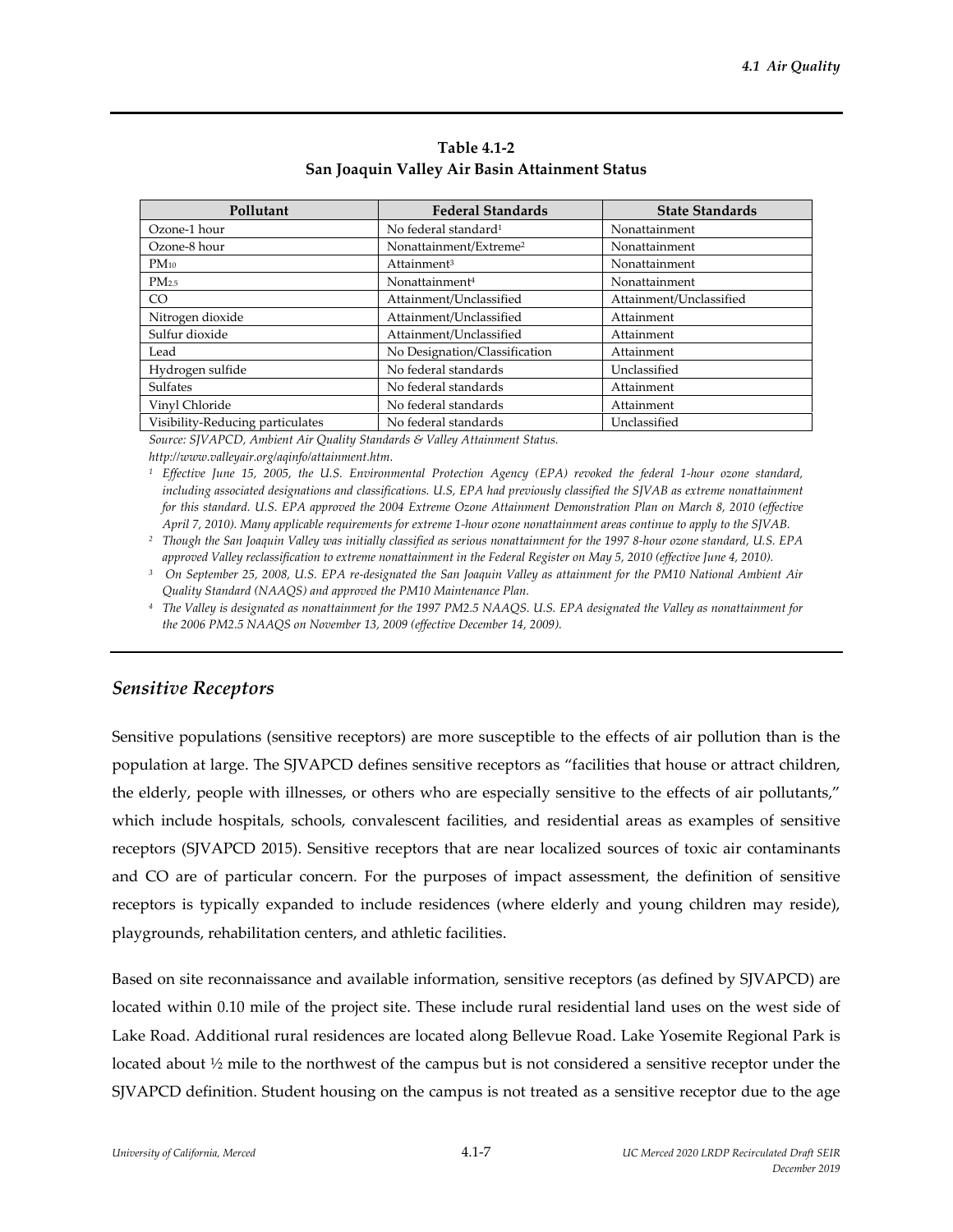of the occupants and the short duration (typically 4 to 5 years) that the occupants typically are in student housing on a campus.

#### *Ambient Air Monitoring*

CARB has established and maintains a network of sampling stations in conjunction with local air pollution control districts (APCDs) and air quality management districts (AQMDs), private contractors, and the National Park Service. The air quality sampling stations are referred to as the State and Local Air Monitoring Stations (SLAMS) network. The SLAMS network provides air quality monitoring data, including real‐time meteorological data and ambient pollutant levels, as well as historical data. The SLAMS network in the SJVAB consists of 30 monitoring stations, two of which are located in the City of Merced. The closest monitoring station to the project is located at 2334 M Street in Merced, approximately 4.5 miles to the southwest. This station monitors ambient pollutant concentrations of PM10 and PM2.5. The next nearest monitoring station to the site is located at 385 South Coffee Avenue in Merced, approximately 4.5 miles south of the project site. This station monitors ambient pollutant concentrations of O3 and NO2. Neither CO nor SO2 monitoring data is available for the range of years (2015‐2017) listed below.

**Table 4.1‐3, Ambient Pollutant Concentrations Registered Nearest to the Project Site**, lists the measured ambient pollutant concentrations and the violations of state and federal standards that have occurred at the above‐mentioned monitoring stations from 2015 through 2017, the most recent years for which data are available. As shown, the monitoring stations in the City of Merced have registered values above state and federal standards for O<sub>3</sub>, the state standard for PM<sub>10</sub>, and the federal standard for PM<sub>2.5</sub>. Concentrations of CO, SO2, NO2, lead, and sulfate have not been exceeded anywhere within the basin for several years. Values for lead and sulfate are not presented in the table below since ambient concentrations are well below the state standards. Hydrogen sulfide, vinyl chloride, and visibility reducing particles were not monitored by CARB or the SJVAPCD in the SJVAB during the period from 2015 to 2017.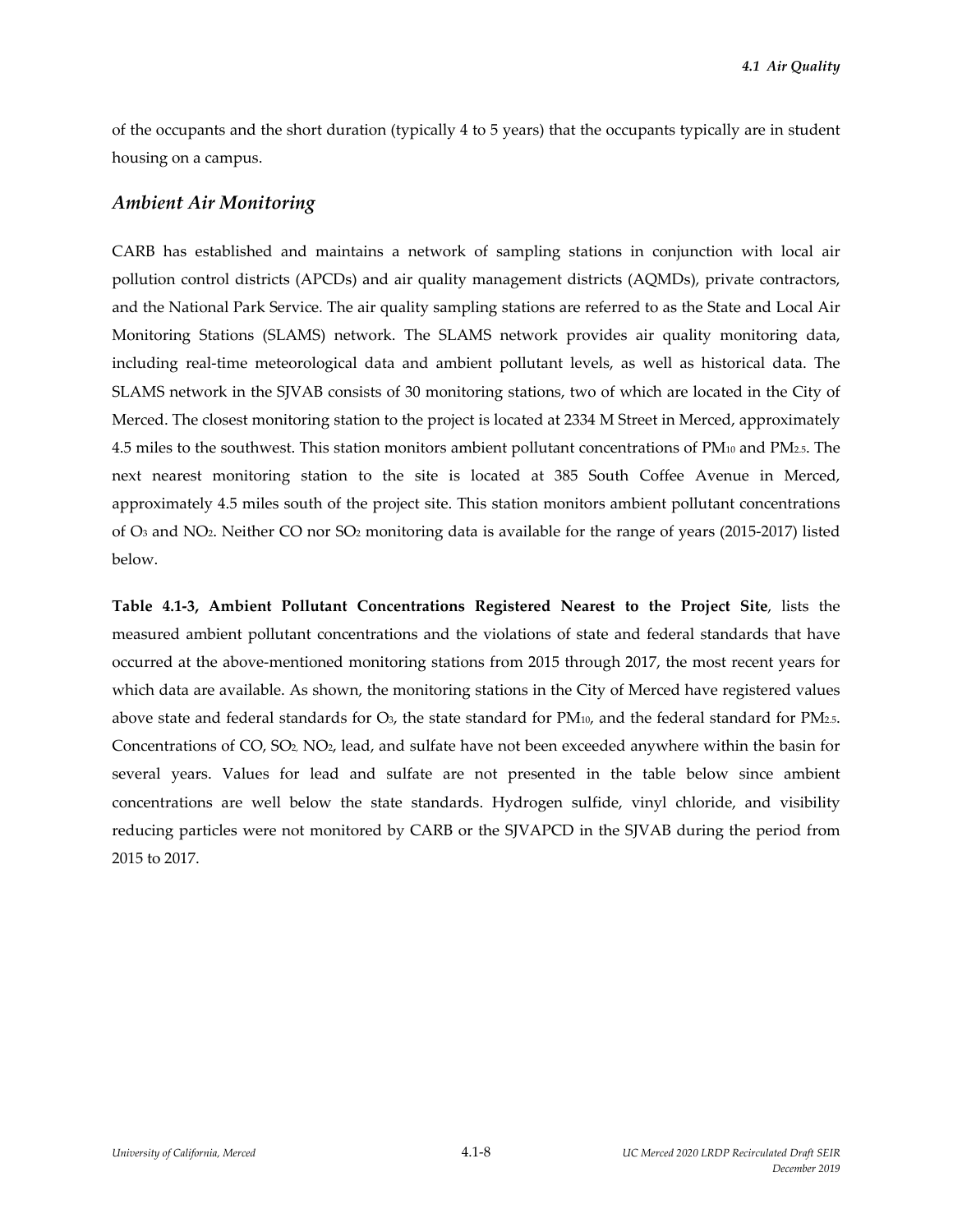| <b>Table 4.1-3</b>                                                      |  |
|-------------------------------------------------------------------------|--|
| Ambient Pollutant Concentrations Registered Nearest to the Project Site |  |

|                                                       |                          | Year           |              |                |  |
|-------------------------------------------------------|--------------------------|----------------|--------------|----------------|--|
| Pollutant                                             | Standards <sup>1,2</sup> | 2015           | 2016         | 2017           |  |
| OZONE (O3)                                            |                          |                |              |                |  |
| Maximum 1-hour concentration monitored (ppm)          |                          | 0.102          | 0.097        | 0.093          |  |
| Maximum 8-hour concentration monitored (ppm)          |                          | 0.090          | 0.087        | 0.085          |  |
| Number of days exceeding state 1-hour standard        | $0.09$ ppm               | 2              | 2            | $\mathbf{0}$   |  |
| Number of days exceeding state 8-hour standard        | 0.070 ppm                | 34             | 29           | 17             |  |
| Number of days exceeding federal 8-hour standard 3    | 0.070 ppm                | 29             | 28           | 16             |  |
| CARBON MONOXIDE (CO)                                  |                          |                |              |                |  |
| Maximum 1-hour concentration monitored (ppm)          |                          | N/A            | N/A          | N/A            |  |
| Maximum 8-hour concentration monitored (ppm)          |                          | N/A            | N/A          | N/A            |  |
| Number of days exceeding state 8-hour standard        | 9.0 ppm                  | N/A            | N/A          | N/A            |  |
| Number of days exceeding federal 8-hour standard      | 9 ppm                    | N/A            | N/A          | N/A            |  |
| NITROGEN DIOXIDE (NO2)                                |                          |                |              |                |  |
| Maximum 1-hour concentration monitored (ppm)          |                          | 0.035          | 0.035        | 0.039          |  |
| Annual average concentration monitored (ppm)          |                          | N/A            | 0.006        | 0.007          |  |
| Number of days exceeding state 1-hour standard 4      | $0.18$ ppm               | $\overline{0}$ | $\mathbf{0}$ | $\mathbf{0}$   |  |
| PARTICULATE MATTER (PM10)                             |                          |                |              |                |  |
| Maximum 24-hour concentration monitored (µg/m3)       |                          | 97.2           | 64.5         | 146.6          |  |
| Annual average concentration monitored (µg/m3)        |                          | 30.7           | 29.5         | 35.8           |  |
| Number of estimated days exceeding state standard     | $50 \mu g/m3$            | 32             | 39           | 77             |  |
| Number of estimated days exceeding federal standard   | $150 \mu g/m3$           | $\Omega$       | $\Omega$     | $\overline{0}$ |  |
| PARTICULATE MATTER (PM2.5)                            |                          |                |              |                |  |
| Maximum 24-hour concentration monitored (µg/m3)       |                          | 61             | 43           | 67             |  |
| Annual average concentration monitored (µg/m3)        |                          | 12.6           | 11.1         | 12.6           |  |
| Number of estimated days exceeding federal standard 5 | $35 \mu g/m3$            | 15.2           | 6.3          | 20.4           |  |
| <b>SULFUR DIOXIDE (SO2)</b>                           |                          |                |              |                |  |
| Maximum 24-hour concentration monitored (ppm)         |                          | N/A            | N/A          | N/A            |  |
| Number of samples exceeding 24-hour state standard    | $0.04$ ppm               | N/A            | N/A          | N/A            |  |
| Number of samples exceeding federal 24-hour standard  | $0.14$ ppm               | N/A            | N/A          | N/A            |  |

*Sources: California Air Resource Board, "Air Quality Data Statistics," http://www.arb.ca.gov/adam/welcome.html; US Environmental Protection Agency, "Air Data: Access to Air Pollution Data," http://www.epa.gov/air/data/.*

*N/A = No air quality data received for this year.*

<sup>1</sup> Parts by volume per million of air (ppm), micrograms per cubic meter of air ( $\mu$ g/m<sup>3</sup>), or annual arithmetic mean (aam).

 $^2$  Federal and state standards are for the same time period as the maximum concentration measurement unless otherwise indicated.

<sup>3</sup> US EPA revised the 8-hour standard effective October 1, 2015. The statistics are based on the previous standard of 0.07 ppm.

 $5$  CARB revised the 1-hour standard effective March 20, 2008. The statistics are based on the previous standard of 0.25 ppm. In addition, CARB adopted an annual standard of 0.030 ppm, which is more stringent than the federal standard of 0.053 ppm.

*<sup>6</sup> The federal standard for PM2.5 was changed to 35 μg/m3 in 2006.* 

# *Human Health Effects of Air Pollution*

Air pollution is a major public health concern. Studies conducted in various parts of the world, including the United States, have documented a wide range of adverse effects of ambient air pollution on human health. Adverse health effects from short-term and long-term exposure to air pollution evaluated in this SEIR include the following: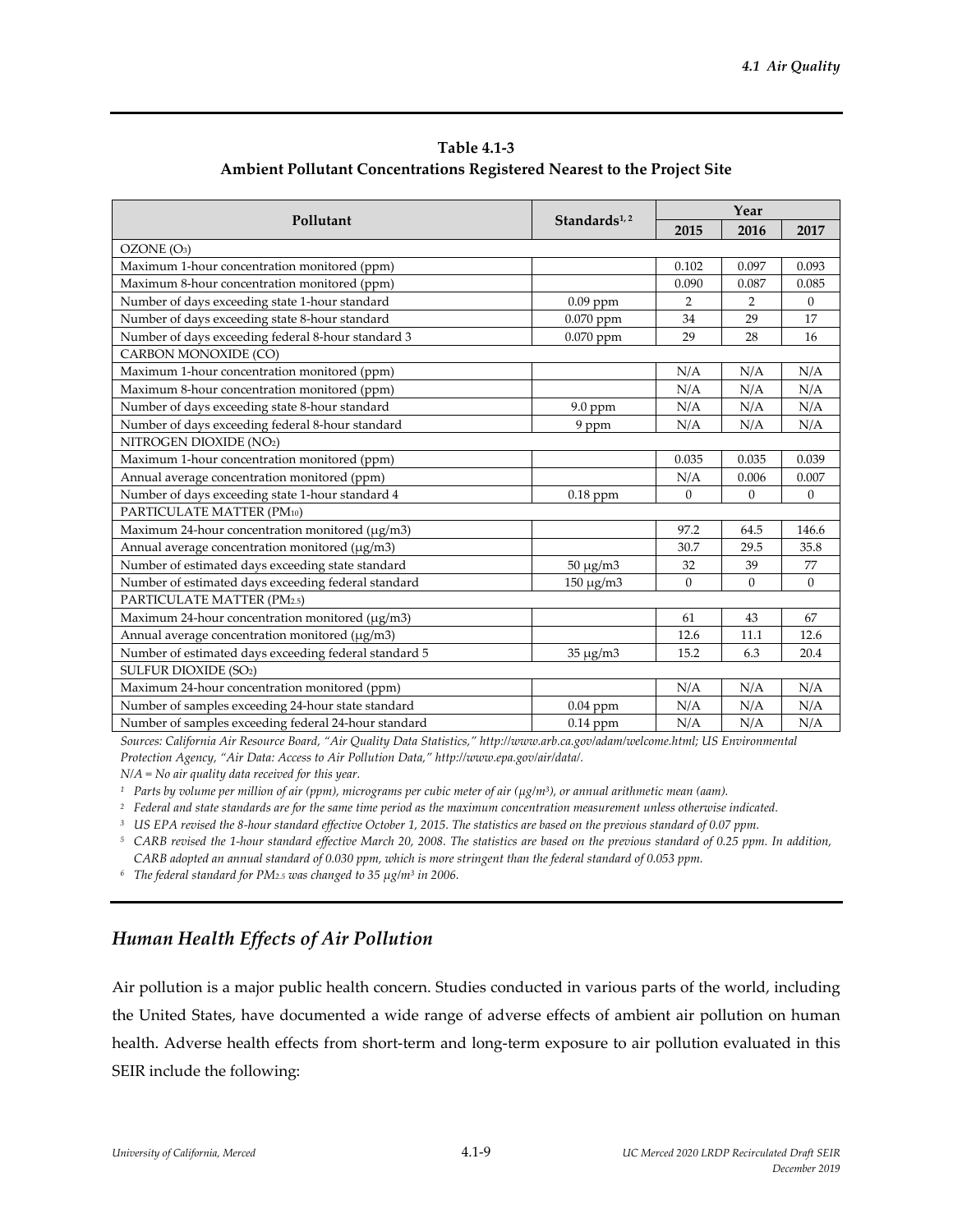- Increased respiratory illnesses (asthma incidence, asthma severity, hospital care for asthma, infections, and other symptoms);
- Exacerbation of symptoms in sensitive patients with respiratory or cardiovascular disease;
- Decreased lung function and lung inflammation;
- Increased mortality, including increased risk of premature death from heart or lung diseases in the elderly and people with potentially predisposing conditions (such as chronic obstructive pulmonary disease, diabetes, congestive heart failure, and myocardial infarction);
- Declines in pulmonary function growth in children;
- Potential immunological changes;
- Increase in physician and emergency room visits, and hospitalization; and
- Increase in absence from school.

Although numerous air pollutants are emitted by both natural and anthropogenic sources and contribute to adverse human health effects (see **Table 4.1‐1** above for health effects of criteria pollutants), ozone and particulate matter have been identified as the pollutants of greatest concern. The two pollutants are also considered co-pollutants in terms of their incidence, and one pollutant has the effect of confounding the effect of the other. According to the World Health Organization, "The correlations between ozone and other harmful air pollutants differ by season and place, making confounding control complicated. During summer, there is often a positive correlation with secondary particles, since similar conditions increase the formation of both. On the other hand, especially when ozone formation is limited (winter), there are often strong inverse correlations between ozone and primary pollutants from traffic and heating, because nitric oxide emissions scavenge ozone." "A further complexity in the study of the health effects of ground level ozone, particularly the health effects associated with short-term exposures, arises from the close correlation between ozone production and depletion with meteorological conditions (Royal Society, 2008). Since high temperatures (Baccini et al., 2008) and heat waves in particular (Kovats & Hajat, 2008) are associated with increased mortality, the separation of the health effects of ozone from those of temperature is problematic" (WHO 2013).

Further, several factors influence health impacts, which include the concentrations of ground-level ozone; the duration of exposure, the volume of air that is inhaled per minute, the intervals between exposures, and the sensitivity of the persons to the exposure. As noted earlier in this section, ozone is not emitted directly but is formed under certain meteorological conditions from ozone precursors ROG and NOx. Consequently, ground‐level concentrations of ozone are highly variable and are influenced by the volume of air available for dilution, the temperature, and the intensity of ultraviolet light. Similarly, concentrations of other pollutants, such as particulate matter, vary depending on meteorological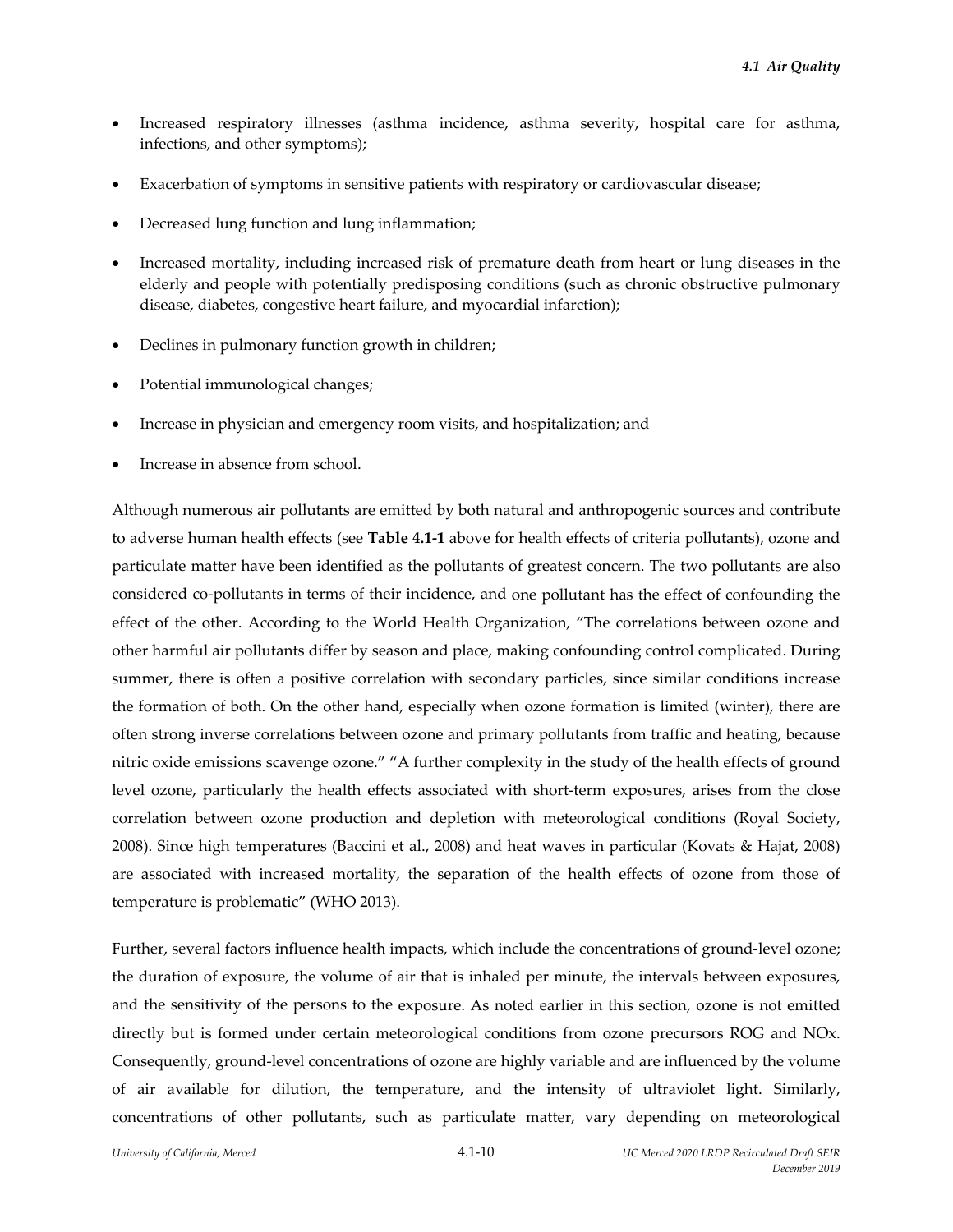conditions, distance between source and receptors, and other factors. For the same level of exposure, health effects can vary from individual to individual. Certain subgroups of the population, such as children, persons with preexisting respiratory conditions, and individuals exercising outdoors are at greater risk from exposure to outdoor ozone and particulate matter than the general population.

### **4.1.3 Regulatory Considerations**

Air quality within the SJVAB is addressed through the efforts of various federal, state, regional, and local government agencies. These agencies work individually, as well as jointly, to improve air quality through legislation, regulations, planning, policy making, education, and a variety of other programs. The agencies primarily responsible for improving the air quality within the SJVAB include the U.S. EPA, CARB, SJVAPCD, and the Regional Council of Governments. These agencies, their laws, regulations, rules, plans, and policies as they pertain to air quality and the proposed project are discussed below.

#### *Federal Regulations*

#### **U.S. Environmental Protection Agency**

The U.S. EPA is responsible for implementing and enforcing the federal Clean Air Act (CAA) and the NAAQS. The U.S. EPA regulates emission sources that are under the exclusive authority of the federal government, such as aircraft, ships, and certain locomotives. The U.S. EPA also maintains jurisdiction over emissions sources beyond State waters (outer continental shelf) and establishes various emissions standards for vehicles sold in states other than California. These standards identify levels of air quality for seven criteria pollutants: O3, CO, NO2, SO2, PM10, PM2.5, and lead. The thresholds are considered to be the maximum concentrations of ambient (background) air pollutants determined safe to protect the public health and welfare with an adequate margin of safety.

As part of its enforcement responsibilities, the U.S. EPA requires each state with areas that do not meet the federal standards to prepare and submit a State Implementation Plan (SIP) that demonstrates the means to attain federal standards. The SIP must integrate federal, state, and local plan components and regulations to identify specific measures to reduce pollution, using a combination of performance standards and market‐based programs within the time frame identified in the SIP.

The 1990 Clean Air Act Amendments were enacted to better protect the public's health and create more efficient methods for lowering pollutant emissions. The major areas of improvement addressed in the amendments include NAAQS, air basin designations, automobile/heavy-duty engine emissions, and hazardous air pollutants. The U.S. EPA has designated air basins as being in attainment or nonattainment for each of the seven criteria pollutants. Nonattainment air basins for ozone are further ranked (marginal, moderate, serious, severe, or extreme) according to the degree of nonattainment. CARB is required to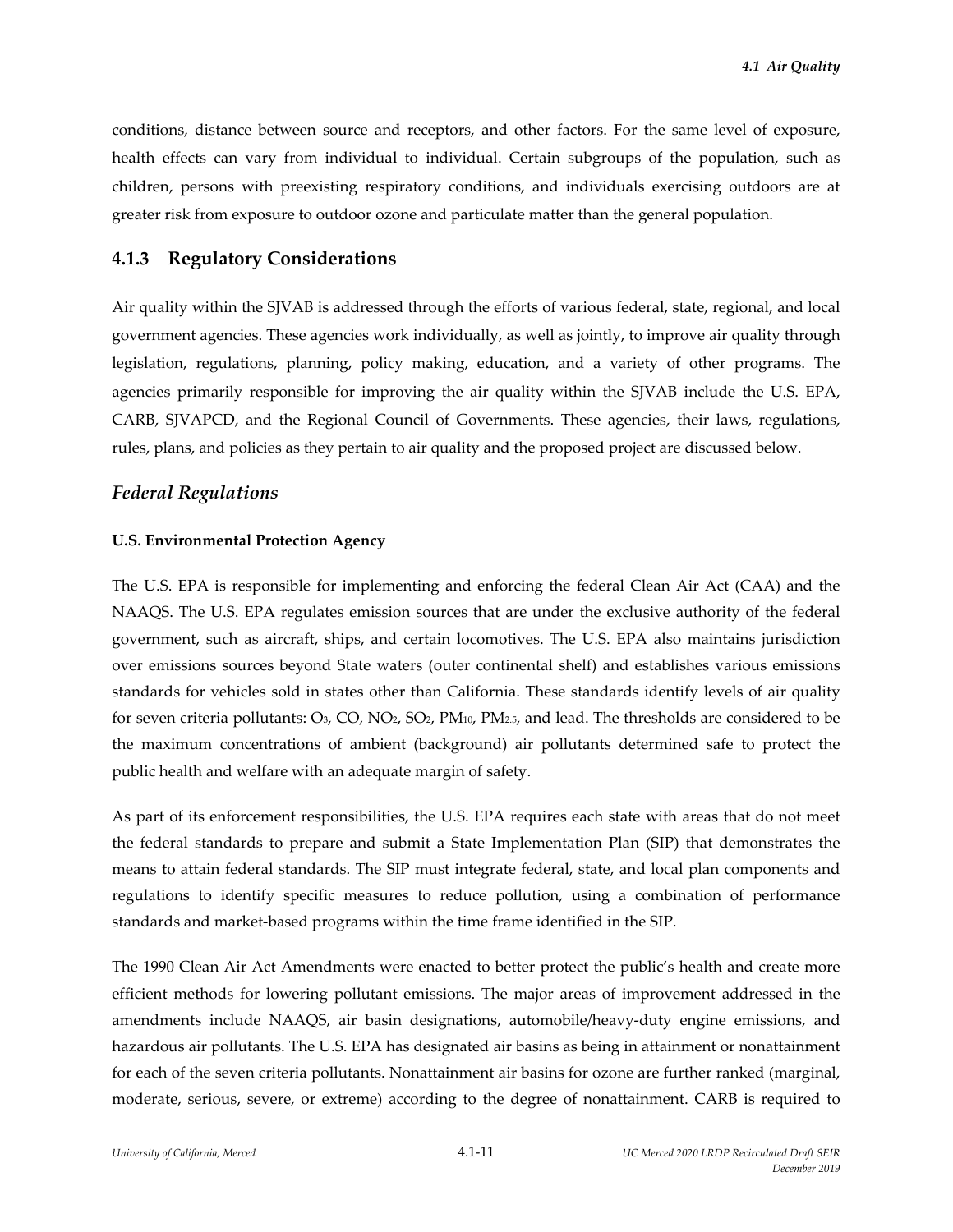describe in its SIP how the State will achieve federal standards by specified dates for each air basin that has failed to attain a NAAQS for any criteria pollutant.

## *State Regulations*

### **California Air Resources Board**

CARB oversees air quality planning and control throughout California. It is primarily responsible for ensuring implementation of the California Clean Air Act (CCAA), responding to the federal CAA planning requirements applicable to the State, and regulating emissions from motor vehicles and consumer products within the State. In addition, CARB sets health‐based air quality standards and control measures for TACs. Much of CARB's research goes toward automobile emissions, as they are primary contributors to air pollution in California. Under the CCAA, CARB has the authority to establish more stringent standards for vehicles sold in California and for various types of equipment available commercially. It also sets fuel specifications to further reduce vehicular emissions.

The CCAA established a legal mandate for air basins to achieve the CAAQS by the earliest practical date. These standards apply to the same seven criteria pollutants as the federal CAA and also include sulfates, visibility‐reducing particles, hydrogen sulfide, and vinyl chloride. The State standards are generally more stringent than the federal standards.

CARB supervises and supports the regulatory activities of local air quality districts as well as monitors air quality itself. Health and Safety Code Section 39607(e) requires CARB to establish and periodically review area designation criteria. These designation criteria provide the basis for CARB to designate areas of the State as attainment, nonattainment, or unclassified according to State standards. CARB makes area designations for 10 criteria pollutants: O<sub>3</sub>, CO, NO<sub>2</sub>, SO<sub>2</sub>, PM<sub>10</sub>, PM<sub>25</sub>, sulfates, lead, hydrogen sulfide, and visibility-reducing particles.<sup>1</sup> The air quality of a region is considered to be in attainment of the State standards if the measured ambient air pollutant levels for  $O_3$ ,  $CO$ ,  $NO_2$ ,  $PM_{10}$ ,  $PM_{2.5}$ ,  $SO_2$  (1- and 24-hour), and lead do not exceed standards, and all other standards are not equaled or exceeded at any time in any consecutive three‐year period. As aforementioned, the SJVAB is classified by the state as a nonattainment area for the O3, PM10, and PM2.5 standards.

<sup>1</sup> California Air Resources Board, "Area Designations (Activities and Maps)," http://www.arb.ca.gov/desig/ desig.htm. 2010. According to California Health and Safety Code, Section 39608, "State board, in consultation with the districts, shall identify, pursuant to subdivision (e) of Section 39607, and classify each air basin which is in attainment and each air basin which is in nonattainment for any State ambient air quality standard." Section 39607(e) States that the State shall "establish and periodically review criteria for designating an air basin attainment or nonattainment for any State ambient air quality standard set forth in Section 70200 of Title 17 of the California Code of Regulations. California Code of Regulations, Title 17, Section 70200 does not include vinyl chloride; therefore, CARB does not make area designations for vinyl chloride.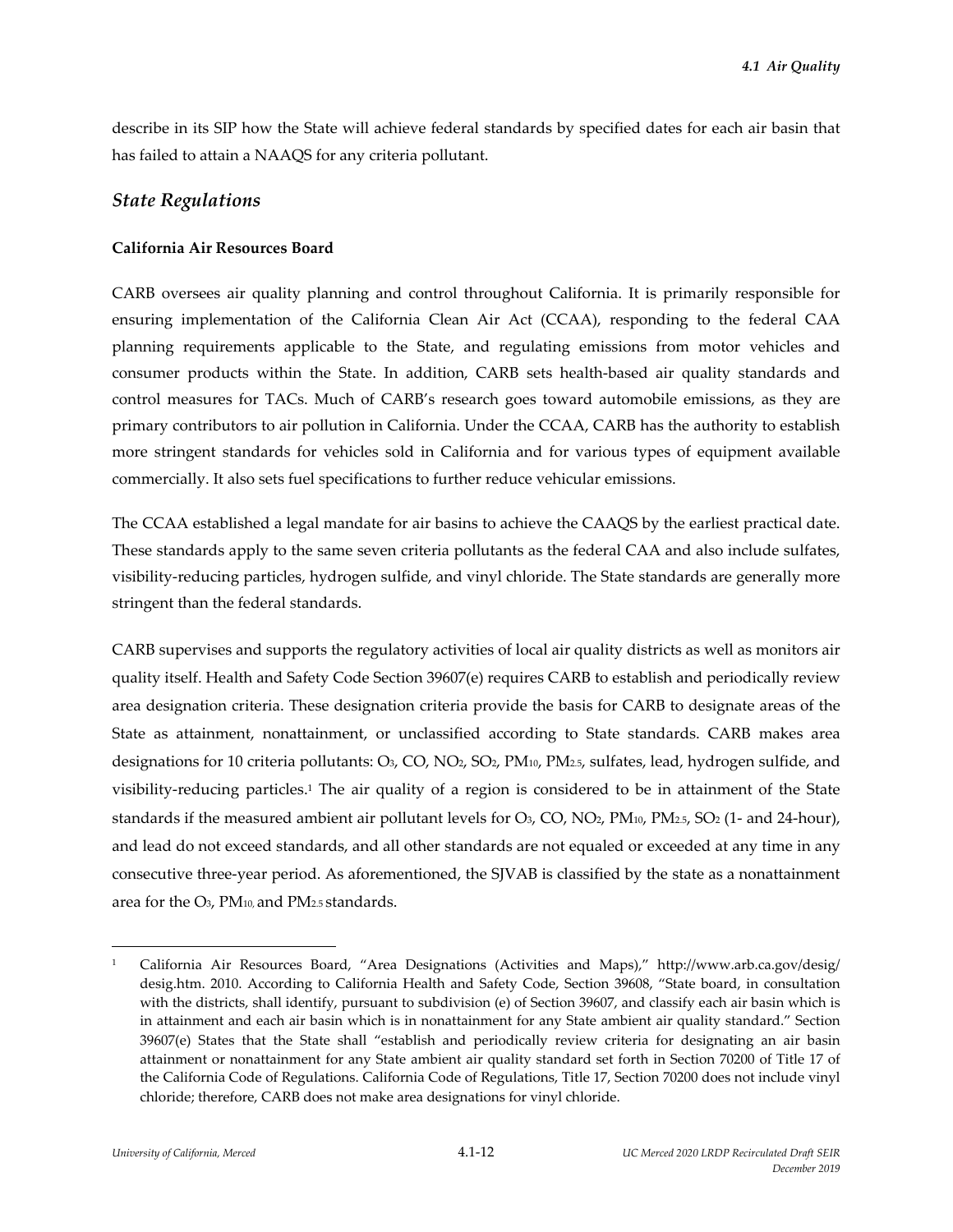# *Regional Plans and Policies*

The SJVAPCD has jurisdiction over most air quality matters<sup>2</sup> within the SJVAB, which includes San Joaquin, Stanislaus, Merced, Madera, Fresno, Kings, and Tulare Counties and the valley portion of Kern County. The district regulates most air pollutant sources in the air basin, maintains ambient air quality monitoring stations at numerous locations throughout the air basin, and prepares the air quality management/attainment plans for the SJVAB that are required under the CAA and CCAA.

#### **SJVAPCD Air Quality Plans**

As shown in **Table 4.1‐2**, the SJVAB is in nonattainment for the federal standards for ozone (8‐hour) and PM<sub>2.5</sub>. The air basin is also in nonattainment for the state standards of ozone (1-hour), ozone (8-hour), PM<sub>10</sub>, and PM<sub>2.5</sub>. Therefore, the district has prepared attainment plans for the SJVAB in order to demonstrate achievement of the state and federal ambient air quality standards for ozone, PM10, and PM2.5. The most recent plans include:

- 2016 Plan for the 2008 8‐Hour Ozone Standard (SJVAPCD 2016b)
- 2014 Reasonably Available Control Technology Demonstration for the 8‐Hour Ozone State Implementation Plan (RACT SIP) (SJVAPCD 2014)
- 2013 Plan for the Revoked 1‐Hour Ozone Standard (SJVAPCD 2013)

The SJVAPCD must continuously monitor its progress in implementing these attainment plans and must periodically report to CARB and the U.S. EPA. It must also periodically revise its attainment plans to reflect new conditions and requirements in accordance with schedules mandated by the CAA and the CCAA. The following sections provide an overview of these three plans.

### *2016 Plan for the 2008 8‐Hour Ozone Standard*

The SJVAPCD approved the 2016 Plan for the 2008 8‐Hour Ozone Standard in June 2016 to severely reduce NOx emissions and meet the federal 8‐Hour ozone standard. In compliance with the federal CAA, the 2016 Plan provides a comprehensive strategy that builds upon current efforts to minimize 1‐hour O3, 8-hour O<sub>3</sub>, and PM emissions. The Plan details health implications associated with O<sub>3</sub> and PM and the importance of preventing emissions and explains current standards and regulations regarding such pollutants. Most importantly, the Plan provides an attainment strategy that focuses on regulatory actions, incentive programs, technological advancements, and public outreach. As  $O<sub>3</sub>$  and PM emissions

<sup>&</sup>lt;sup>2</sup> SJVAPCD does not regulate air pollutants from motor vehicles, locomotives, aircraft, agriculture equipment, and marine vessels.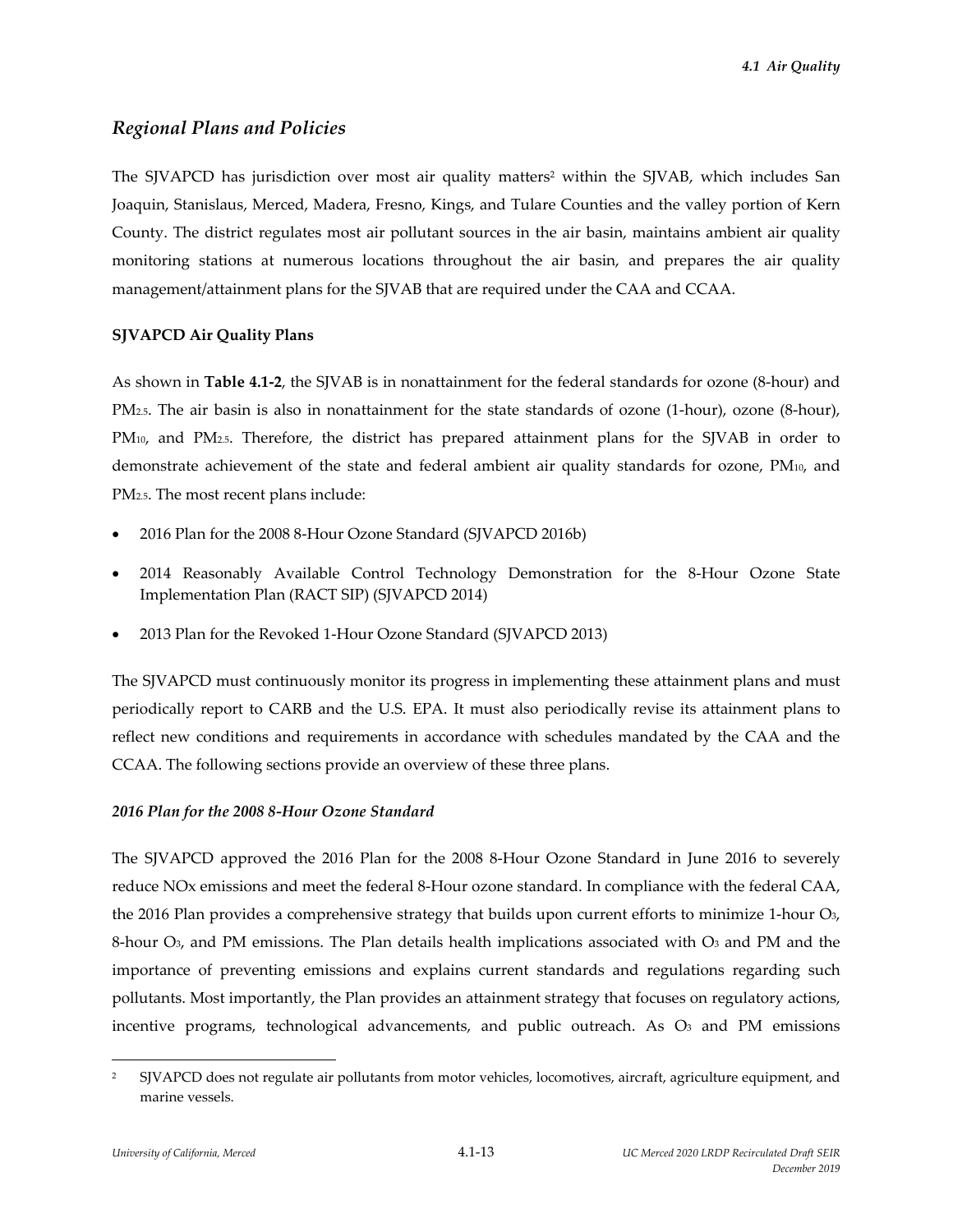standards become more stringent, the 2016 Plan not only provides guidance to reducing such emissions, but also lays a malleable base plan to be improved and expanded upon in the future.

#### *2014 RACT SIP*

The 2014 RACT SIP was created as an update to the 2009 RACT SIP, focusing on new technologies and regulations that have been developed within the five‐year period. The U.S. EPA defines RACT as "lowest emission limitation that a particular source is capable of meeting by the application of control technology that is reasonable available considering technological and economic feasibility." All California air districts must develop an RACT SIP proving regulations and efforts fulfill RACT before it can be certified. While the goal of the 2014 RACT SIP is to reduce emissions to the maximum extent possible, it recognizes that economic and technological barriers make an RACT less stringent (and more feasible in most cases) than other emission controls, such as Best Available Control Technology (BACT) and Lowest Achievable Emission Rate (LAER).

#### *2013 Plan for the Revoked 1‐Hour Ozone Standard*

In 2013, the SJVAPCD developed the 2013 Plan to satisfy federal requirements under U.S. EPA's revoked 1-hour O<sub>3</sub> standard. The Plan adds to previous O<sub>3</sub> and PM strategies to lessen 1-hour O<sub>3</sub> concentrations in the San Joaquin Valley. As  $O_3$  attainment can be difficult, with high levels for a couple of hours ruining years of attainment in some cases, the attainment year for this plan was 2017. The O<sub>3</sub> attainment standard under the 2013 Plan was met ahead of the planned attainment year, despite fires outside the SJVAB causing exceedance in pollution levels.

#### **SJVAPCD Rules and Regulations**

The SJVAPCD's primary means of implementing its attainment plans is through its adopted rules and regulations. Campus development under the 2020 LRDP would be subject to the following rules adopted by the SJVAPCD that are designed to reduce and control pollutant emissions throughout the basin.

- **Rule 2010 (Permits Required)** This rule requires that any project constructing, altering, replacing, or operating any source operation, the use of which emits, may emit, or may reduce emissions, to obtain an Authority to Construct (ATC) and a Permit to Operate (PTO). This rule applies to the construction and operation of new or modified processes and equipment, except those specifically exempted from permitting requirements.
- **Rule 2201 (New and Modified Stationary Source Review)** This rule applies to all new and modified stationary sources that would emit, after construction, a criteria pollutant for which there is an established NAAQS or CAAQS. The rule provides mechanisms by which an ATC can be granted without interfering with the basin's attainment with ambient air quality standards. These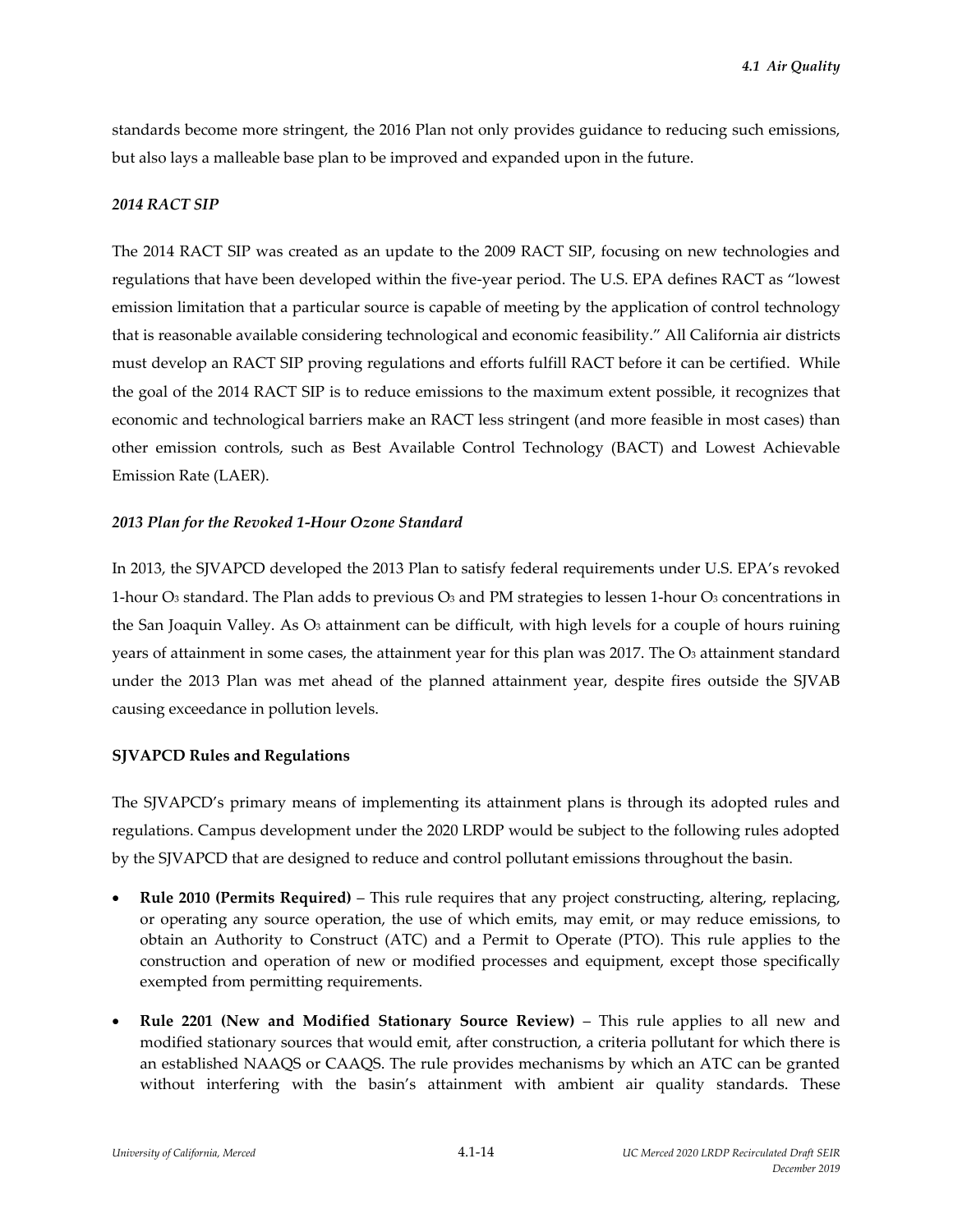mechanisms offer methods to generate no net increases in emissions of nonattainment pollutants over specific thresholds as detailed in the rule.

- **Rule 2520 (Federally Mandated Operating Permits)** This rule requires that major sources of criteria pollutants or HAPs obtain a Title V federal operating permit within one year after becoming a major source. This rule would apply to the campus if the total facility emissions of criteria pollutants from permitted stationary sources exceed the major source thresholds in Rule 2201 or the major source thresholds for HAPs as defined in the CAA.
- **Rule 3135 (Dust Control Plan Fee)** This rule recovers District costs for reviewing Dust Control Plan and conducting site inspections. Should a Dust Control Plan be deemed necessary to minimize air quality impacts, the campus could be subject to this rule.
- **Rule 3180 (Administrative Fees for Indirect Source Review) –** This rule applies to development projects subject to Rule 9510 regarding Indirect Source review. When the developer submits an Air Impact Assessment, in accordance with Rule 9510, an application fee, and potentially an evaluation fee, must be paid to recover District's costs for administering Rule 9510.
- **Rule 4102 (Nuisance)** This rule applies to any source operation that emits or may emit air contaminants or other materials. In the event that the project or construction of the project creates a public nuisance, it could be in violation and subject to district enforcement action.
- **Rule 4306 (Boilers, Steam Generators, and Process Heaters – Phase 3)** This rule limits the NOX and CO emissions from boilers, steam generators, and process heaters with heat input ratings greater than 5 million British thermal units per hour (MMBtu/hr). The source must also comply with the monitoring and reporting requirements specified in the rule.
- **Rule 4601 (Architectural Coatings)** This rule limits VOCs from architectural coatings by specifying architectural coatings storage, cleanup, and labeling requirements and applies to any person who supplies, sells, offers for sale, applies, or solicits the application of any architectural coating.
- **Rule 4641 (Cutback, Slow Cure, and Emulsified Asphalt, Paving, and Maintenance Operations)** Asphalt paving operations are subject to Rule 4641. This rule applies to the manufacture and use of rapid and medium cure cutback asphalt, slow cure asphalt, and emulsified asphalt for paving and maintenance operations. The user or manufacturer of cutback, slow cure, and emulsified asphalt must comply with the recordkeeping requirements specified in Rule 4641.
- **Rule 4702 (Internal Combustion Engines – Phase 2)** This rule limits the emissions of NOX, CO, and VOCs emitted from internal combustion engines. The rule is applicable to any internal combustion engine with a rated brake horsepower greater than 50 horsepower. Emission standards for the three pollutants are specified for each category of engine along with compliance dates for each standard. The source must also comply with the monitoring methods and other requirements specified in the rule.
- **Rule 4901 (Wood‐burning Fireplaces and Wood‐burning Heaters)** This rule limits CO and particulate emissions from wood-burning fireplaces and heaters. The rule specifies that only U.S. EPA Phase II Certified or pellet-fueled wood-burning heaters are to be sold, installed, transferred, or offered for sale within the district. The rule sets wood‐burning heater and fireplace limitations for new residential developments as follows: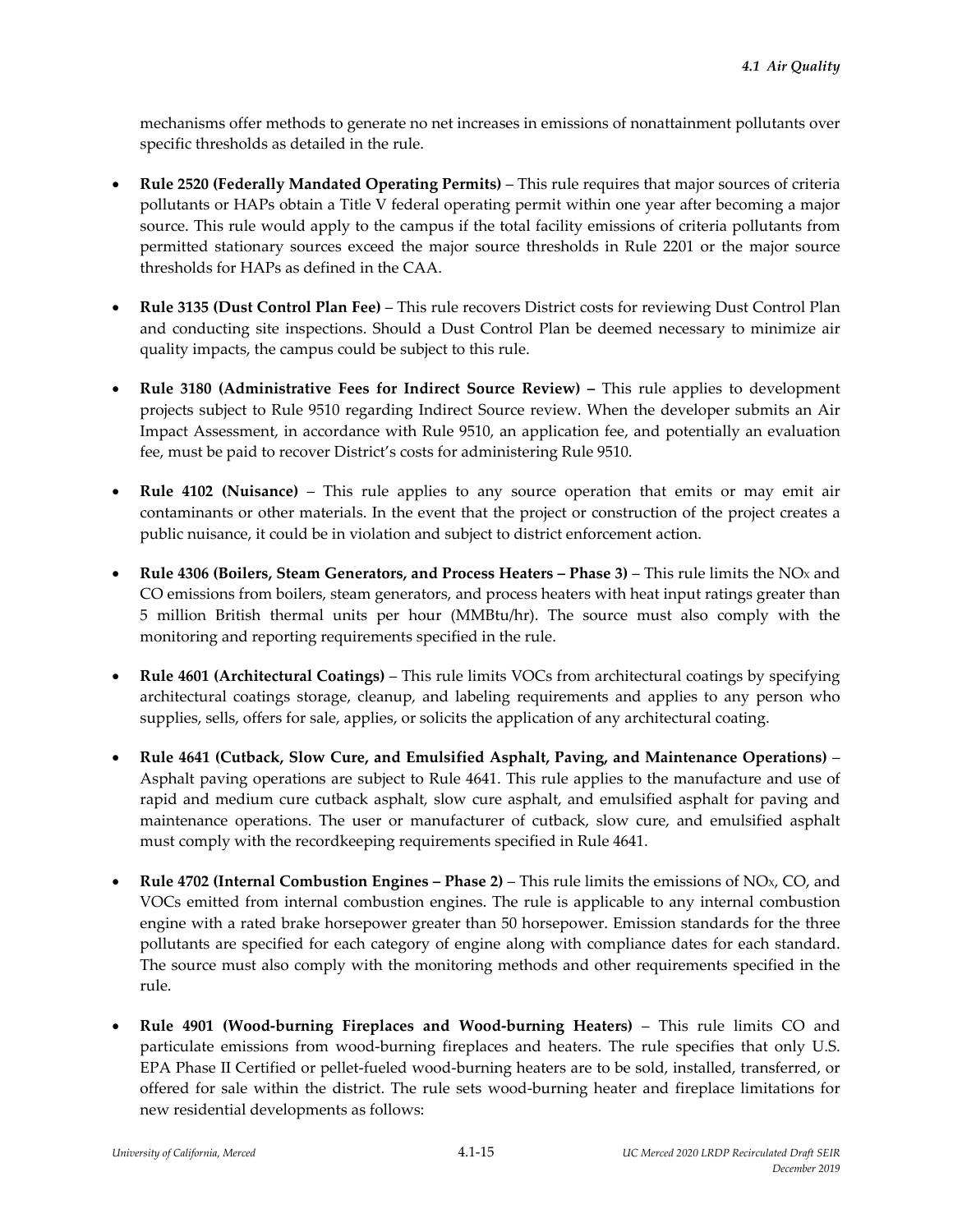- 5.3.1 No person shall install a wood-burning fireplace in a new residential development with a density greater than two dwelling units per acre.
- 5.3.2 No person shall install more than two U.S. EPA Phase II Certified wood‐burning heaters per acre in any new residential development with a density equal to or greater than three dwelling units per acre.
- 5.3.3 No person shall install more than one wood-burning fireplace or wood-burning heater per dwelling unit in any new residential development with a density equal to or less than two dwelling units per acre.
- **Rule** 4902 (Residential Water Heaters) This rule applies to and limits emissions of NO<sub>x</sub> from residential natural gas‐fired heaters. Natural gas‐fired heaters with a rated heat input equal to or less than 75,000 British thermal units per hour (Btu/hr) and manufactured after December 17, 1993, are not to be sold, installed, or offered for sale that emit more than 40 nanograms of  $NOx$  per joule of heat output.
- **Rule 8021 (Construction, Demolition, Excavation, Extraction, and Other Earthmoving Activities)** This rule limits fugitive dust emissions from construction, demolition, excavation, extraction, and other earthmoving activities. Development of the 2020 LRDP will involve such activities.
- **Rule 8031 (Bulk Materials)** This rule details steps to be followed when handling bulk materials, such as utilizing wind barriers, applying water or stabilizers to limit Visible Dust Emissions (VDE), and covering materials when storing. This rule is intended to limit fugitive dust emissions from the outdoor handling, storage, and transport of bulk materials.
- **Rule 8041 (Carryout and Trackout)** This rule applies to sites where carryout and trackout will occur. Earthmoving activities, moving bulk materials, and unpaved roads/and traffic areas subjects the project to this rule, which limits vehicle trips and mandates cleanup of carryout and a Dust Control Plan.
- **Rule 8051 (Open Areas)** This rule applies to any open area having 0.5 acres or more in urban areas or 3.0 or more acres in rural areas, and therefore applies to campus development under the 2020 LRDP. To limit fugitive dust emissions, the rule mandates at least one of the following: the application of water or dust suppressants, the establishment of vegetation on disturbed areas, and/or the paving, graveling, or application of stabilizers to unvegetated areas.
- **Rule 8061 (Paved and Unpaved Roads)** This rule limits fugitive dust in relation to roads, requiring compliance with the American Association of State Highway and Transportation Officials (AASHTO) guidelines.
- **Rule 8071 (Unpaved Vehicle/Equipment Traffic Areas)** In order to limit fugitive dust emissions from unpaved areas, this rule requires compliance with Regulation VIII to limit VDE. The rule also mandates restricted access on disturbed surfaces and reducing such surfaces through vegetative materials, watering, graveling, paving, etc.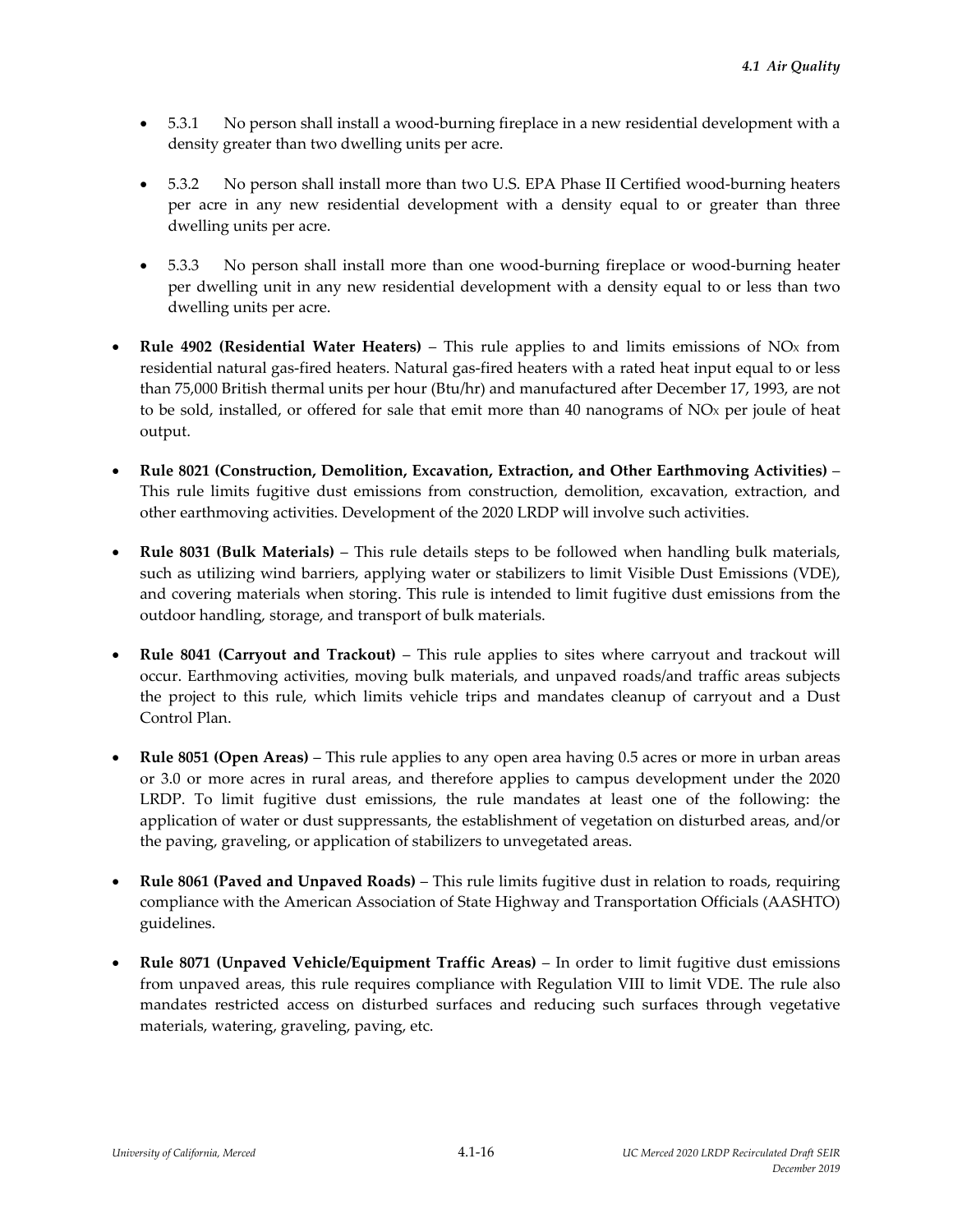**Rule 9510 (Indirect Source Review)** – This rule fulfills the district's emission reduction commitments in the PM10 and O3 attainment plans. Applicants developing property over the limits specified in the rule (e.g., 50 or more residential units) or nonresidential projects emitting more than 2 tpy of operational NO<sub>x</sub> or PM<sub>10</sub> are subject to this rule and must file an Air Impact Assessment (AIA) application prior to applying for a final discretionary approval from a lead agency (e.g., tentative tract map). This rule is discussed in more detail below.

Indirect sources are land uses that attract or generate motor vehicles trips. Indirect source emissions contain many pollutants, principally PM10, reactive organic gases (ROG), and NOX. The SJVAPCD included a requirement in the adopted *2003 PM10 Plan* and the *Extreme Ozone Attainment Demonstration Plan* to develop and implement an indirect source rule (ISR) by July 2004, with implementation to begin in 2005. The SJVAPCD adopted Rule 9510 (Indirect Source Review) on December 15, 2005, and it became effective in March 2006.

The purpose of Rule 9510 is to reduce emissions of NO<sub>x</sub> and PM<sub>10</sub> from new development projects. The rule applies to projects that, upon full buildout, will include any one of the following:

- 50 residential units
- 2,000 square feet of commercial space
- 25,000 square feet of light industrial space
- 20,000 square feet of medical or recreational space
- 39,000 square feet of general office space
- 100,000 square feet of heavy industrial space
- 9,000 square feet of educational space
- 10,000 square feet of government space
- 9,000 square feet of any land use not identified above

Several sources are exempt from the rule, including transportation projects, transit projects, reconstruction projects that result from a natural disaster, and development projects that have primary sources of emissions that are subject to SJVAPCD Rule 2201 (New and Modified Stationary Source Review) and Rule 2010 (Permits Required). Any development project that has a mitigated baseline below 2 tpy for NOx and 2 tpy for  $PM_{10}$  is also exempted from the mitigation requirements of the rule.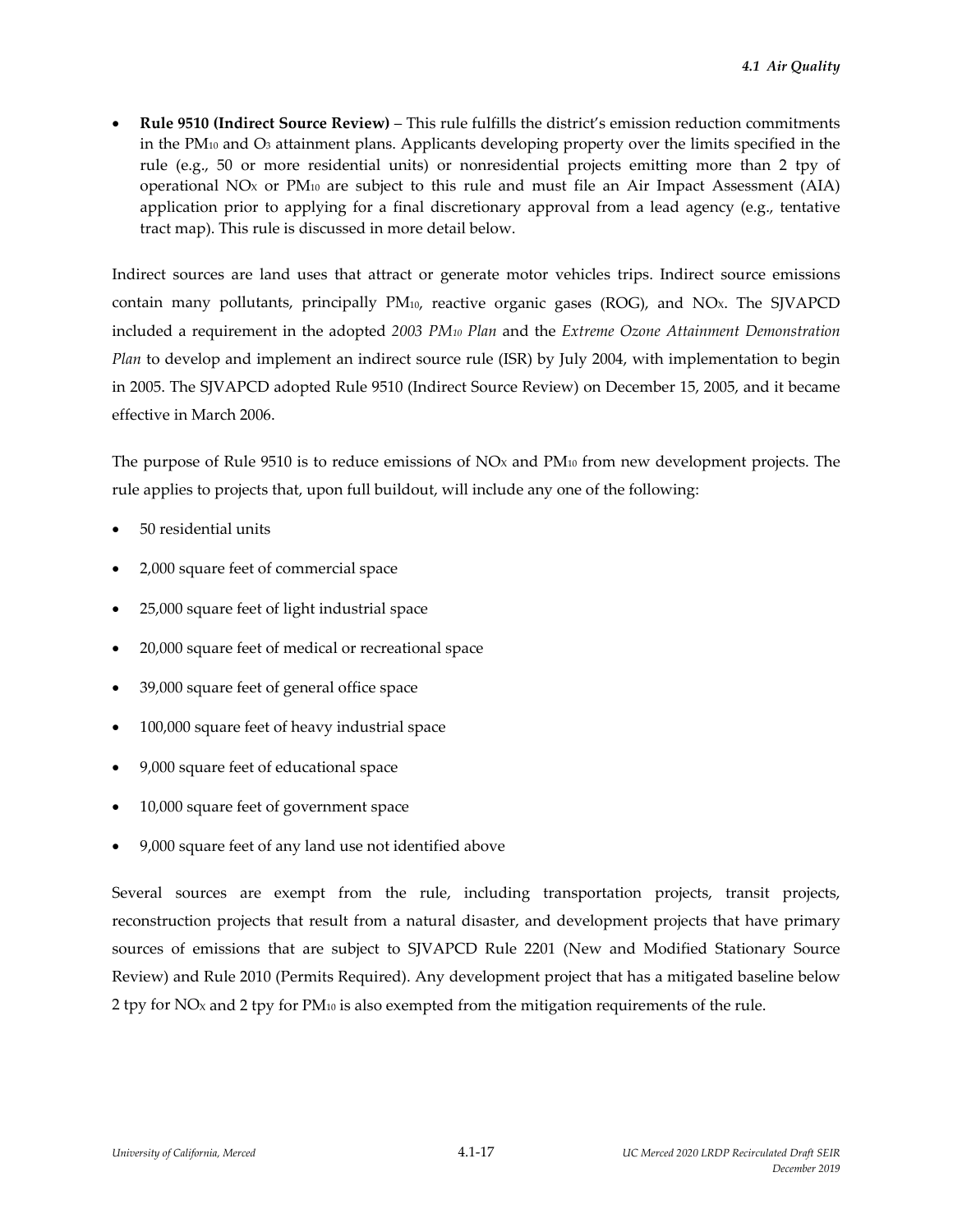*4.1 Air Quality*

#### *Local Plans and Policies*

Local governments have the authority and responsibility to reduce air pollution through their police power and land use decision‐making authority. In general, a first step toward implementation of a local government's responsibility is accomplished by identifying air quality goals, policies, and implementation measures in its general plan. Local jurisdictions are also encouraged by the SJVAPCD to incorporate air quality elements in local plans. In 1994, SJVAPCD published *Air Quality Guidelines for General Plans,* which was subsequently revised in June 2005. The guidelines provide assistance to local governments for developing policies and implementing strategies at the local level that are consistent with regional efforts to manage air quality. In 2009, the Guidelines were supplemented with the AB 170 Requirements for General Plans and an Emissions Inventory Data Guide.

Through capital improvement programs, local governments can fund infrastructure that contributes to improved air quality. Examples of infrastructure improvements include bus turnouts, energy-efficient streetlights, and synchronized traffic signals.

Finally, CEQA requires local governments to assess air quality impacts, and recommend and enforce feasible mitigation of potential air quality impacts by conditioning discretionary permits, and by monitoring and ensuring implementation of the mitigation. To facilitate compliance with CEQA requirements, the SJVAPCD published in 2015 the *Guide for Assessing and Mitigating Air Quality Impacts* (GAMAQI). The GAMAQI is an advisory document that provides local jurisdictions with procedures for addressing air quality impacts in environmental documents. The guide provides methods for assessing air quality impacts, thresholds of significance recommended in the *State CEQA Guidelines* and those adopted by the SJVAPCD, and recommended mitigation measures.

The SJVAPCD requires all local governments within its eight‐county jurisdiction to adopt resolutions as part of the *Extreme Ozone Attainment Demonstration Plan*. The resolutions, which must be approved by the U.S. EPA, must describe reasonably available control measures that each jurisdiction will implement in order to reduce ozone‐causing emissions from transportation sources. The SJVAPCD has also developed plans regarding PM to maintain healthy levels of PM10 (PM10 Plan, 2007) and to attain 1997 federal standards for PM2.5 (2016 Moderate Area Plan).

To ensure a coordinated approach between the SJVAPCD, local governments, and regional transportation plans, the air district entered into a memorandum of understanding with the Merced County Association of Governments (MCAG), which includes the City and County of Merced. As a regional transportation planning agency, one of the purposes of MCAG is to inform and advise member agencies on air quality issues and policies; to ensure that MCAG's transportation plans, programs, and projects conform to the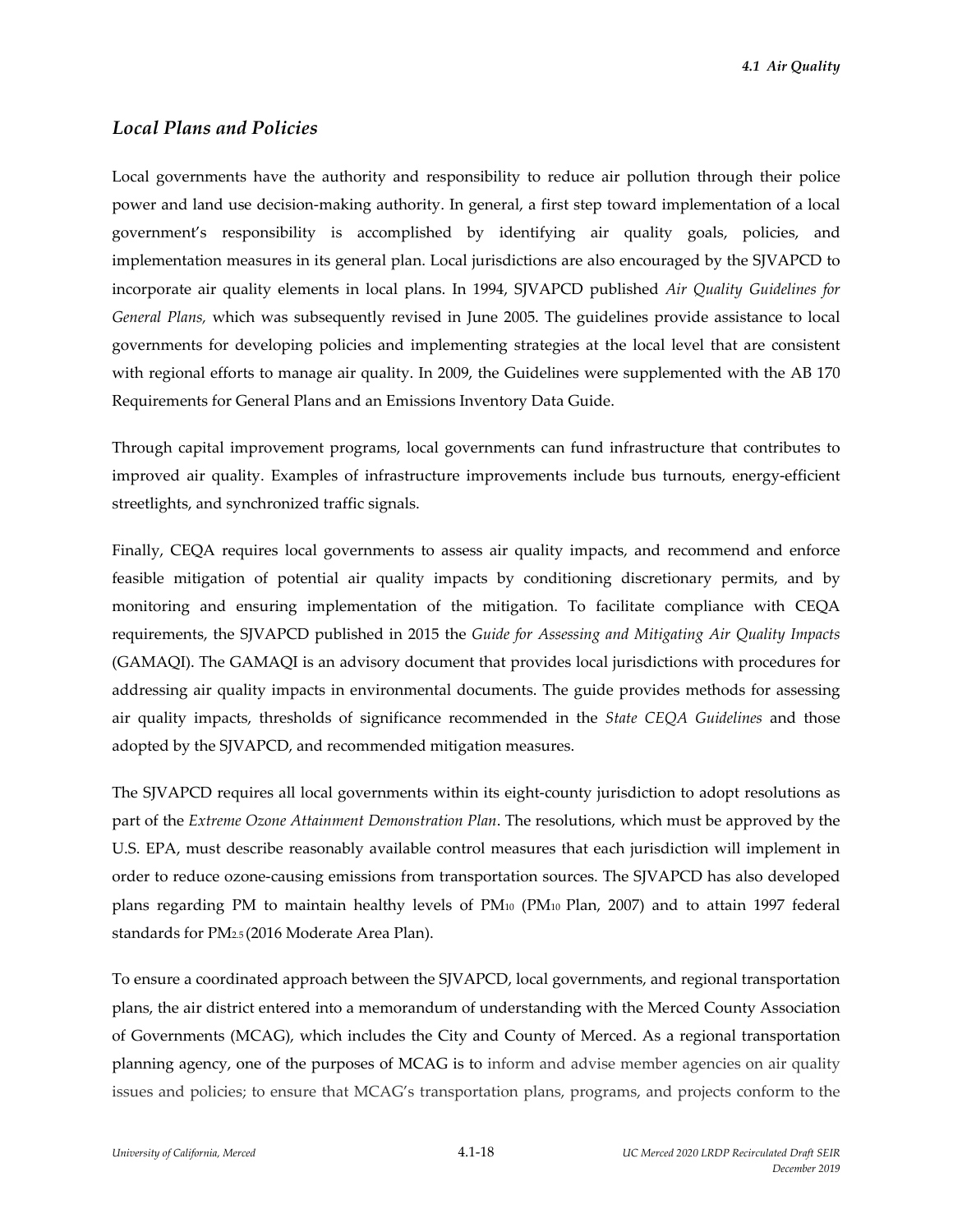most recent air quality requirements, and to coordinate effectively with other government agencies on these matters.

# **4.1.4 Impacts and Mitigation Measures**

# *Significance Criteria*

This SEIR uses significance criteria derived from Appendix G of the *State CEQA Guidelines*. For the purposes of this SEIR, impacts related to air quality would be significant if implementation of the 2020 LRDP would:

- Conflict with or obstruct implementation of the applicable air quality plan;
- Result in a cumulatively considerable net increase of any criteria pollutant for which the project region is nonattainment under an applicable federal or state ambient air quality standard;
- Expose sensitive receptors to substantial pollutant concentrations; or
- Result in other emissions (such as those leading to odors adversely affecting a substantial number of people.

To assess a project's impact relative to the significance criteria listed above, the SJVAPCD has established air quality significance thresholds to determine whether air quality impacts from implementing proposed projects would be significant. These thresholds are contained in the SJVAPCD's GAMAQI. If project‐specific emissions exceed any of the emission thresholds listed in **Table 4.1‐4, SJVAPCD Air Quality Significance Thresholds**, the impact from the emissions of the specific pollutant will be considered a significant impact.

In addition to the thresholds presented in **Table 4.1‐4**, the GAMAQI recommends procedures for identifying cumulative impacts by pollutant. Lead agencies are recommended to use the project thresholds for ROG and NOX (O3 precursors) in **Table 4.1‐4** to determine cumulative O3 impacts. For cumulative PM10 impacts, lead agencies are recommended to examine the potential exposure of nearby sensitive receptors to PM10 emissions from earthmoving activities associated with the project and any nearby projects that may occur at the same time. If warranted, enhanced dust control measures listed in the GAMAQI should be used to reduce the cumulative PM10 impact to less than significant levels.

Cumulative CO impacts are considered less than significant if future cumulative traffic levels, including the project's contribution to traffic, does not cause an exceedance of the ambient air quality standards.

Cumulative impacts from TACs would be considered significant if the estimated health risk exceeds the thresholds listed in **Table 4.1‐4**.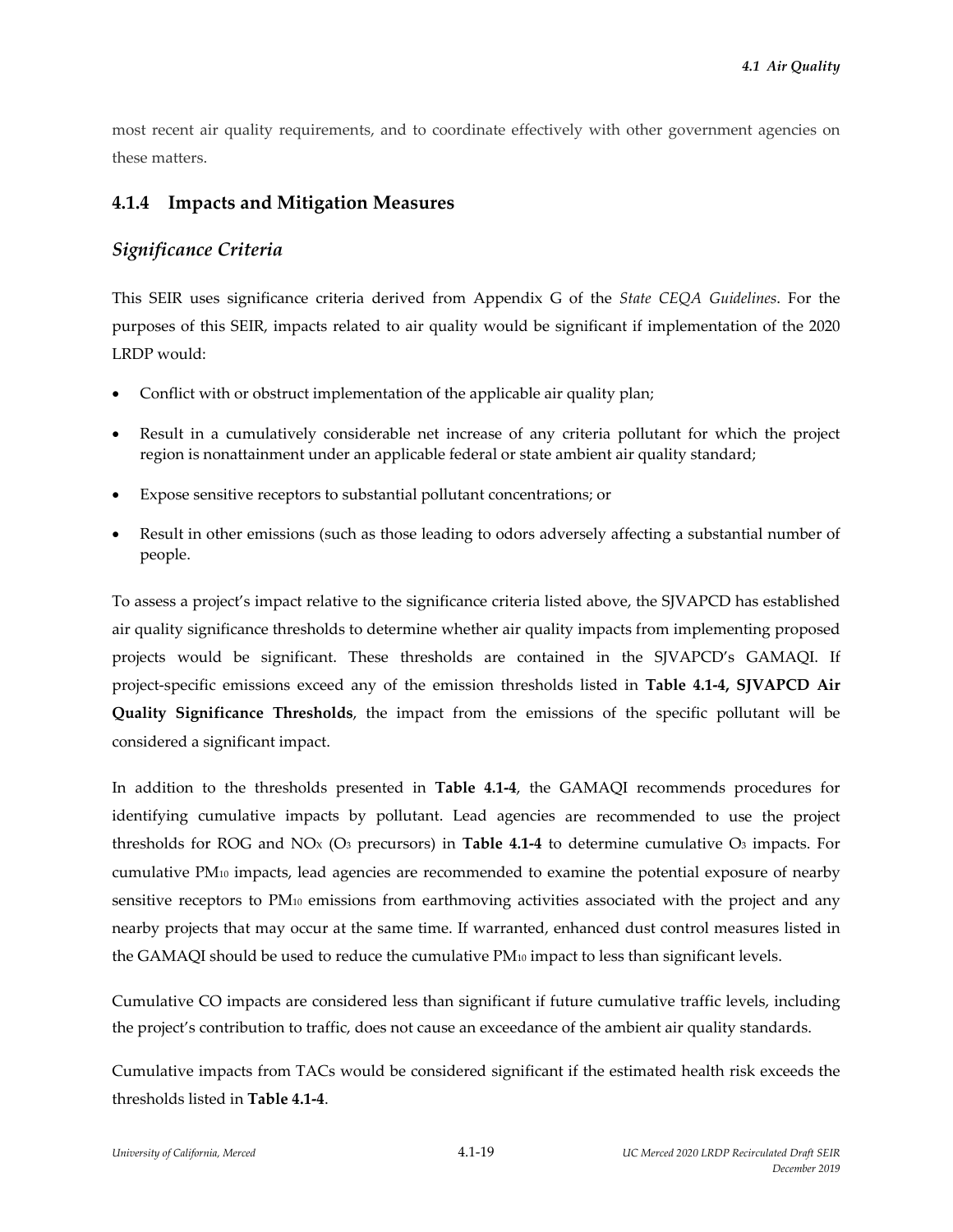|                                                                                                             | <b>Mass Emissions Thresholds</b>                                                       |                                                                                        |  |  |  |  |  |
|-------------------------------------------------------------------------------------------------------------|----------------------------------------------------------------------------------------|----------------------------------------------------------------------------------------|--|--|--|--|--|
|                                                                                                             | Pollutant                                                                              | Construction/Operation (tpy)                                                           |  |  |  |  |  |
|                                                                                                             | NOx                                                                                    | 10                                                                                     |  |  |  |  |  |
|                                                                                                             | <b>ROG</b>                                                                             | 10                                                                                     |  |  |  |  |  |
|                                                                                                             | $PM_{10}$                                                                              | 15                                                                                     |  |  |  |  |  |
|                                                                                                             | PM <sub>2.5</sub>                                                                      | 15                                                                                     |  |  |  |  |  |
|                                                                                                             | SO <sub>X</sub>                                                                        | 27                                                                                     |  |  |  |  |  |
|                                                                                                             | CO                                                                                     | 100                                                                                    |  |  |  |  |  |
|                                                                                                             | Lead                                                                                   |                                                                                        |  |  |  |  |  |
|                                                                                                             | <b>Toxic Air Contaminants and Odor Thresholds</b>                                      |                                                                                        |  |  |  |  |  |
| <b>TACs</b>                                                                                                 |                                                                                        | Probability of contracting cancer for the Maximally Exposed Individual (MEI)           |  |  |  |  |  |
|                                                                                                             | exceeds 20 in 1 million: or                                                            |                                                                                        |  |  |  |  |  |
|                                                                                                             |                                                                                        | Ground-level concentrations of non-carcinogenic toxic air contaminants would           |  |  |  |  |  |
|                                                                                                             | result in a Hazard Index equal or greater than 1 for the MEI.                          |                                                                                        |  |  |  |  |  |
| Odor                                                                                                        |                                                                                        | More than one confirmed complaint per year averaged over a three-year period or        |  |  |  |  |  |
|                                                                                                             |                                                                                        | three unconfirmed complaints per year averaged over a three-year period.               |  |  |  |  |  |
|                                                                                                             |                                                                                        | Ambient Air Quality for Attainment Criteria Pollutants of Concern                      |  |  |  |  |  |
| NO <sub>2</sub>                                                                                             |                                                                                        | In attainment; significant if project causes or contributes to an exceedance of either |  |  |  |  |  |
|                                                                                                             | of the following standards:                                                            |                                                                                        |  |  |  |  |  |
| 1-hour average                                                                                              | 0.18 parts per million (state)                                                         |                                                                                        |  |  |  |  |  |
| annual average                                                                                              | 0.03 parts per million (state)                                                         |                                                                                        |  |  |  |  |  |
| CO <sub>1</sub>                                                                                             | In attainment; significant if project causes or contributes to an exceedance of either |                                                                                        |  |  |  |  |  |
|                                                                                                             | of the following standards:                                                            |                                                                                        |  |  |  |  |  |
| 1-hour average                                                                                              | 20 parts per million (state)                                                           |                                                                                        |  |  |  |  |  |
| 8-hour average                                                                                              | 9.0 parts per million (state)                                                          |                                                                                        |  |  |  |  |  |
| Source: SJVAPCD, Air Quality Significance Thresholds - Criteria Pollutants, 2015. http://www.valleyair.org/ |                                                                                        |                                                                                        |  |  |  |  |  |

### **Table 4.1‐4 SJVAPCD Air Quality Significance Thresholds**

*transportation/0714‐GAMAQI‐Criteria‐Pollutant‐Thresholds‐of‐Significance.pdf; SJVAPCD, Air Quality Thresholds of Significance – Toxic Air Contaminants, 2015. http://www.valleyair.org/transportation/0714‐ GAMAQI‐TACs‐Thresholds‐of‐Significance.pdf*

Note: The SJVAPCD's approach to analyses of construction impacts is to require implementation of effective and *comprehensive control measures rather than to require detailed quantification of emission concentrations for* modeling of direct impacts. The SJVAPCD has determined that compliance with Regulation VIII for all sites and implementation of all other control measures indicated in Tables 6-2 and 6-3 of the GAMAQI (as appropriate, depending on the size and location of the project site) would constitute sufficient mitigation to reduce PM10 *impacts to a level considered less than significant.*

# *Issues Not Discussed Further*

Although campus development under the 2020 LRDP would include sources that would result in TAC emissions, at this time adequate information with respect to these sources (including but not limited to the exact location of each future source; the types and quantities of chemicals that would be used in the case of laboratories; the types and volumes of fuels that would be used in the case of combustion sources; building and stack heights; types of controls; etc.) is not available to allow for the quantification and evaluation of the potential human health risk. However, based on data from other UC campuses such as UC Davis, it is anticipated that the human health risk from the development of the campus under the 2020 LRDP would not result in a significant human health risk on or off site. For instance, according to the 2018 LRDP EIR prepared for UC Davis which evaluated impacts from the development of that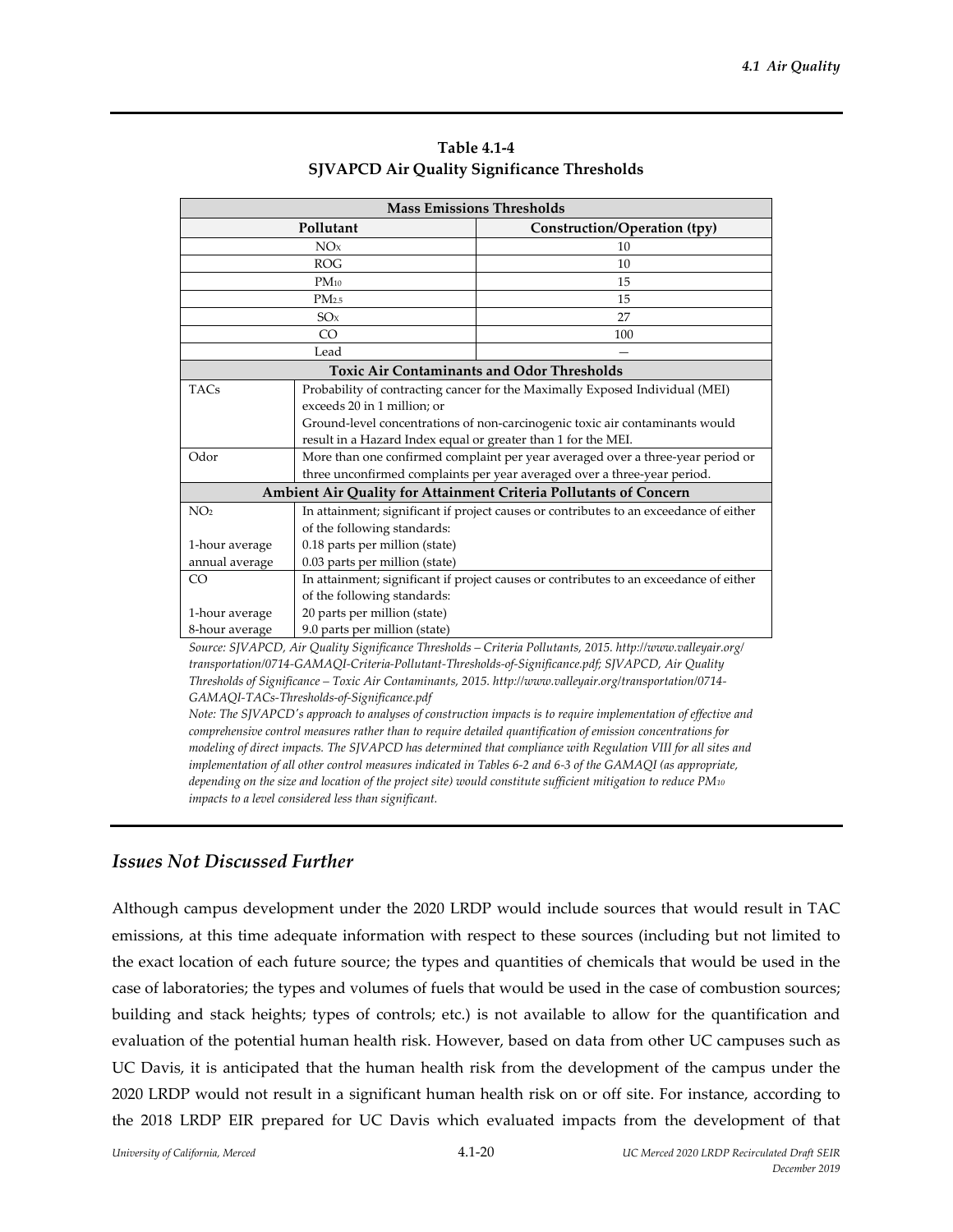campus through 2031 to an enrollment level of 39,000 full-time equivalent students, the cumulative human health risk from all on‐campus TAC sources (existing and future research laboratories, boilers and generators, a cogeneration plant, etc., for a total of more than 100 individual TAC sources) was determined to be less than 10 in 1 million (This impact is considered significant if the probability of contracting cancer for the Maximally Exposed Individual (MEI) exceeds 10 in 1 million) (UC Davis 2018). Given that UC Davis campus with a much larger existing research program (including a medical school and an extensive veterinary medicine program) and certain unique TAC sources (such as a wastewater treatment plant and a cogeneration plant) is not expected to result in a significant human health risk in the region, UC Merced upon completion of development under the 2020 LRDP would be considered unlikely to result in TAC emissions that would result in a significant human health risk in the region. Furthermore, to the extent that UC Merced proposes to add new sources such as diesel-operated emergency generators that could result in TAC emissions, UC Merced would conduct an evaluation of the testing emissions from the proposed generator to make sure its operation does not result in a human health impact on the campus population. Human health risk from TAC emissions therefore are not a concern and are not discussed further in this section.

UC Merced notes that Merced County Regional Waste Management Authority (MCRWMA) and UC Merced are working together on a landfill-gas-to-energy project, which involves the collection and treatment of landfill gas (methane) at the Highway 59 Landfill, conveyance of the treated gas to UC Merced campus via pipeline, and the combustion of the gas in three microturbines to produce electricity and hot water for campus use. The microturbines would allow UC Merced to discontinue the use of three natural gas fired boilers that are located in the Central Plant and are used to produce hot water. The microturbines would be located in an enclosed structure adjacent to the Central Plant. Project construction is anticipated to take place over a period of about 1.5 to 2 years, with completion in 2020. The MCRWMA has conducted environmental review of the proposed project which shows that the proposed microturbines would produce TAC emissions that would be less than the TAC emissions that result from the operation of the three boilers. As a result, the project would not adversely affect receptors on the campus (MCRWMA 2019).

### *Methodology*

The 2020 LRDP is not a specific development project but a plan for development of the Merced campus, which if fully implemented, would ultimately support a student population of 15,000 students, and about 2,411 on‐campus faculty and staff by 2030, and would allow the construction of an additional 1.83 million gross square feet (gsf) of new building space on the campus such that by 2030, there would be a total of about 5 million gsf of building space. According to the land use diagram included in the 2020 LRDP, the additional facilities would be located almost entirely with the areas designated Campus Mixed Use (CMU). As noted in **Section 3.0, Project Description**, of the 274 acres of CMU land on the campus, 171 acres are either already developed or will be developed with the 2020 Project facilities, and therefore, new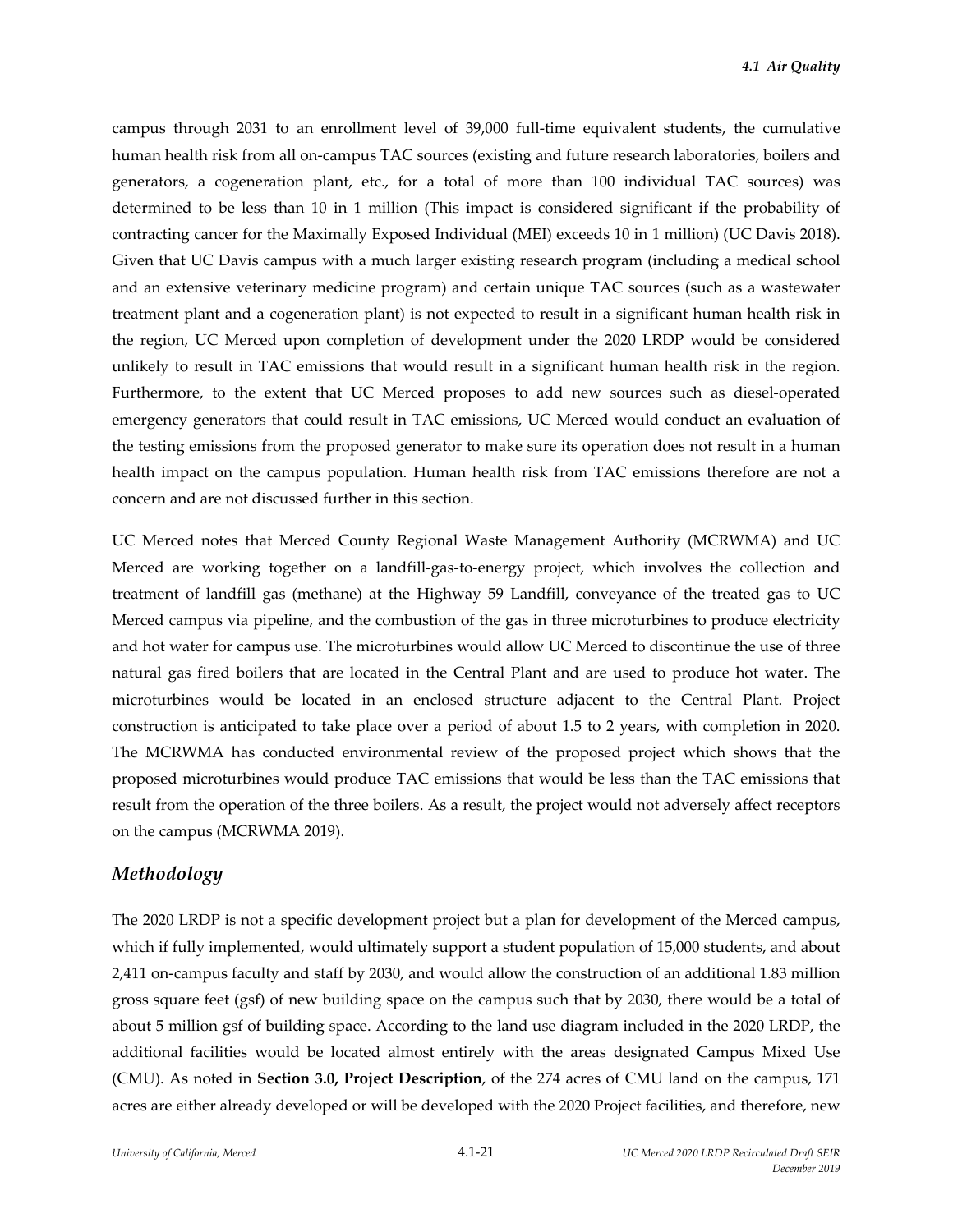facilities under the 2020 LRDP would either be built as infill development within the developed area or on the remaining 103 acres.

Because the proposed project is a plan and not a specific project with a defined construction schedule, construction emissions from the construction of the planned building space were calculated by assuming that about 1.83 million gsf of building space would be constructed over a 10‐year period and that no more than 103 acres of land would be graded to construct the facilities. CalEEMod 2016.3.2 (CalEEMod) was used to estimate construction emissions. More information on the assumptions and methodology used is presented under **LRDP Impact AQ‐1**, below

CalEEMod was also used to estimate operational emissions from the campus under 2030 conditions. Area source emissions were calculated based on the amount and types of building spaces that would be added to the campus. Mobile source emissions were calculated based on project trip generation data from the Traffic Impact Assessment prepared for this SEIR. Other than emergency generators that would not operate routinely, new stationary sources such as boilers would not be added to the campus under the 2020 LRDP. This is because in order to comply with the UC Sustainable Practices Policy, all new buildings added to the campus will be fully electric (for lighting, space heating, and hot water production), with electricity obtained either from on-campus renewable sources or as 100 percent renewable energy from the grid.

# **4.1.5 LRDP Impacts and Mitigation Measures**

# **LRDP Impact AQ‐1: Campus development under the 2020 LRDP would not result in construction emissions that would result in a cumulatively considerable net increase of criteria pollutants for which the air basin is in non‐attainment.** *(Less than Significant)*

The 2009 LRDP EIS/EIR analyzed the potential for campus development under the 2009 LRDP to result in an impact on air quality from construction of campus facilities. That analysis, which was presented under Impact AQ‐1, analyzed construction air emissions from the construction of approximately 8.9 million gsf of building space over a 21‐year period extending from 2009 through 2030. That analysis assumed that the entire 815-acre campus would be graded at the maximum rate of 10 acres per day. URBEMIS was used to estimate emissions and the results of the modeling indicated that campus construction would result in a less than significant impact on air quality.

As noted in **Section 3.0, Project Description**, UC Merced is now expected to grow at a slower pace than originally anticipated, such that by 2030, the enrollment level is expected to be 15,000 students, and the faculty and staff projection for 2030 is also substantially lower than previously projected and analyzed in the 2009 LRDP EIS/EIR. Also, by 2020 UC Merced would have constructed about 2.5 million gsf of building space, and between 2020 and 2030, UC Merced would construct an additional 1.83 million gsf of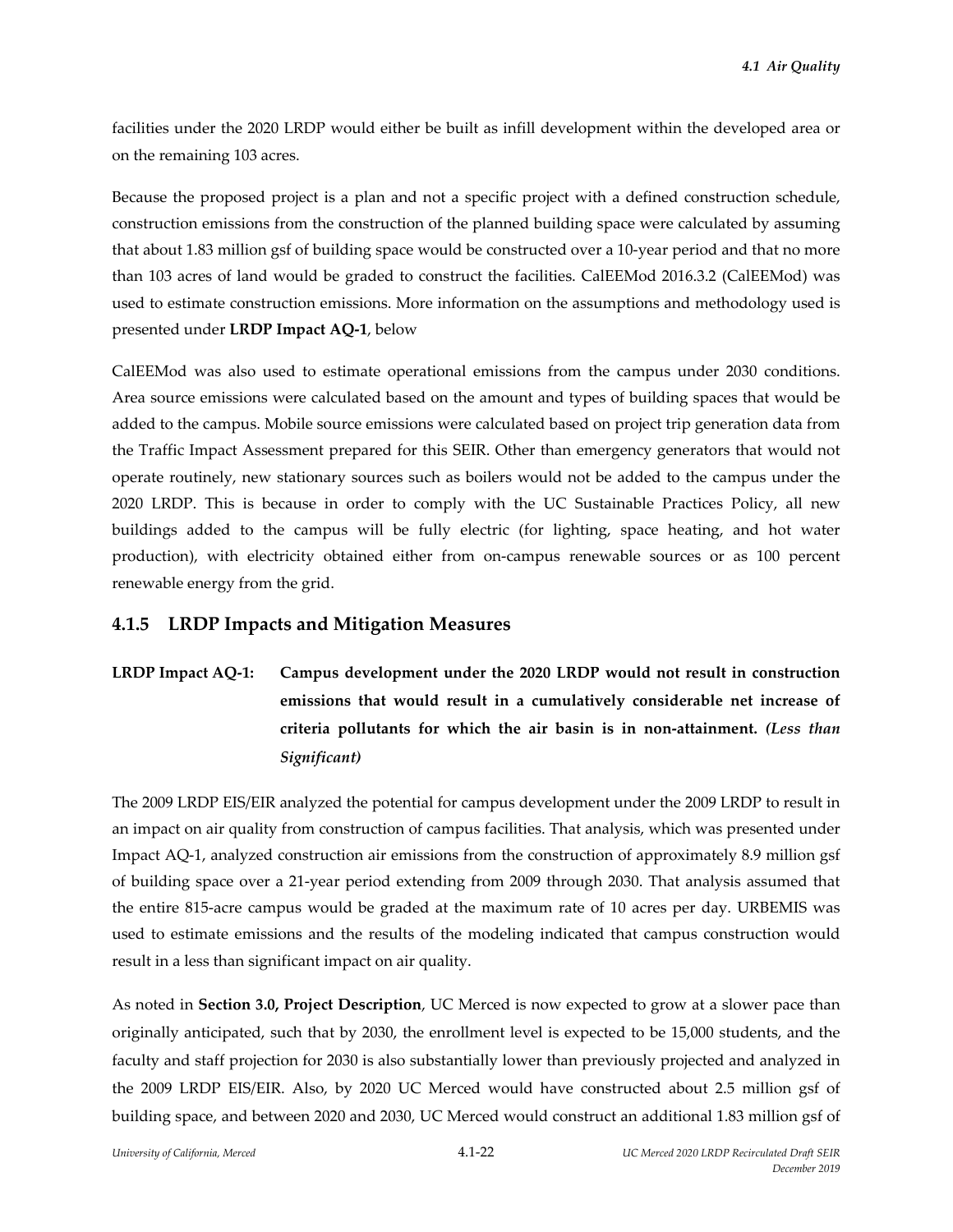building space within a 103‐acre portion of the campus. Given these changes in the proposed project and the conditions in which it would be implemented, a revised analysis of the project's construction emissions impact is presented below. The analysis below presents the potential for construction activities on the campus under the 2020 LRDP to result in a cumulatively considerable net increase in pollutants for which the air basin is in non-attainment.

Construction of campus facilities under the 2020 LRDP would require site preparation (i.e., clearing and grading); pavement and asphalt installation; and construction of the buildings. For purposes of this assessment, it was assumed that there would be ongoing construction on the campus between 2021 and 2030, and site buildout under the 2020 LRDP was assumed to be completed by 2030; although, in reality, development could take longer and buildout may not be completed until several years later. During this period, construction emissions would be generated by heavy‐duty construction equipment, on‐road trucks for material deliveries, and construction worker vehicles. ROG emissions would occur as a result of asphalt paving and architectural coatings. Fugitive dust would be generated by grading and related activities.

Because of the construction time frame and the normal day-to-day variability in construction activities, it is difficult, if not impossible, to precisely quantify the emissions associated with each construction subphase. In order to estimate the construction emissions using CalEEMod, a conservative approach was taken in which construction of the campus was assumed to occur over the following four construction subphases within an overall time schedule from January 1, 2021 to November 30, 2030:

- **Site Preparation:** Site preparation would take place from January 2021, to March 2021.
- **Grading:** It is assumed that the entire 103‐acre CMU area would be graded. Grading would take place from March 2021 to October 2021.
- **Building Construction:** Building construction would take place from October 2021 to October 2027. A total of 1.83 million gsf of buildings would be built.
- **Paving:** Paving would occur from October 2023 to November 2030, and approximately 15 acres would be paved.
- **Architectural Coatings:** Architectural coatings would be applied from October 2023 to December 2030.

Based on the schedule and assumptions described above and CalEEMod default assumptions, the CalEEMod model was used to estimate annual construction emissions of criteria pollutants from 2021 to 2030, which are shown in **Table 4.1‐5, Estimated Unmitigated Construction Emissions**.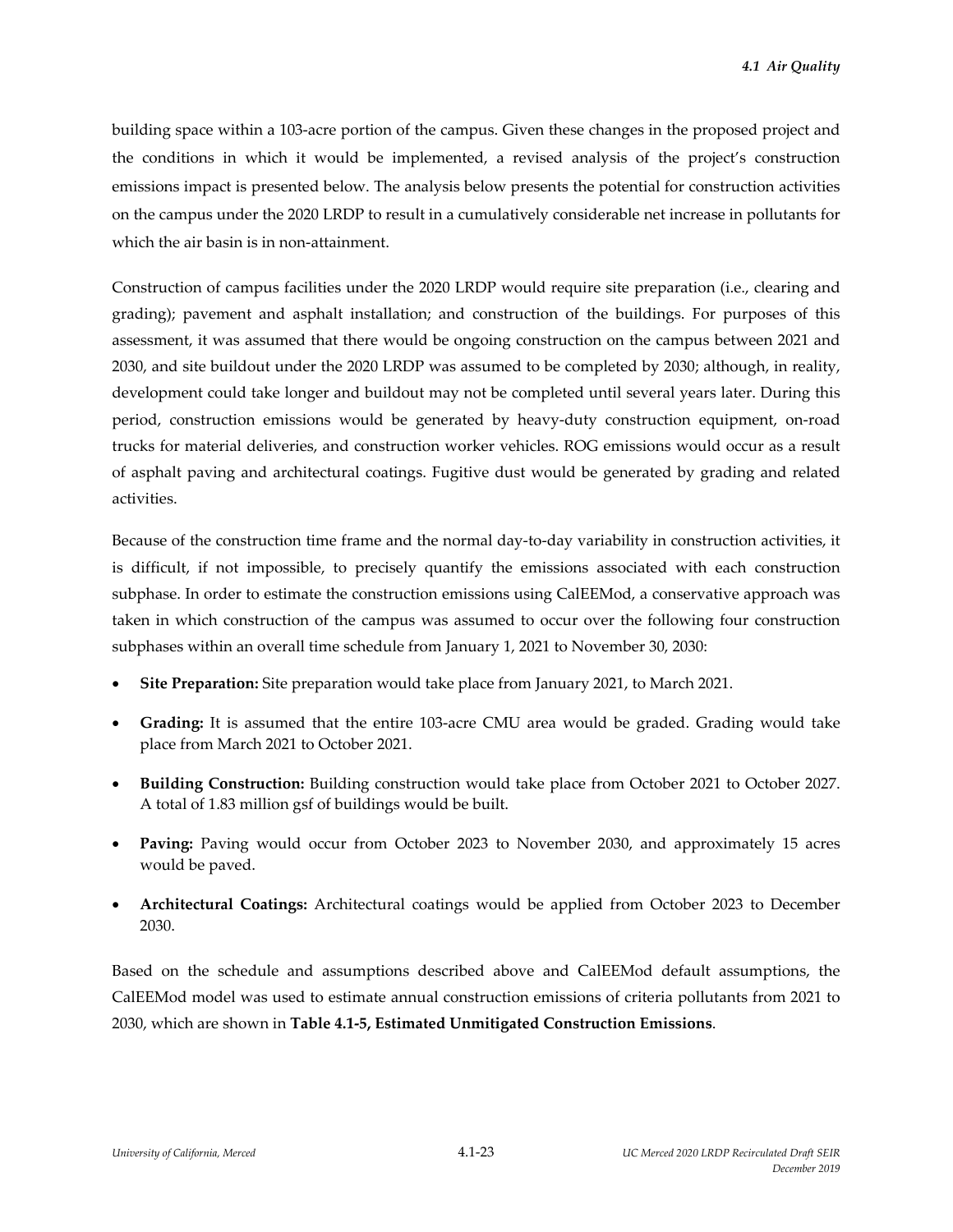|                               | <b>Emissions in Tons per Year</b> |      |       |      |                        |                                |  |
|-------------------------------|-----------------------------------|------|-------|------|------------------------|--------------------------------|--|
| <b>Construction Year</b>      | <b>ROG</b>                        | NOx  | CO    | SOx  | $PM_{10}$ <sup>1</sup> | PM <sub>2.5</sub> <sup>1</sup> |  |
| 2021                          | 0.69                              | 6.14 | 4.85  | 0.01 | 1.69                   | 0.89                           |  |
| 2022                          | 1.22                              | 6.94 | 9.20  | 0.03 | 2.20                   | 0.68                           |  |
| 2023                          | 1.42                              | 6.00 | 9.04  | 0.03 | 2.25                   | 0.69                           |  |
| 2024                          | 2.83                              | 7.07 | 11.25 | 0.04 | 2.63                   | 0.82                           |  |
| 2025                          | 2.73                              | 6.69 | 10.62 | 0.04 | 2.60                   | 0.80                           |  |
| 2026                          | 2.67                              | 6.62 | 10.20 | 0.04 | 2.60                   | 0.80                           |  |
| 2027                          | 2.42                              | 5.33 | 8.19  | 0.03 | 2.09                   | 0.65                           |  |
| 2028                          | 1.73                              | 1.33 | 2.93  | 0.01 | 0.44                   | 0.16                           |  |
| 2029                          | 1.73                              | 1.33 | 2.88  | 0.01 | 0.44                   | 0.16                           |  |
| 2030                          | 1.62                              | 0.93 | 2.59  | 0.01 | 0.38                   | 0.13                           |  |
| Maximum Emissions in Any Year | 2.83                              | 7.07 | 11.25 | 0.04 | 2.63                   | 0.89                           |  |
| SJVAPCD Threshold:            | 10                                | 10   | 100   | 27   | 15                     | 15                             |  |
| <b>Exceeds Threshold?</b>     | <b>No</b>                         | No   | No    | No   | No                     | No                             |  |

**Table 4.1‐5 Estimated Unmitigated Construction Emissions** 

*Source: Impact Sciences, Inc.*

*Emissions calculations are provided in Appendix 4.1.*

Totals in the table may not appear to add exactly due to rounding in the computer model calculations.

*<sup>1</sup> PM10 and PM2.5 emissions reflect compliance with SJVAPCD Regulation VIII.*

As discussed in the **Regional Topography and Meteorology** section above, the SJVAB is in nonattainment for the federal standards for ozone (8 hour) and PM2.5. The air basin is in nonattainment for the state standards of ozone (1 hour), ozone (8 hour), PM $_{10}$ , and PM $_{2.5}$ . O<sub>3</sub> precursors include NO<sub>x</sub> and ROG. According to the SJVAPCD's GAMAQI, "If a project is significant based on the thresholds of significance for criteria pollutants, then it is also cumulatively significant. This does not imply that if the project is below all such significance thresholds, it cannot be cumulatively significant" (SJVAPCD 2015).

As shown in **Table 4.1‐5,** the emissions associated with the construction of facilities under the 2020 LRDP would not exceed SJVAPCD significance thresholds for any of the pollutants, including those for which the air basin is in non‐attainment. Therefore, construction emissions associated with campus development under the 2020 LRDP would result in a less than significant impact on air quality.

With respect to small-scale projects that may be located within lands designated CMU, CBRSL or ROS, due to the small size and nature of these projects and for the same reasons set forth above, they would be unlikely to result in construction emissions that would exceed applicable thresholds. The impact would be less than significant.

Although SJVAPCD significance thresholds are not anticipated to be exceeded given the construction schedule detailed above, the exact construction schedule for future projects as part of the 2020 LRDP has yet to be determined. Should a number of projects be constructed concurrently on the campus, it is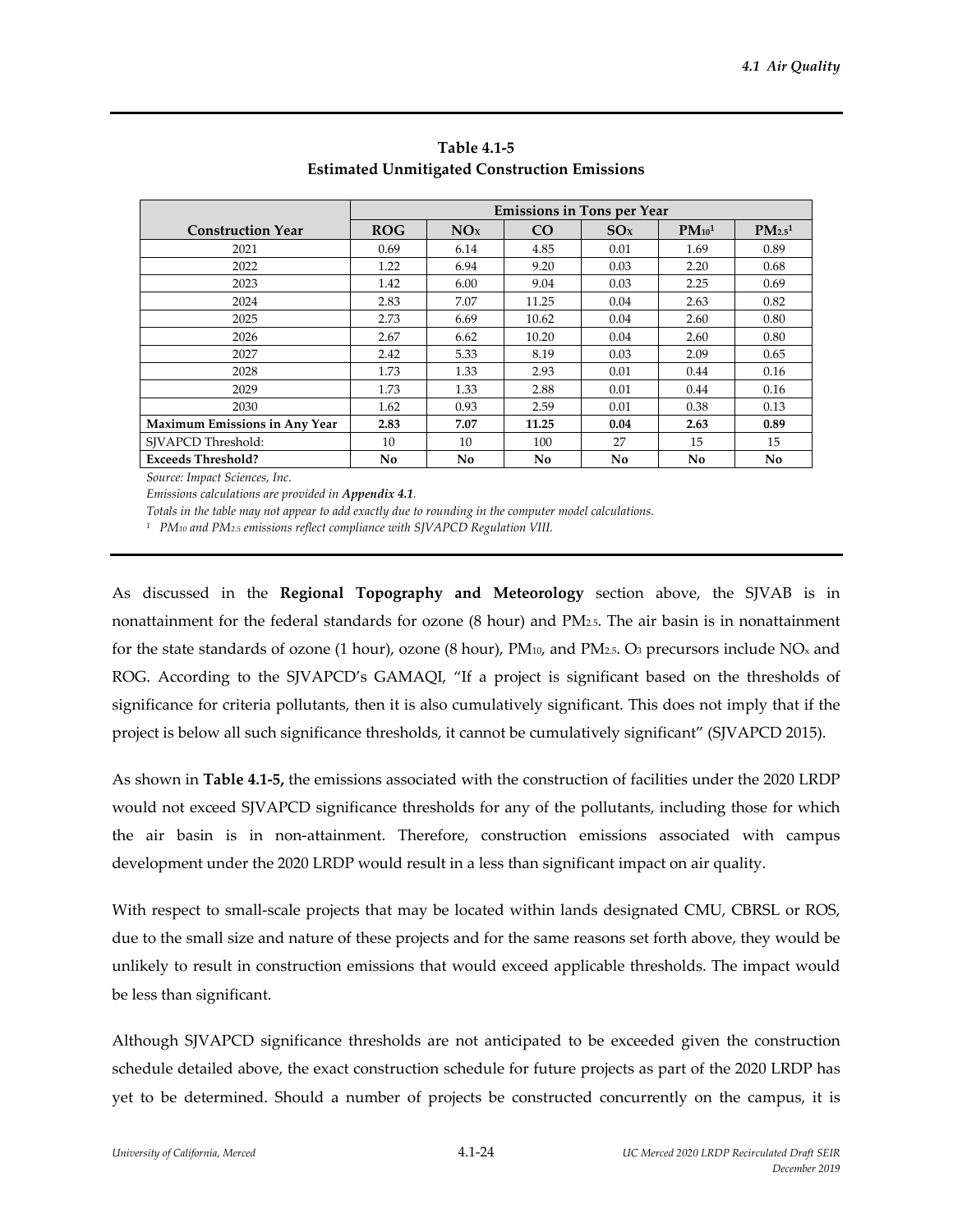possible that the SJVAPCD threshold for NOx could be exceeded. Therefore, **LRDP Mitigation Measure AQ‐1a**, which is a construction best practice, is set forth below and would be implemented during construction of future projects to minimize NOx emissions and avoid a significant air quality impact. Similarly, **LRDP Mitigation Measure AQ‐1b** is proposed to reduce emissions of dust during the construction of projects on the campus. **Table 4.1‐6, Estimated Mitigated Construction Emissions,** reports the emissions that would result following the implementation of fugitive dust control measures that would be applied during grading to comply with SJVAPCD Regulation VIII along with a requirement that Tier 4 construction equipment be used to minimize NOx emissions during construction.

|                               | <b>Emissions in Tons per Year</b> |      |       |      |                        |                                |  |  |
|-------------------------------|-----------------------------------|------|-------|------|------------------------|--------------------------------|--|--|
| <b>Construction Year</b>      | ROG                               | NOx  | CO    | SOx  | $PM_{10}$ <sup>1</sup> | PM <sub>2.5</sub> <sup>1</sup> |  |  |
| 2021                          | 0.28                              | 1.30 | 5.02  | 0.01 | 0.88                   | 0.37                           |  |  |
| 2022                          | 1.05                              | 5.20 | 9.35  | 0.03 | 2.10                   | 0.58                           |  |  |
| 2023                          | 1.24                              | 4.19 | 9.26  | 0.03 | 2.16                   | 0.59                           |  |  |
| 2024                          | 2.57                              | 4.37 | 11.77 | 0.04 | 2.49                   | 0.69                           |  |  |
| 2025                          | 2.49                              | 4.26 | 11.15 | 0.04 | 2.48                   | 0.69                           |  |  |
| 2026                          | 2.44                              | 4.19 | 10.74 | 0.04 | 2.48                   | 0.68                           |  |  |
| 2027                          | 2.21                              | 3.22 | 8.69  | 0.03 | 1.99                   | 0.55                           |  |  |
| 2028                          | 1.63                              | 0.24 | 3.28  | 0.01 | 0.38                   | 0.11                           |  |  |
| 2029                          | 1.63                              | 0.23 | 3.24  | 0.01 | 0.38                   | 0.11                           |  |  |
| 2030                          | 1.49                              | 0.20 | 2.75  | 0.01 | 0.35                   | 0.10                           |  |  |
| Maximum Emissions in Any Year | 2.57                              | 5.20 | 11.77 | 0.04 | 2.49                   | 0.69                           |  |  |

**Table 4.1‐6 Estimated Mitigated Construction Emissions** 

*Source: Impact Sciences, Inc.*

*Emissions calculations are provided in Appendix 4.1.*

Totals in the table may not appear to add exactly due to rounding in the computer model calculations.

*<sup>1</sup> PM10 and PM2.5 emissions reflect compliance with SJVAPCD Regulation VIII.*

#### **Mitigation Measures:**

| <b>LRDP MM AQ-1a:</b> | The construction contractors shall be required via contract specifications to use |
|-----------------------|-----------------------------------------------------------------------------------|
|                       | construction equipment rated by the U.S. EPA as meeting Tier 4 (model year)       |
|                       | 2008 or newer) emission limits for engines between 50 and 750 horsepower.         |
| LRDP MM AQ-1b:        | UC Merced shall include in all construction contracts the measures specified in   |
|                       | SJVAPCD Regulation VIII (as it may be amended for application to all              |
|                       | construction projects generally) to reduce fugitive dust impacts, including but   |
|                       | not limited to the following:                                                     |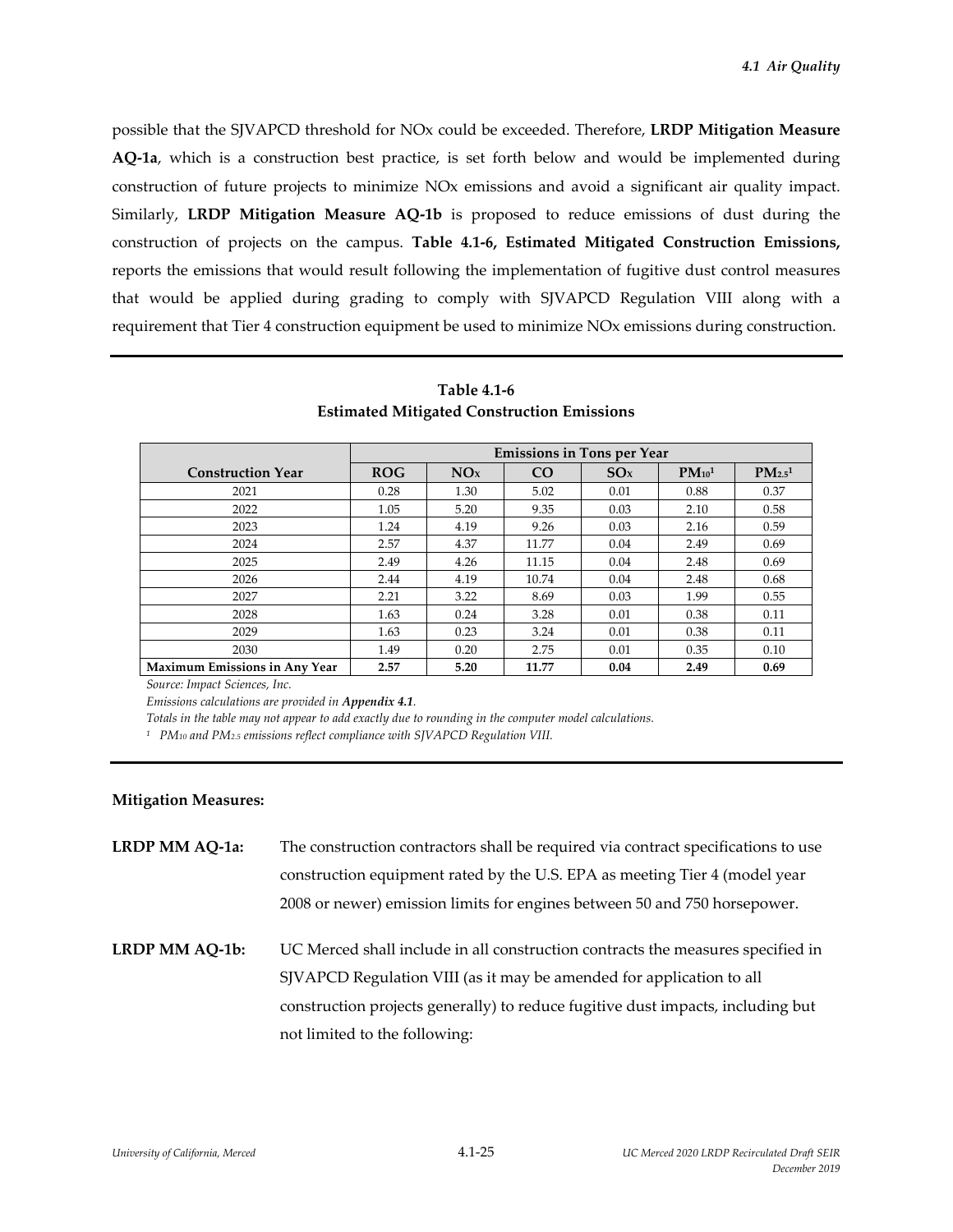- All disturbed areas, including storage piles, which are not being actively utilized for construction purpose, shall be effectively stabilized of dust emissions using water, chemical stabilizer/suppressant, or vegetative ground cover.
- All on‐site unpaved roads and off‐site unpaved access roads shall be effectively stabilized of dust emissions using water or chemical stabilizer/suppressant.
- All land clearing, grubbing, scraping, excavation, land leveling, grading, cut and fill, and demolition activities shall be effectively controlled of fugitive dust emissions using application of water or by presoaking.
- When materials are transported off-site, all material shall be covered, effectively wetted to limit visible dust emissions, or at least 6 inches of freeboard space from the top of the container shall be maintained.
- All operations shall limit or expeditiously remove the accumulation of mud or dirt from adjacent public streets at least once every 24 hours when operations are occurring. (The use of dry rotary brushes is expressly prohibited except where preceded or accompanied by sufficient wetting to limit visible dust emissions. Use of blower devices is expressly forbidden.)
- Following the addition of materials to, or the removal of materials from, the surface of outdoor storage piles, storage piles shall be effectively stabilized of fugitive dust emissions by using sufficient water or chemical stabilizer/ suppressant.
- **LRDP Impact AQ‐2: Campus development under the 2020 LRDP would result in operational emissions that would involve a cumulatively considerable net increase of criteria pollutants for which the air basin is in non‐attainment.** *(Significant; Significant and Unavoidable)*

l

The 2009 LRDP EIS/EIR analyzed the potential for campus development under the 2009 LRDP to result in an impact on air quality from campus operations. That analysis, which was presented under Impact AQ‐ 2, analyzed impacts of a 25,000‐student campus in 2030. URBEMIS was used to estimate emissions and the results of the modeling indicated that campus operations would result in a significant impact on air quality due to emissions of ROG, NOX, and PM10 that would exceed SJVAPCD thresholds.

As noted in **Section 3.0, Project Description**, UC Merced is now expected to grow at a slower pace than originally anticipated, such that by 2030, the enrollment level is expected to be 15,000 students, and the faculty and staff projection for 2030 is also substantially lower than previously projected and analyzed in the 2009 LRDP EIS/EIR. In light of this change in the proposed project and the conditions in which it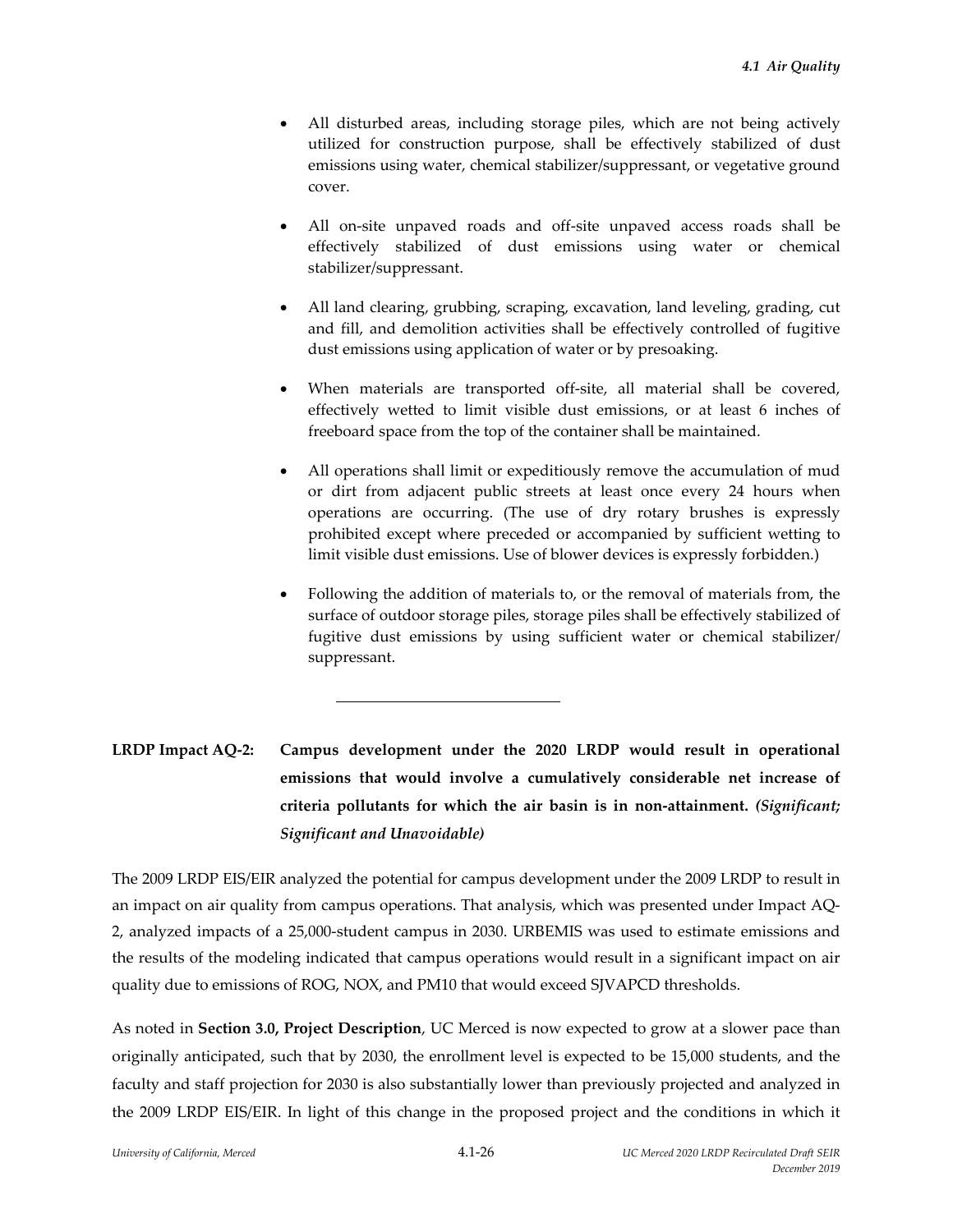would be implemented, a revised analysis of the project's operational emissions impact is presented below.

Under the 2020 LRDP, UC Merced would develop facilities, which would accommodate approximately 15,000 students and 2,411 employees. Campus facilities involving approximately 1.83 million gsf of building space would be added, including 0.67 million gsf of academic space, such as classrooms, laboratory and research areas, and alumni and conference centers; 0.33 million gsf of student life and athletic uses; 0.48 million gsf of campus operations; 0.35 million gsf of housing; and approximately 1,680 parking spaces.

Emissions resulting from area sources, such as landscape maintenance equipment, and periodic architectural coating activities, were estimated using CalEEMod. The area sources emissions are shown in **Table 4.1‐7, Estimated Unmitigated Operational Emissions**. Trip generation rates for use in CalEEMod were obtained from the Traffic Impact Assessment for the proposed project. The estimated mobile source emissions are based on buildout of all land uses planned under the 2020 LRDP and are also presented in **Table 4.1‐7**.

|                                  | <b>Emissions in Tons per Year</b> |       |           |      |           |                   |  |  |
|----------------------------------|-----------------------------------|-------|-----------|------|-----------|-------------------|--|--|
| <b>Emissions Source</b>          | <b>ROG</b>                        | NOx   | <b>CO</b> | SOx  | $PM_{10}$ | PM <sub>2.5</sub> |  |  |
| Area Sources                     | 8.51                              | 0.10  | 8.96      | 0.00 | 0.05      | 0.05              |  |  |
| <b>Energy/Stationary Sources</b> | 0.23                              | 2.08  | 1.47      | 0.01 | 0.16      | 0.16              |  |  |
| Mobile Sources                   | 1.59                              | 22.05 | 14.93     | 0.11 | 6.74      | 1.85              |  |  |
| <b>Annual Emissions Total</b>    | 10.34                             | 24.24 | 25.36     | 0.12 | 6.95      | 2.06              |  |  |
| SIVAPCD Threshold                | 10                                | 10    | 100       | 27   | 15        | 15                |  |  |
| <b>Exceeds Threshold?</b>        | Yes                               | Yes   | No        | No   | No        | No                |  |  |

**Table 4.1‐7 Estimated Unmitigated Operational Emissions**

*Source: Impact Sciences, Inc. Emissions calculations are provided in Appendix 4.1.*

Emissions totals do not include wood-burning stoves or fireplaces which would not be built on the campus

*Totals in table may not appear to add exactly due to rounding in the computer model calculations.*

**Table 4.1‐7** reports the maximum level of emissions that would result when all of the development on the campus under the 2020 LRDP has been completed. In the years before that, when the level of development and campus size is smaller, the emissions would be lower, and would likely not exceed the significance thresholds. Furthermore, area source and energy emissions would likely be much lower than reported because pursuant to UC Sustainable Practices Policy, future buildings on the campus would be fully electric and would not involve natural gas combustion for heating purposes. Nonetheless, based on the estimated emissions reported in **Table 4.1‐7**, the campus at full development under the 2020 LRDP would generate annual emissions that would exceed the SJVAPCD significance thresholds for ROG and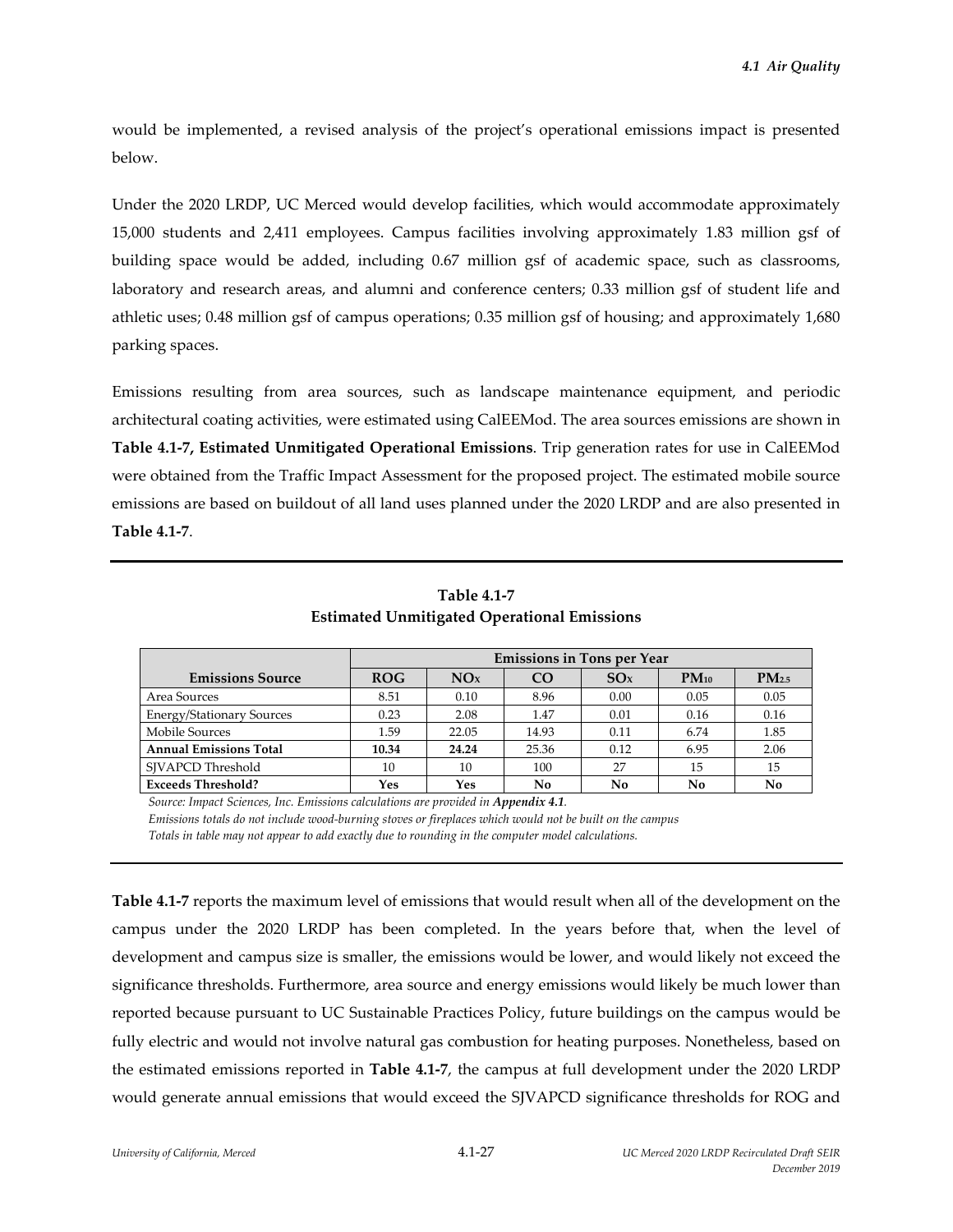NOx, and result in a cumulatively considerable net increase in ozone for which the air basin is in nonattainment. Therefore, operational emissions of ROG and NOx generated by campus operations would be considered to have a significant air quality impact.

As noted earlier in this section, NOx and ROG are ozone precursors. The main health concern regarding exposure to ground-level ozone is its effects on the respiratory system, particularly on lung function. As noted earlier, several factors influence these health impacts, including the concentration of ground-level ozone in the atmosphere, the duration of exposure, the average volume of air breathed per minute, the length of intervals between short-term exposures, and the sensitivity of the person to the exposure.<sup>3,4</sup>

As stated by SJVAPCD in an amicus brief that the Air District submitted to the California Supreme Court in *Sierra Club v. County of Fresno* (Friant Ranch L.P.), it is not feasible to conduct an analysis of the effects of a project's criteria pollutant emissions (i.e., NOx and ROG) on human health. Ozone is not directly emitted and is formed when precursors NOx and ROG undergo complex chemical reactions in the presence of sunlight. Once formed, ozone can be transported long distances by wind. Because of this complexity, a specific amount of NOx or ROG emitted in a given area cannot be equated to a particular concentration of ozone in that area. In addition to duration of exposure, it is the concentration of ozone that results in health effects, and no computer models are available to estimate the concentrations of ozone that would result near a project site or even at a distance that could result in specific health effects (SJVAPCD 2018). Similarly, South Coast Air Quality Management District (SCAQMD) in its amicus brief to the California Supreme Court in *Sierra Club v. County of Fresno* (Friant Ranch L.P.) stated that from a scientific standpoint, it takes a large amount of additional precursor emissions to cause a modeled increase in ambient ozone levels over an entire air basin, and provided evidence from its 2012 AQMP that showed that if the daily emissions of NOx and ROG were reduced in amounts of 432 and 187 tons per day respectively, the ozone concentrations in the air basin would go down by only 9 parts per billion (SCAQMD 2018). For all these reasons, it is difficult to estimate the change in ozone concentrations that would result from a project's emissions of NOx and ROG and then to predict the magnitude of health effects from the project's exceedance of the significance criteria for regional ROG and NOx emissions.

To provide some context, the daily emissions due to project operations were compared to the total daily emissions of NOx and ROG in the air basin. The estimated increase in ROG emissions of up to 10 tons per year or approximately 0.03 tons per day due to the proposed project would be a relatively small fraction

<sup>3</sup> The World Bank Group, Pollution Prevention and Abatement Handbook 1998: Toward Cleaner Production, pp. 227–230, 1999, www.ifc.org/wps/wcm/connect/dd7c9800488553e0b0b4f26a6515bb18/.pdf?MOD=AJPERES, accessed February 11, 2019.

<sup>4</sup> U.S. EPA, Air Quality Guide for Ozone, March 2015b, https://airnow.gov/index.cfm?action=pubs.aqiguideozone, accessed February 11, 2019.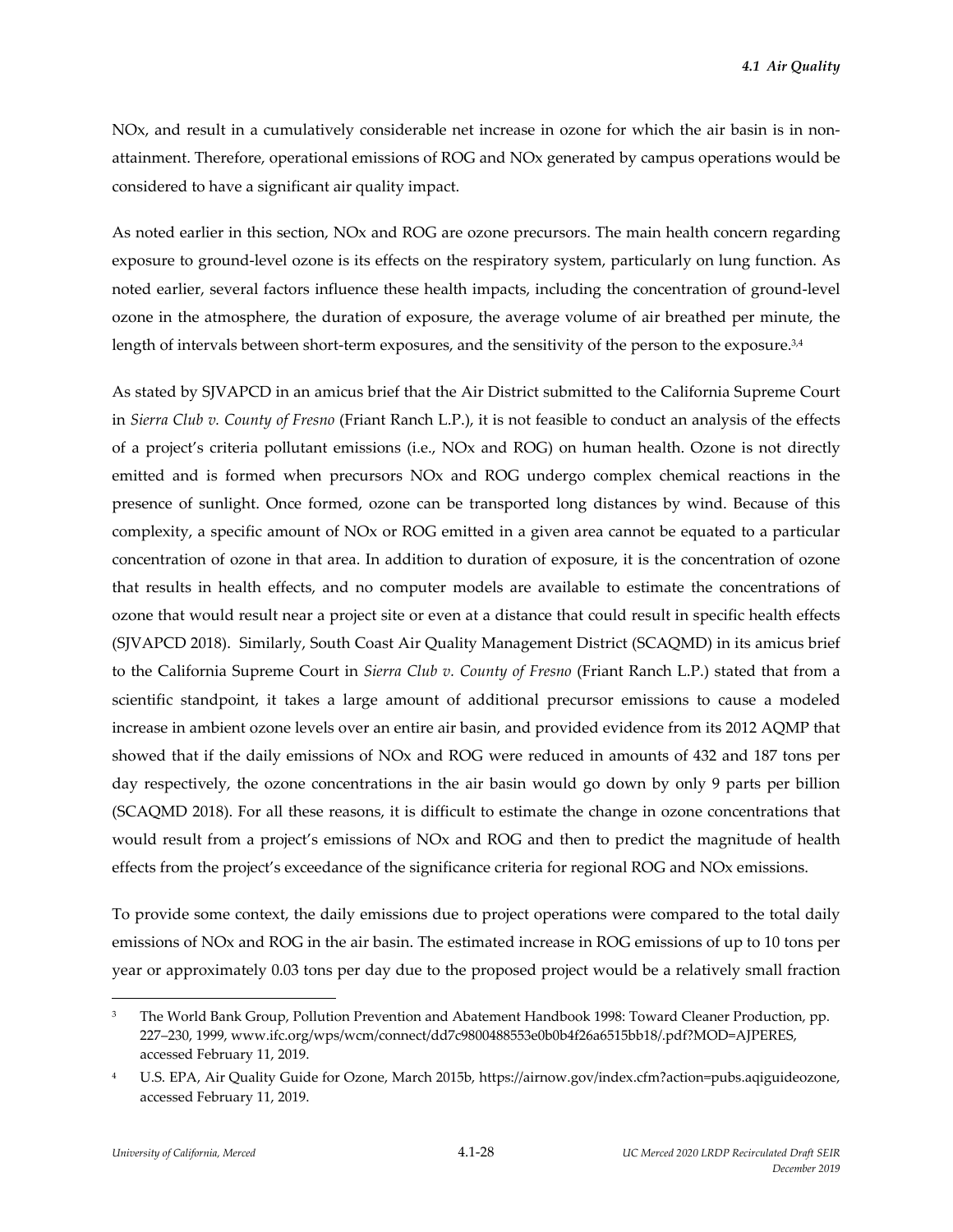of the estimated 1,046 tons per day in the air basin in  $2018<sup>5</sup>$  Similarly, the increase in NOx emissions of up to 24 tons per year or approximately 0.07 tons per day of NOx due to the project would be a relatively small fraction compared to an estimated 226 tons per day in the SJVAB in 2018. Nonetheless, the project's operational ROG and NOx emissions would exceed the applicable threshold and before mitigation would have the potential to result in new or exacerbated air quality violations in the air basin. **Table 4.1‐3**, above, indicates that the applicable ozone standards were exceeded in the SJVAB multiple times during the years 2015 to 2017. By emitting ROG and NOx emissions in excess of the thresholds, the project would contribute to more days of ozone exceedance or result in Air Quality Index values that are unhealthy for sensitive groups and other populations. Potential outcomes from exposures during periods of ozone exceedance would include an increase or exacerbation of respiratory illnesses, cardiovascular disease, other associated health effects, and increased mortality. Other likely outcomes would be increases in physician and emergency room visits as well as hospitalization and more school days missed by school‐ aged children living in the air basin.

**LRDP Mitigation Measures AQ‐2a** and **AQ‐2b** are proposed to reduce the increase in the campus's operational air emissions of ROG and NOx. **LRDP Mitigation Measure AQ‐2a** requires UC Merced to promote the use of alternative transportation, alternative‐fuel vehicles, and to improve traffic flow. Although implementation of **LRDP Mitigation Measure AQ‐2a** would reduce NOx emissions, the reduction is not quantifiable and it is unlikely that it would reduce emissions to below the SJVAPCD significance threshold. **LRDP Mitigation Measure AQ‐2b** includes measures to reduce ROG emissions, by planting low maintenance landscaping, and utilizing electric landscaping equipment, low‐VOC cleaning supplies and consumer products, and low‐VOC paints in campus maintenance. **LRDP Mitigation Measure AQ‐2b** also recommends the use of solar water heating systems to reduce the combustion of natural gas for water heating (the reduction due to this measure is not quantifiable at this time). **Table 4.1‐8, Estimated Mitigated Operational Emissions,** shows the anticipated operational emissions from the campus upon full development under the 2020 LRDP after mitigation.

With respect to small-scale projects that may be located within lands designated CMU, CBRSL or ROS, due to the small size (less than 10,000 square feet of building space and less than 2 acres of ground disturbance) and nature of these projects, they would be unlikely to result in operational emissions that would exceed applicable thresholds. The impact would be less than significant.

<sup>5</sup> California Air Resources Board, CEPAM 2016‐ Standard Emission Tool February 15, 2017, https://www.arb.ca.gov/app/emsinv/fcemssumcat/fcemssumcat2016.php, accessed February 12, 2019.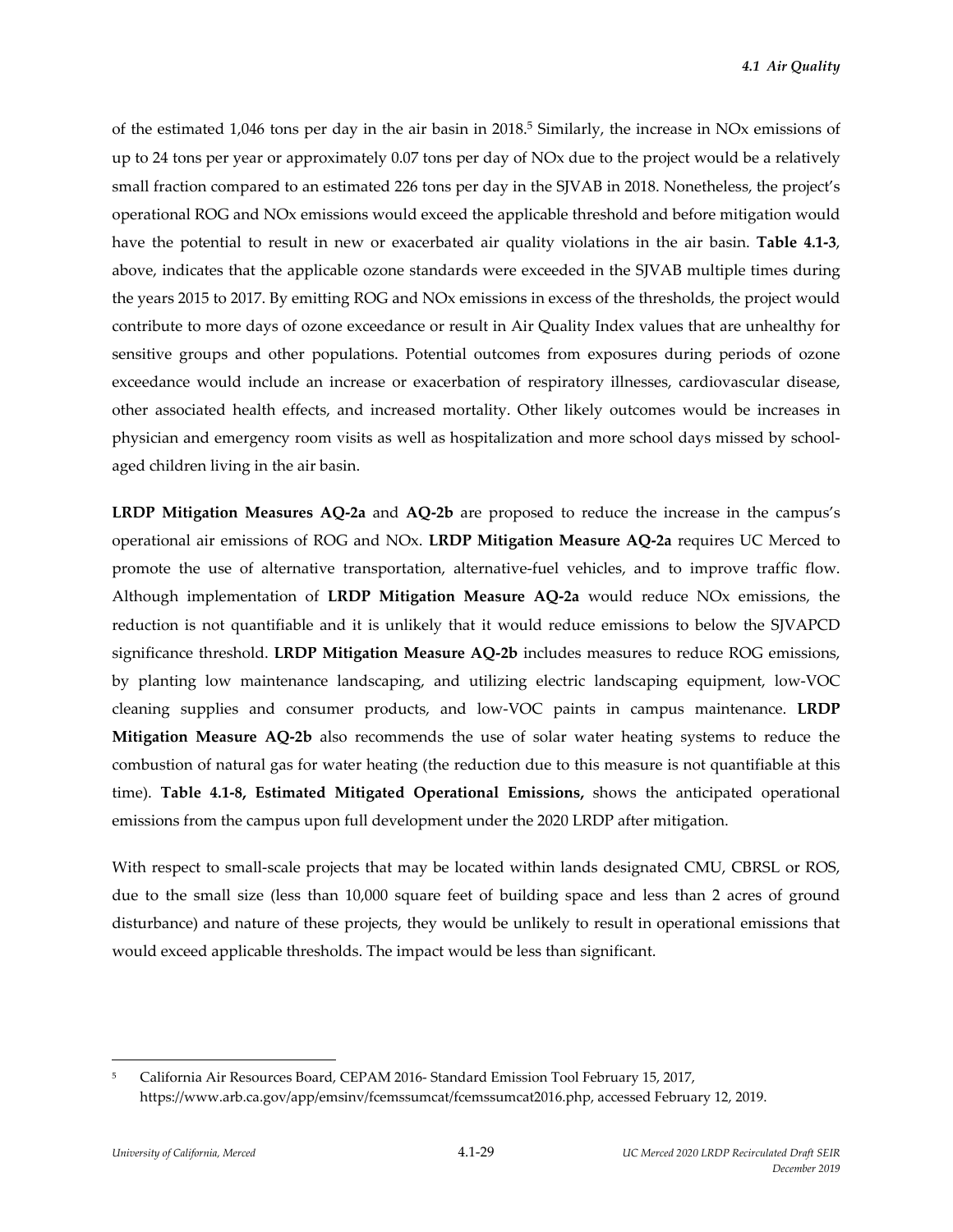## **Table 4.1‐8 Estimated Mitigated Operational Emissions**

|                                  | <b>Emissions in Tons per Year</b> |       |           |      |           |                   |  |
|----------------------------------|-----------------------------------|-------|-----------|------|-----------|-------------------|--|
| <b>Emissions Source</b>          | <b>ROG</b>                        | NOx   | <b>CO</b> | SOx  | $PM_{10}$ | PM <sub>2.5</sub> |  |
| Area Sources                     | 7.50                              | 0.08  | 6.79      | 0.00 | 0.04      | 0.04              |  |
| <b>Energy/Stationary Sources</b> | 0.23                              | 2.08  | 1.47      | 0.01 | 0.16      | 0.16              |  |
| Mobile Sources                   | 1.59                              | 22.05 | 14.93     | 0.11 | 6.74      | 1.85              |  |
| <b>Annual Emissions Total</b>    | 9.33                              | 24.21 | 23.19     | 0.12 | 6.94      | 2.05              |  |
| SIVAPCD Threshold                | 10                                | 10    | 100       | 27   | 15        | 15                |  |
| <b>Exceeds Threshold?</b>        | No                                | Yes   | No        | No   | No        | No                |  |

*Source: Impact Sciences, Inc. Emissions calculations are provided in Appendix 4.1.*

*Totals in table may not appear to add exactly due to rounding in the computer model calculations.*

#### **Mitigation Measures:**

- **LRDP MM AQ‐2a:** UC Merced shall implement the following measures to reduce emissions from vehicles:
	- Provide pedestrian‐enhancing infrastructure to encourage pedestrian activity and discourage vehicle use.
	- Provide bicycle facilities to encourage bicycle use instead of driving, such as bicycle parking, bicycle lanes, bicycle lockers, and showers and changing facilities for employees.
	- Provide preferential carpool and vanpool parking for non‐residential uses.
	- Provide transit-enhancing infrastructure to promote the use of public transportation, such as covered bus stops and information kiosks.
	- Provide facilities such as electric car charging stations and a CNG refueling station to encourage the use of alternative-fuel vehicles.
	- Improve traffic flows and congestion by timing of traffic signals at intersections adjacent to the campus to facilitate uninterrupted travel.
	- Work with campus transit provider to replace CatTracks buses with either electric buses or buses operated on alternative fuels.
	- Work with the City of Merced to establish park and ride lots and provide enhanced transit service between the park and ride lots and the campus.
	- Replace campus fleet vehicles with electric vehicles or vehicles that operate on alternative fuels.
	- Reduce the number of daily vehicle trips by providing more housing on campus.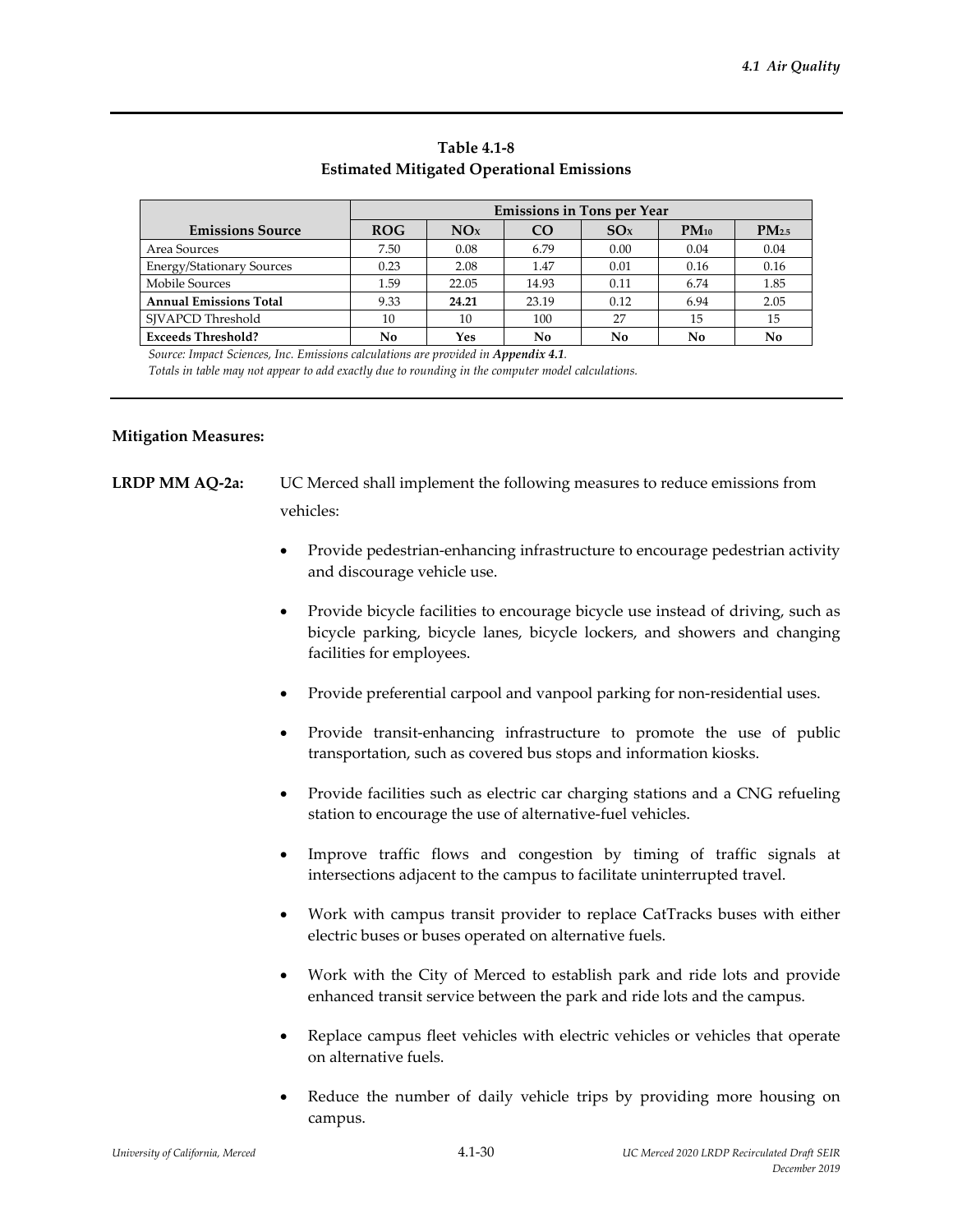- **LRDP MM AQ‐2b:** UC Merced shall implement the following measures to reduce emissions from area and energy sources, as feasible:
	- Utilize low-VOC<sup>6</sup> cleaning supplies and low-VOC paints (100 grams/liter or less) in building maintenance.
	- Utilize electric equipment for landscape maintenance.
	- Plant low maintenance landscaping.

l

- Implement a public information program for resident students to minimize the use of personal consumer products that result in ROG emissions, including information on alternate products.
- Instead of natural gas water heaters, install solar water heating systems.

**Significance after Mitigation:** With implementation of **LRDP Mitigation Measures AQ‐2a** and **AQ‐2b**, although the emissions would be reduced, campus operations would still result in annual emissions that exceed the SJVAPCD significance threshold for NOx, and thereby still result in a cumulatively considerable net increase in ozone for which the air basin is in non‐attainment. The operational emissions of NOx generated by the campus would result in a significant and unavoidable impact on air quality.

# **LRDP Impact AQ‐3: Implementation of the 2020 LRDP would not expose sensitive receptors to substantial pollutant concentrations of carbon monoxide.** *(Less than Significant)*

The 2009 LRDP EIS/EIR analyzed the potential for campus development under the 2009 LRDP to cause high levels of CO due to traffic associated with the campus. That analysis, which was presented under Impact AQ‐3, analyzed impacts of a 25,000‐student campus in 2030. A simplified CALINE2 screening model was used to estimate CO concentrations at intersections most affected by project traffic. The results of the modeling indicated that campus‐related traffic would not result in CO concentrations that would exceed the state CO standards, and that a less than significant impact would occur.

As noted in **Section 3.0, Project Description**, UC Merced is now expected to grow at a slower pace than originally anticipated, such that by 2030, the enrollment level is expected to be 15,000 students, and the faculty and staff projection for 2030 is also substantially lower than previously projected and analyzed in

<sup>6</sup> As explained in the **Criteria Air Pollutants** section, volatile organic compounds (VOCs) are the same as ROGs.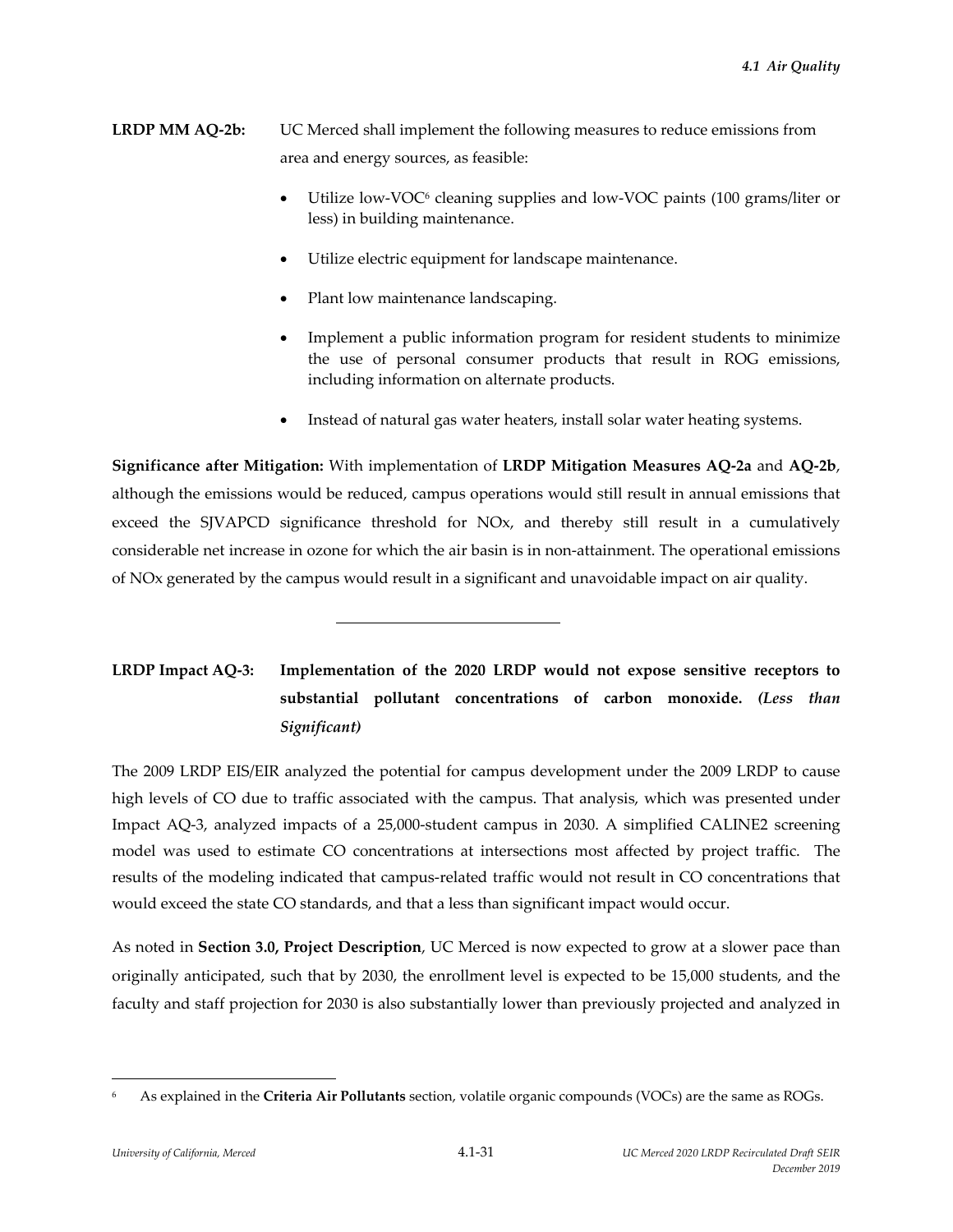the 2009 LRDP EIS/EIR. In light of this change in the proposed project and the conditions in which it would be implemented, a revised analysis of the project's CO impact is presented below.

Campus operations under the 2020 LRDP would not generate TAC or PM2.5 emissions that could affect the health of the community near the project site, as the majority of the vehicles associated with the campus would operate on gasoline and not diesel which is the primary source of TACs and PM2.5. CO emitted by traffic generated under the 2020 LRDP is the criteria pollutant that would have the potential to result in substantial concentrations.

Traffic‐congested roadways and intersections have the potential to generate localized high levels of CO. Localized areas where ambient concentrations exceed state and/or federal standards are termed CO "hotspots." CO is produced in greatest quantities from vehicle combustion and is usually concentrated at or near ground level because it does not readily disperse into the atmosphere. As a result, potential air quality impacts to sensitive receptors are assessed through an analysis of localized CO concentrations.

Air pollutant monitoring data indicate that CO levels have been at healthy levels (i.e., below State and federal standards) in San Joaquin Valley for several years. As a result, the region has been designated as attainment for the CO standard. Nonetheless, congested intersections with a large volume of traffic have the greatest potential to cause high, localized concentrations of CO. To analyze the potential for the proposed project to cause or contribute to high CO concentrations, a CO screening guidance provided by the Bay Area Air Quality Management District (BAAQMD) was used. This guidance provides that a project would have a less than significant impact with respect to CO levels if the addition of project traffic would not increase the total traffic at any affected intersection to more than 44,000 vehicles per hour. Buildout under 2020 LRDP would generate a relatively small amount of new traffic: 8,406 total daily trips or 739 AM peak hour trips and 808 PM peak hour trips. The Traffic Impact Assessment prepared for the 2020 LRDP (**Appendix 4.8**) shows that the cumulative traffic volumes, including the traffic due to the proposed project, at all intersections affected by the project would be less than 44,000 vehicles per hour. Therefore, the project will not result in the violation of the CO standards and would not expose sensitive receptors to substantial CO concentrations. The impact would be less than significant.

With respect to small-scale projects that may be located within lands designated CMU, CBRSL or ROS, due to the small size and nature of these projects and for the same reasons set forth above, they would be unlikely to result in CO emissions that would exceed applicable thresholds. The impact would be less than significant.

**Mitigation Measures:** No mitigation is required.

 $\overline{a}$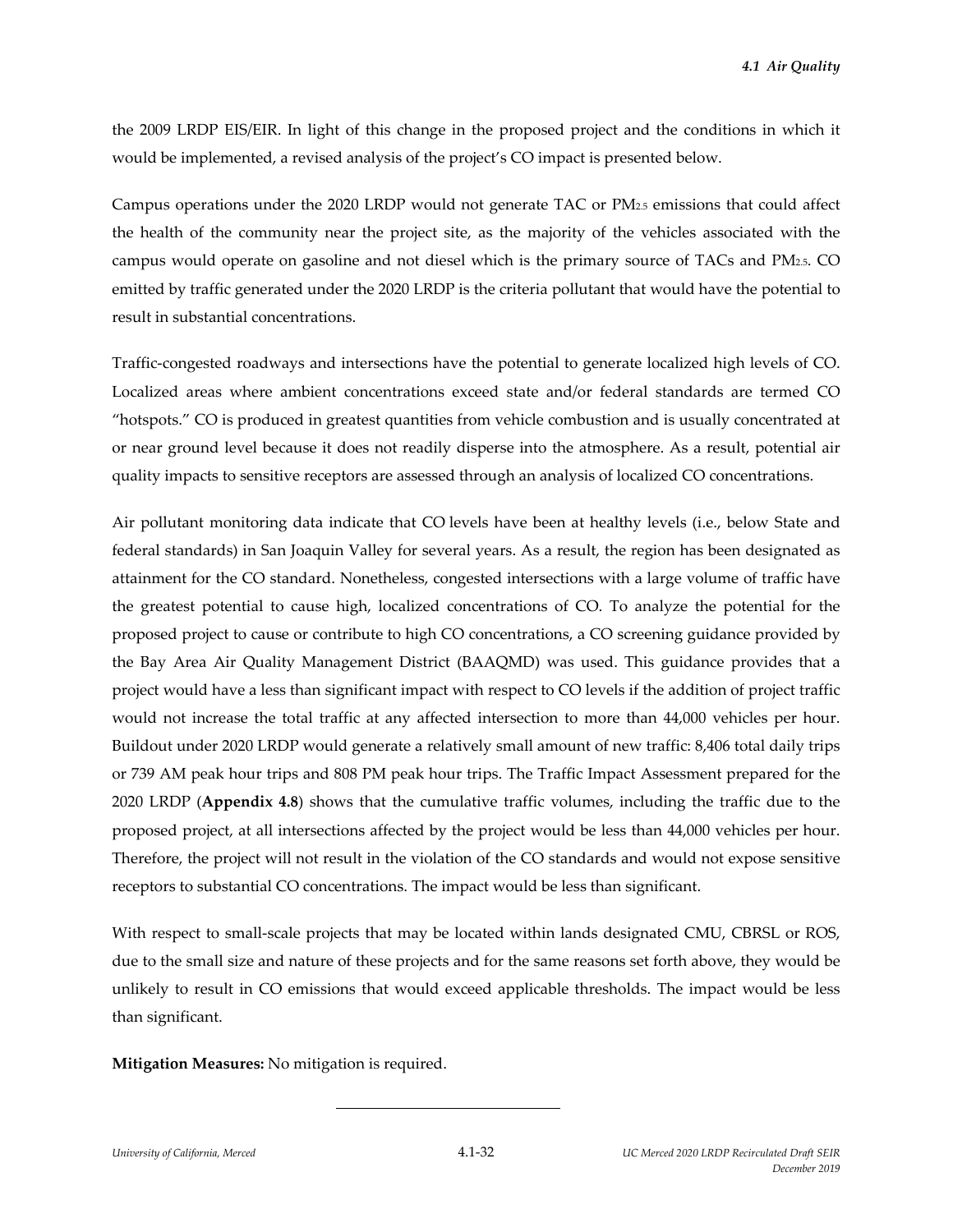# **LRDP Impact AQ‐4: Implementation of the 2020 LRDP would not conflict with or obstruct implementation of the applicable air quality plan.** *(Less than Significant)*

In compliance with the *State CEQA Guidelines*, the analysis below evaluates whether implementation of the 2020 LRDP would conflict with or otherwise obstruct implementation of regional air quality plans. For air quality planning purposes, the SJVAPCD creates emissions inventories based on existing and foreseeable future land uses within its jurisdiction. If a new project is consistent with the planned land use designation that was considered in the development of an air quality management plan, the proposed project would not conflict and would not obstruct implementation of the applicable air quality management plan. Generally, a project's conformance with a local general plan that was taken into account in the preparation of an air quality management plan would demonstrate that the project would not conflict with or obstruct implementation of the air quality management plan. As noted in the 2009 LRDP EIS/EIR, Merced County has recognized the Merced campus since it amended the Merced County General Plan in 1996 to designate a UC Merced Specific Urban Development Plan. Development of the campus is also included in the City of Merced 2030 Vision General Plan, the growth projections of which are reflected in the SJVAPCD's air quality plans. All of the previous UC Merced LRDPs projected an enrollment level of 25,000 students by 2030. However, based on more recent enrollment growth rates, the campus is expected to grow to 15,000 students by 2030. Because a higher level of growth at the campus has been accounted for and included in the air quality planning efforts of the region, implementation of the 2020 LRDP would not conflict with or obstruct implementation of the applicable air quality plan. Although the emissions associated with campus operation at full development under the 2020 LRDP would result in a significant impact for the reasons set forth in the discussion of **LRDP Impact AQ‐2**, the effect of campus buildout under the 2020 LRDP with respect to the regional air quality management plan would, of itself, be less than significant.

With respect to small-scale projects that may be located within lands designated CMU, CBRSL or ROS, due to the small size and nature of these projects and for the same reasons set forth above, they would be unlikely to conflict with an applicable air quality plan. The impact would be less than significant.

**Mitigation Measures:** No mitigation is required.

 $\overline{a}$ 

# **LRDP Impact AQ‐5: Implementation of the 2020 LRDP would not result in odors adversely affecting a substantial number of people.** *(Less than Significant)*

Construction activities under the 2020 LRDP would require the use of diesel-fueled equipment, architectural coatings, and asphalt, all of which have an associated odor. However, these odors are not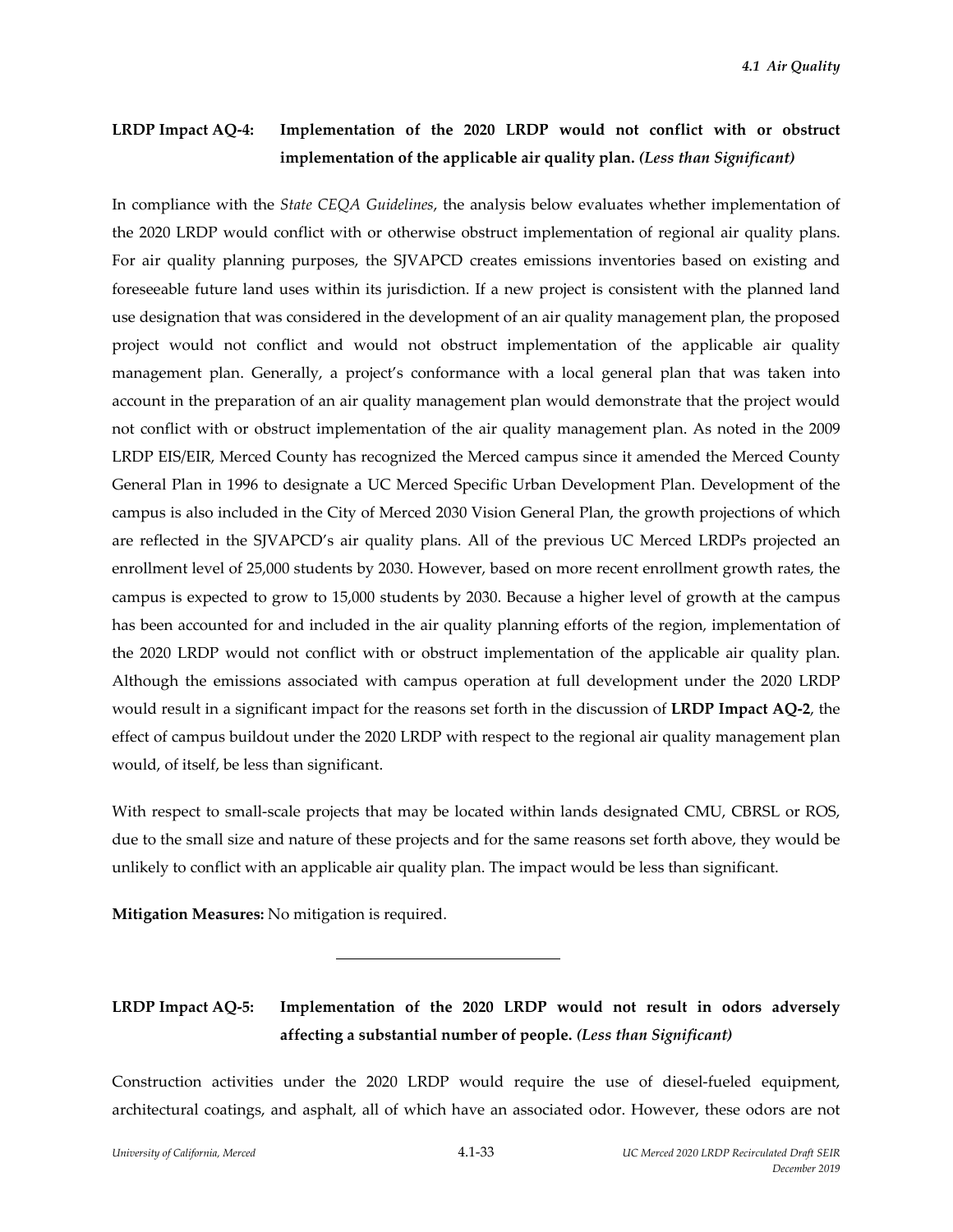pervasive enough to cause objectionable odors affecting a substantial number of people. Consequently, construction under the 202‐ LRDP would not cause odors.

Buildout under the 2020 LRDP consists of the development of a university campus, including academic facilities, athletic facilities, and student housing. The operation of such facilities is not considered to be a significant source of odors, and all research using odorous materials would take place inside buildings, so there would be no odorous emissions associated with research activities. In addition, the project would not be located near any significant odor sources. Consequently, implementation of the 2020 LRDP would not cause or be affected by odors. This impact is less than significant.

**Mitigation Measures:** No mitigation is required.

## **4.1.6 Cumulative Impacts and Mitigation Measures**

 $\overline{a}$ 

Cumulative Impact C-AQ-1: The construction and operation of the campus under the 2020 LRDP, in **conjunction with other past, present, and reasonably foreseeable future development in the project area, could hinder air quality attainment and maintenance efforts for criteria pollutants.** *(Significant; Significant and Unavoidable)*

For air pollutants such as CO that result in impacts that are highly localized, the study area is focused on the roadways and intersections that would be used by the project-related traffic. For pollutants that are regional in nature, the study area for potential cumulative air quality impacts is the SJVAB. The SJVAB, which is approximately 250 miles long and averages 80 miles wide, is the second largest air basin in the state. The SJVAB is defined by the Sierra Nevada to the east (8,000 to 14,000 feet in elevation), the Coast Range to the west (averaging 3,000 feet in elevation), and the Tehachapi Mountains to the south (6,000 to 8,000 feet in elevation). The valley opens to the sea at the Carquinez Strait where the San Joaquin– Sacramento Delta (Delta) empties into San Francisco Bay. Due to its topography and location relative to other air basins, the airflow in the valley becomes vertically blocked by high barometric pressure over the SJVAB and as a result, the majority of the SJVAB is highly susceptible to pollutant accumulation over time.

As shown in **Table 4.1‐2**, the SJVAB is in nonattainment for the federal standards for O3 (8 hour) and PM<sub>2.5</sub>. The air basin is in nonattainment for the state standards of  $O_3$  (1 hour),  $O_3$  (8 hour), PM<sub>10</sub>, and PM<sub>2.5</sub>.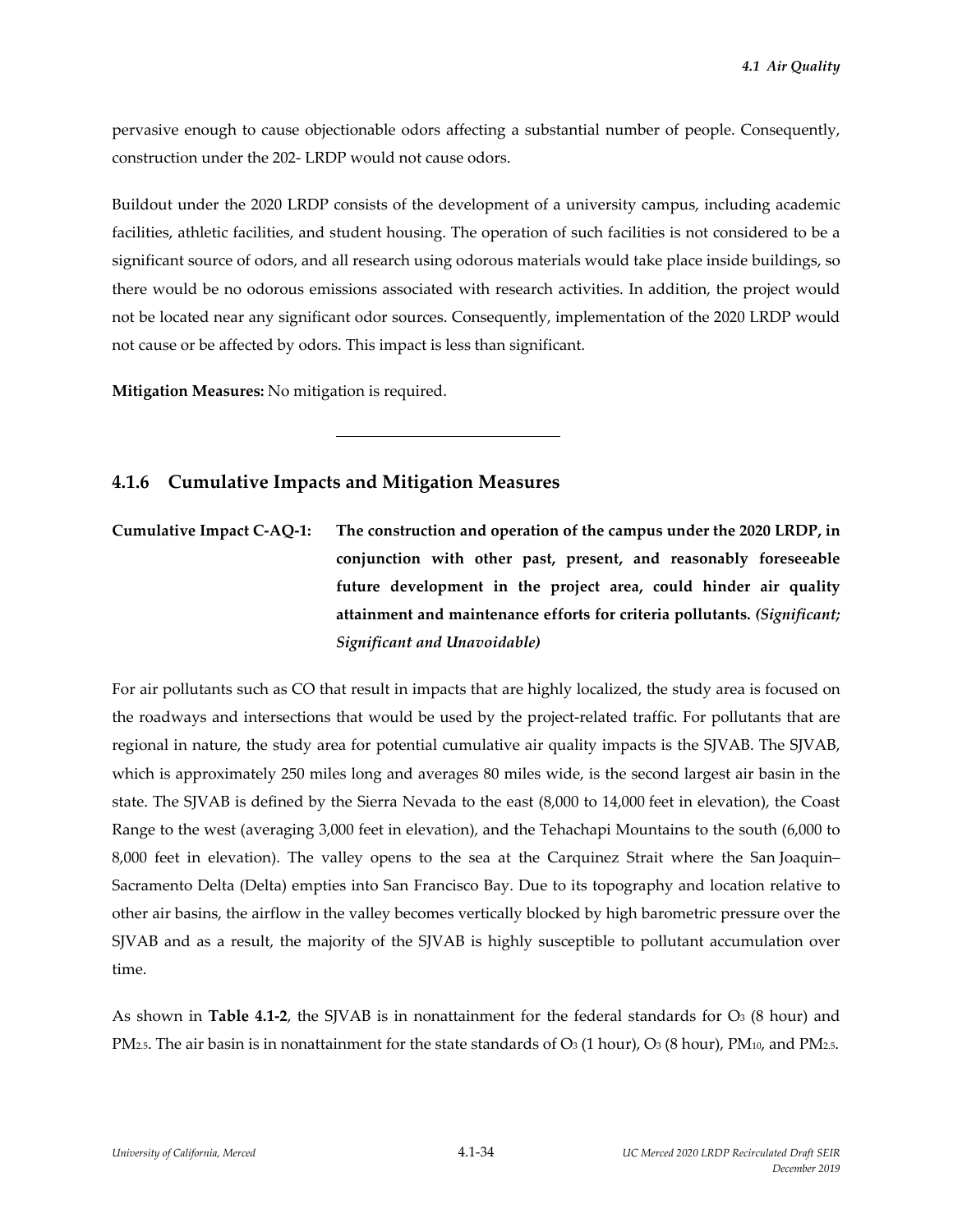## *Cumulative Construction Impacts*

Campus construction under the 2020 LRDP would occur between 2021 and 2030, and construction activities would be located in the central portions of the campus site in the area designated CMU on the land use diagram. At this time, there are no foreseeable construction projects that would be under construction near the campus between 2021 and 2030. Therefore, there is no potential for campus construction emissions, especially of pollutants such as PM10 and PM2.5, and construction TACs to combine with emissions of these pollutants from other nearby construction projects. There would be no cumulative impact related to construction emissions.

### *Cumulative Traffic and Other Operational Emissions Impacts*

As noted above, campus development under the 2020 LRDP would generate annual operational emissions from project-related mobile and other sources that would exceed the SJVAPCD significance thresholds for NOX even after mitigation. Other development under the City's current General Plan would also result in new vehicle trips that would increase vehicle emissions in the air basin. Therefore, cumulative operational impacts to air quality would be significant and the proposed project's contribution to the impact would be cumulatively considerable.

No significant CO hotspot impacts would affect sensitive receptors in the vicinity of the study intersections upon implementation of the 2020 LRDP. The CO hot spot analysis in **LRDP Impact AQ‐3** above takes into account not only the traffic associated with the proposed project but also all the existing and future traffic in the City of Merced as a result of the projected growth. Based on that analysis, cumulative CO hotspot impacts would be less than significant.

#### **Mitigation Measures:**

**Cumulative MM C‐AQ‐1: Implement LRDP Mitigation Measures AQ‐2a and AQ‐2b. No additional mitigation is available.** 

**Significance after Mitigation:** Significant and unavoidable

l

### **4.1.7 References**

San Joaquin Valley Air Pollution Control District (SJVAPCD). 2007. *2007 PM10 Maintenance Plan and Request for Redesignation*. Fresno: SJVAPCD.

SJVAPCD. 2013. *2013 Plan for the Revoked 1‐Hour Ozone Standard*. September.